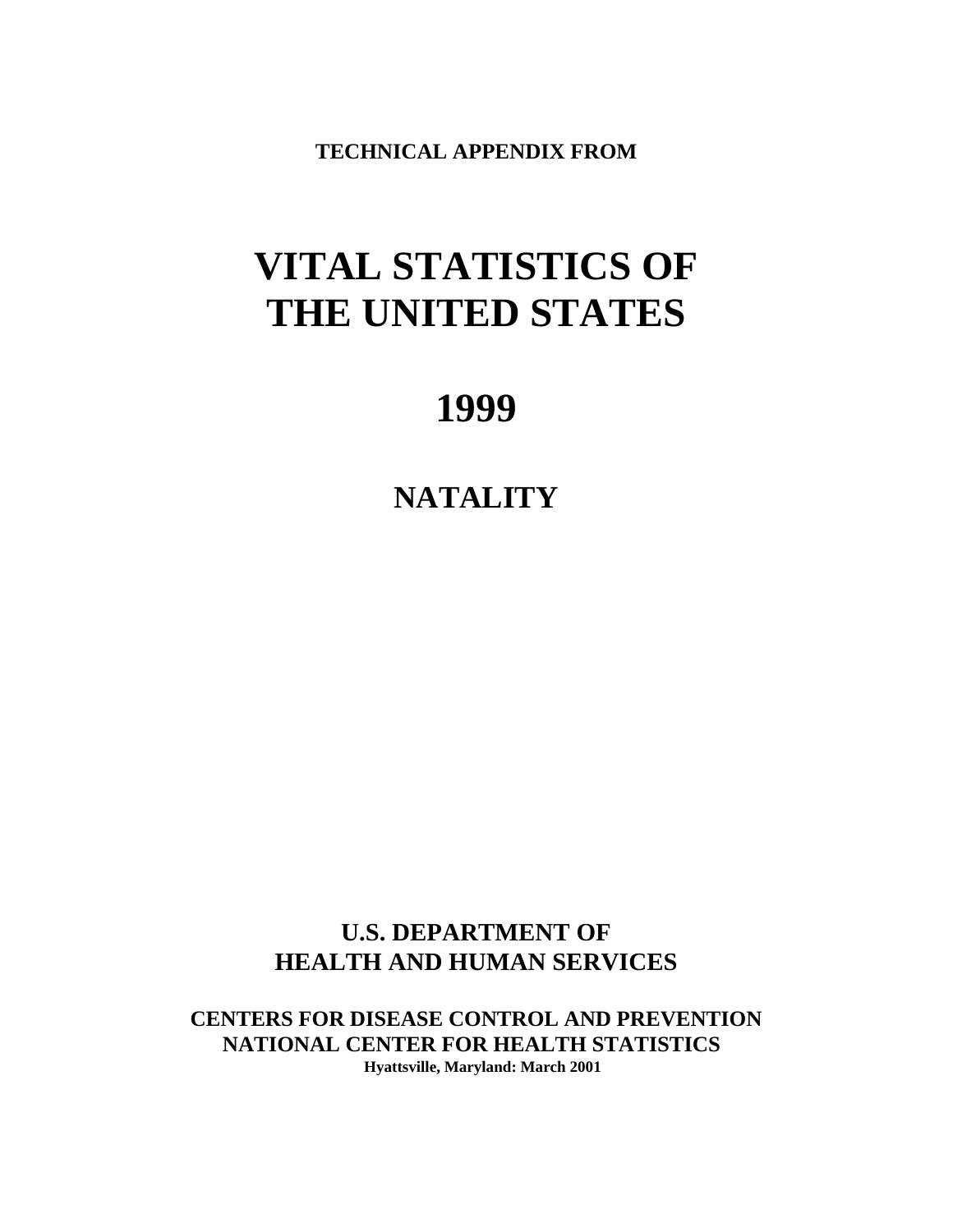# ACKNOWLEDGMENTS

The technical appendix preparation was coordinated by Melissa M. Park and Brady E. Hamilton in the Division of Vital Statistics under the general direction of Stephanie J. Ventura, Chief of the Reproductive Statistics Branch. The vital statistics computer file on which it is based were prepared by staff from the Division of Vital Statistics.

The Division of Vital Statistics, Mary Anne Freedman, Director, and James A. Weed, Deputy Director, managed the Vital Statistics Cooperative Program, through which the vital registration offices of all States, the District of Columbia, New York City, Puerto Rico, Virgin Islands, Guam, American Samoa, and the Commonwealth of the Northern Mariana Islands provided the data to the National Center for Health Statistics. This Division also processed computer edits, designed and programmed the tabulations, reviewed the data, prepared documentation for this publication, and was responsible for receipt and processing of the basic data file. The following management staff provided overall direction: Ronald F. Chamblee, James A. Weed and Nicholas F. Pace. Important contributors were: Robert N. Anderson, Joyce Arbertha, Judy M. Barnes, Brenda L. Brown, Faye Cavalchire, Linda P. Currin, Sally C. Curtin, Celia Dickens, Thomas D. Dunn, Connie M. Gentry, Brenda A. Green, Vanetta Harrington, Christina K. Jarman, Millie B. Johnson, David W. Justice, Virginia J. Justice, Julia L. Kowaleski, Joyce A. Martin, T.J. Mathews, Jeff Maurer, Susan L. McBroom, Fay Menacker, Jaleh Mousavi, Gail Parr, Phyllis Powell-Hobgood, Seth J. Preslar, Adrienne L. Rouse, Jordan Sacks, Manju Sharma, Steve Steimel, George C. Tolson, Mary M. Trotter, Teresa M. Watkins, Faye L. Webster, Mary Whitley, Dora B. Wilkerson, James G. Williams, and Francine D. Winter.

The Division of Data Services, Phillip R. Beattie, Director, and Linda Bean, Chief of the Publications Branch were responsible for publication management and editorial review. The following management staff provided overall direction: Stephen L. Sloan and Rolfe W. Larson. Important contributors were Demarius V. Miller, Margaret Avery, and Patty Wilson.

The Office of Research and Methodology was responsible for the application of mathematical statistics methods to the development and implementation of quality assurance procedures. Important contributions in this area were made by Kenneth Harris.

The National Center for Health Statistics acknowledges the essential role of the vital registration offices of all States and territories in maintaining the system through which vital statistics data are obtained and for their cooperation in providing the information on which this publication is based.

A copy of the technical appendix may be obtained by contacting the National Center for Health Statistics, Reproductive Statistics Branch at 301-458-4111.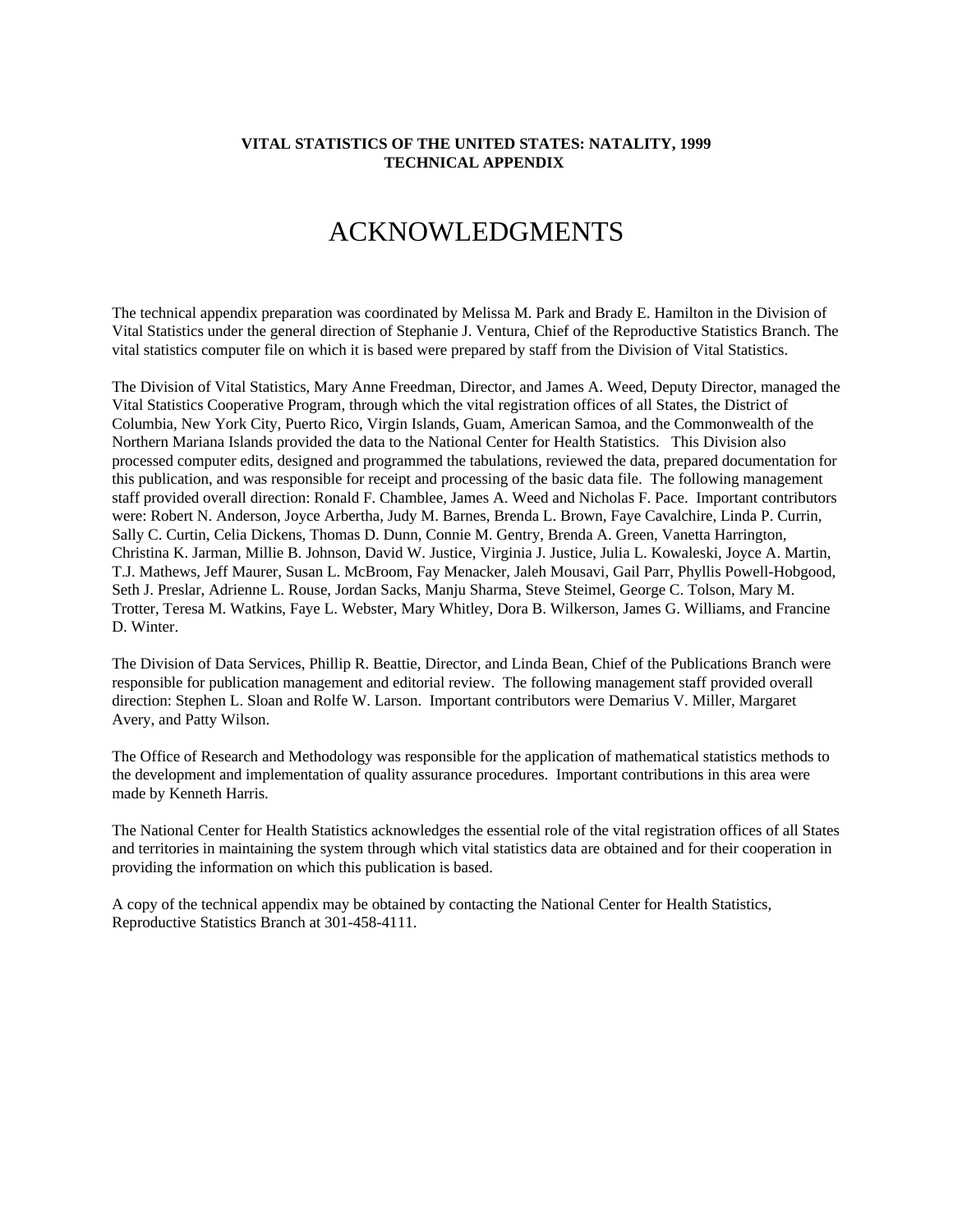For a list of reports published by the National Center for Health Statistics contact:

> Data Dissemination Branch National Center for Health Statistics Centers for Disease Control and Prevention 6525 Belcrest Road, Room 1064 Hyattsville, MD 20782-2003 **(301) 458-4636** Internet:www.cdc.gov/nchswww/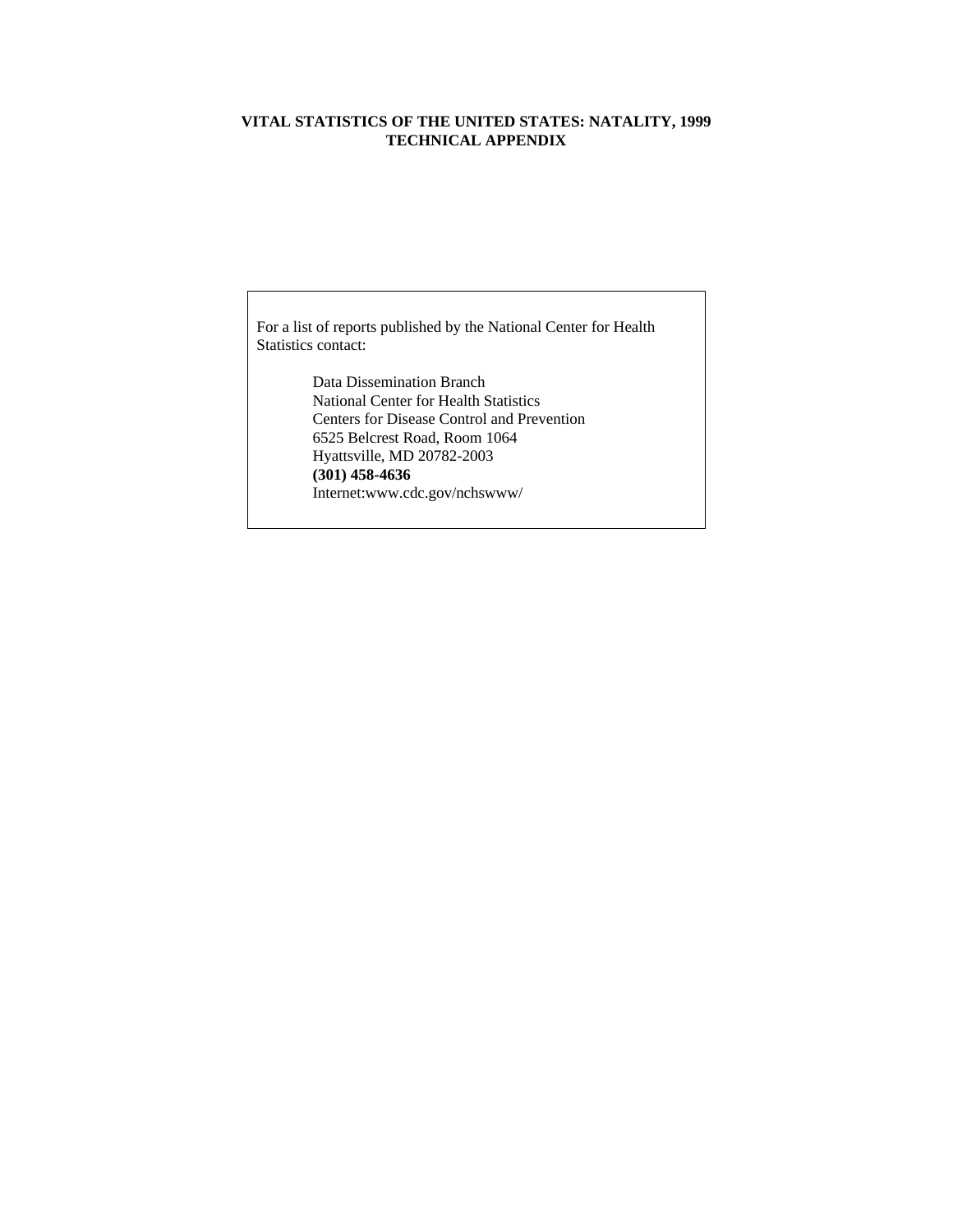| -12 |  |  |  |  |
|-----|--|--|--|--|
| -12 |  |  |  |  |
| -13 |  |  |  |  |
|     |  |  |  |  |
|     |  |  |  |  |
|     |  |  |  |  |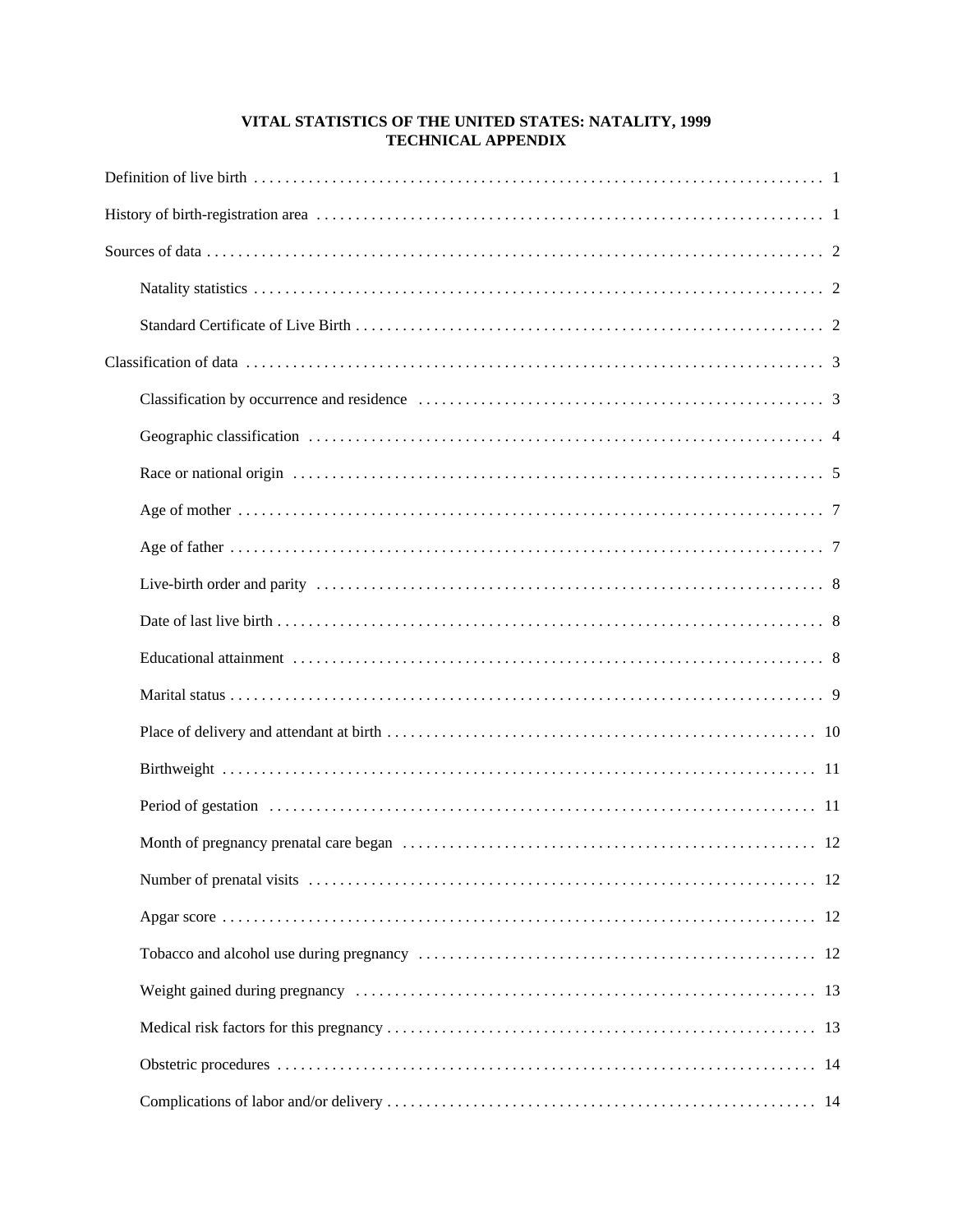# Figure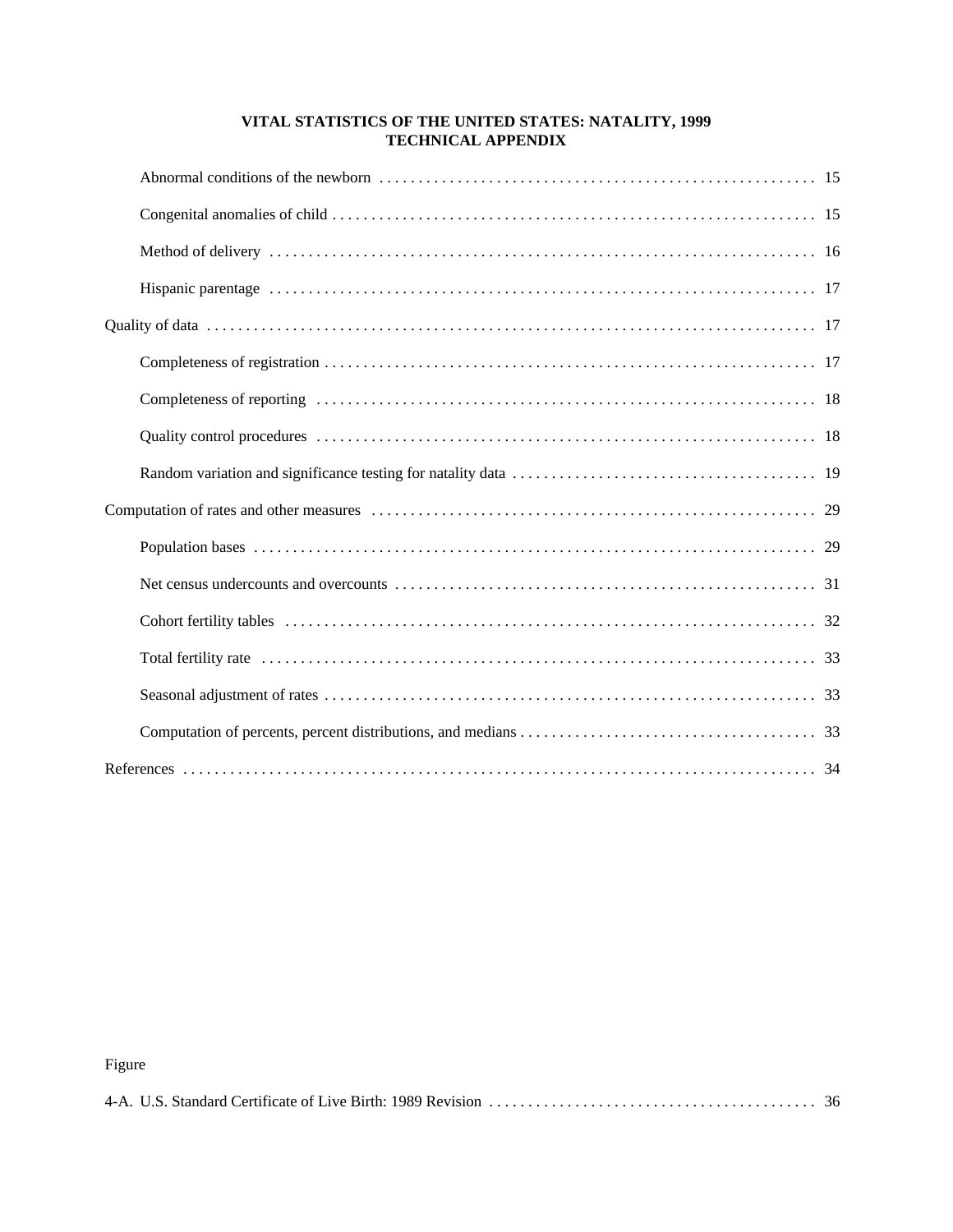Text tables

| A.             | Percent of birth records on which specified items were not stated: United States, each State,                                                                                                                      |  |  |
|----------------|--------------------------------------------------------------------------------------------------------------------------------------------------------------------------------------------------------------------|--|--|
| <b>B.</b>      | Births by State of Occurrence and Residence for Births Occurring in the 50 States and the                                                                                                                          |  |  |
| $\mathbf{C}$ . | Lower and upper 95 and 96 percent confidence limit factors for a birth rate based on a Poisson variable of 1-99                                                                                                    |  |  |
| D.             | Sources for the resident population and population including Armed Forces abroad: Birth- and death-                                                                                                                |  |  |
| E.             | Ratio of census-level resident population to resident population adjusted for estimated net census undercount                                                                                                      |  |  |
|                | Population tables                                                                                                                                                                                                  |  |  |
|                | 4-1. Population of birth- and death-registration States, 1900-32, and United States, 1900-99  47                                                                                                                   |  |  |
|                |                                                                                                                                                                                                                    |  |  |
|                | 4-3. Estimated total population by specified Hispanic origin and estimated female population by age and specified<br>Hispanic origin and by race for women of non-Hispanic origin: United States, July 1, 1999  49 |  |  |
|                | 4-4. Estimated total population and female population aged 15-44 years: United States, each division, State, and                                                                                                   |  |  |

# **Introduction**

This document provides detailed information on the variables and the quality and completeness of the data on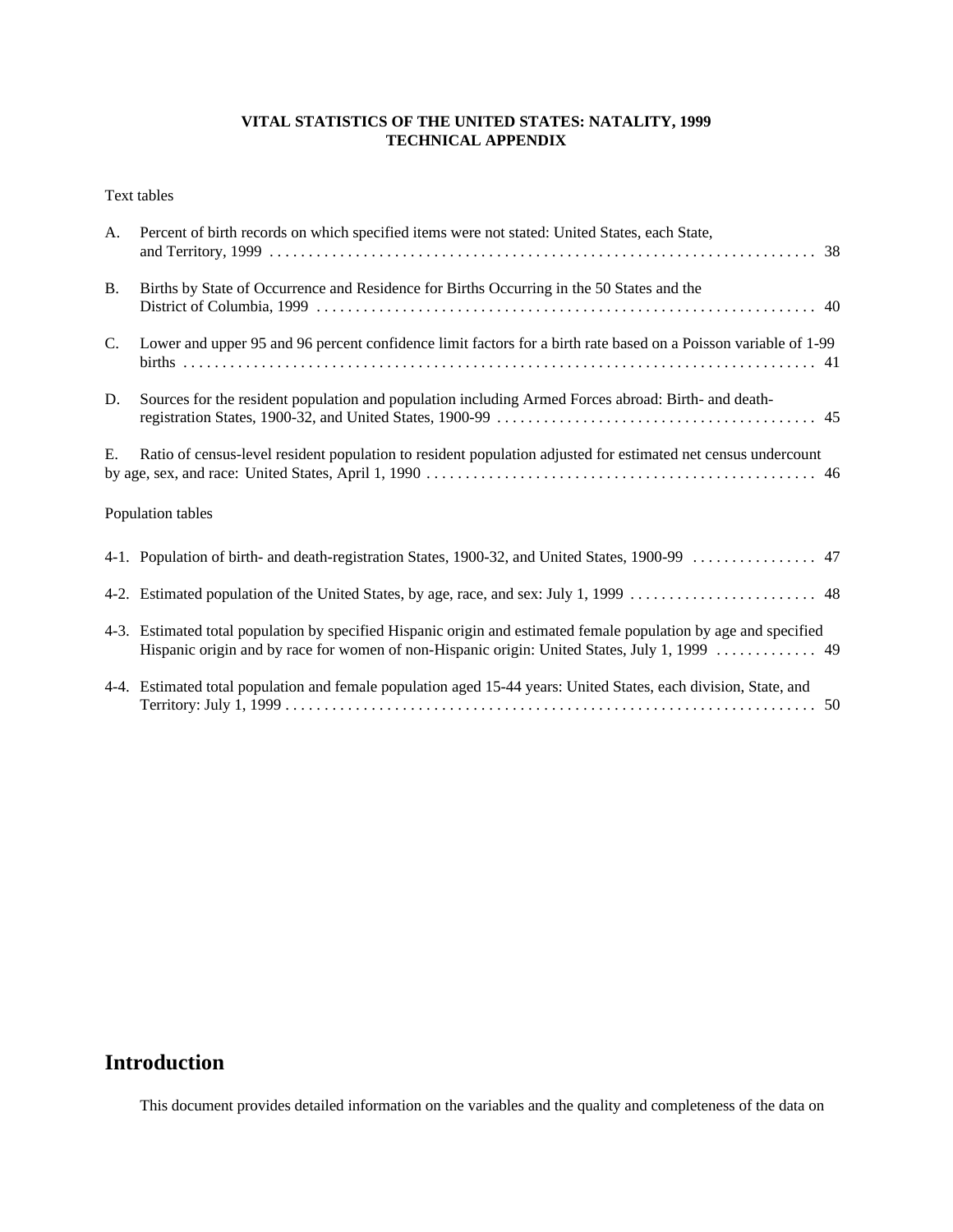the public-use file for 1999 births, published by the Centers for Disease Control and Prevention's National Center for Health Statistics (1). This report supplements the Technical notes of "Births: Final Data for 1999" (2) and provides a thorough discussion of the definitions, coding, quality and completeness of the 1999 birth data (1). In addition, this report is recommended for use with the public-use file for 1999 births, available on CD-ROM from the National Center for Health Statistics, and the tabulated data of "Vital Statistics of the United States, 1999, Volume I, Natality" (in preparation).

# **Definition of live birth**

Every product of conception that gives a sign of life after birth, regardless of the length of the pregnancy, is considered a live birth. This concept is included in the definition set forth by the World Health Organization in 1950 and revised in 1988 by a working group formed by the American Academy of Pediatrics and the American College of Obstetricians and Gynecologists (3,4,5):

> Live birth is the complete expulsion or extraction from its mother of a product of conception, irrespective of the duration of pregnancy, which, after such separation, breathes or shows any other evidence of life, such as beating of the heart, pulsation of the umbilical cord, or definite movement of voluntary muscles, whether or not the umbilical cord has been cut or the placenta is attached; each product of such a birth is considered liveborn.

This definition distinguishes in precise terms a live birth from a fetal death (see the section on fetal deaths in the Technical Appendix of volume II, *Vital Statistics of the United States*). In the interest of comparable natality statistics, both the Statistical Commission of the United Nations and the Centers for Disease Control and Prevention's National Center for Health Statistics (NCHS) have adopted this definition (6,7).

# **History of birth-registration area**

The national birth-registration area was proposed in 1850 and established in 1915. By 1933 all 48 States and the District of Columbia were participating in the registration system. The organized territories of Hawaii and Alaska were admitted in 1929 and 1950, respectively; data from these areas were prepared separately until they became States--Alaska in 1959 and Hawaii in 1960. Currently the birth-registration system of the United States covers the 50 States, the District of Columbia, the independent registration area of New York City, Puerto Rico, the U.S. Virgin Islands, Guam, American Samoa, and the Commonwealth of the Northern Mariana Islands. However, in the statistical tabulations, "United States" refers only to the aggregate of the 50 States (including New York City) and the District of Columbia.

The original birth-registration area of 1915 consisted of 10 States and the District of Columbia. The growth of this area is indicated in table 4-1. This table also presents for each year through 1932 the estimated midyear population of the United States and of those States included in the registration system.

Because of the growth of the area for which data have been collected and tabulated, a national series of geographically comparable data before 1933 can be obtained only by estimation. Annual estimates of births were prepared by P. K. Whelpton for 1909-34 (8). These estimates include adjustments for underregistration and for States that were not part of the birth-registration area before 1933.

# **Sources of data**

#### **Natality statistics**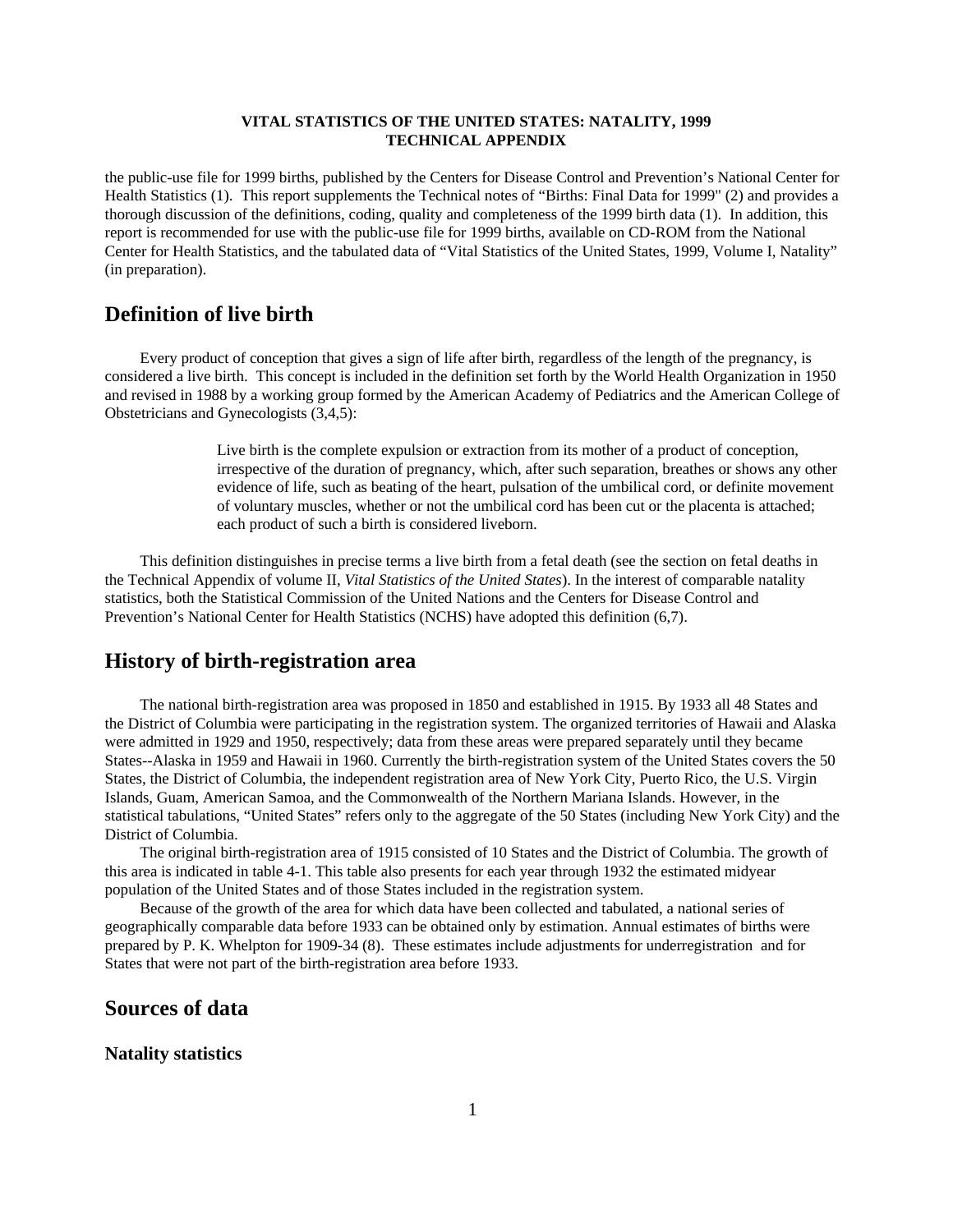Since 1985 natality statistics for all States and the District of Columbia have been based on information from the total file of records. The information is received on electronic files of individual records processed by the States and provided to NCHS through the Vital Statistics Cooperative Program. NCHS receives these files from the registration offices of all States, the District of Columbia, and New York City. Information for Puerto Rico and the Virgin Islands is also received through the Vital Statistics Cooperative Program. Information for Guam is obtained from microfilm copies of original birth certificates and is based on the total file of records for all years. Data from American Samoa first became available in 1997. Data from the Commonwealth of the Northern Mariana Islands (referred to as Northern Marianas) first became available in 1998. Similar to data from Guam, the data are obtained from microfilm copies of original birth certificates and are based on the total file of records.

Birth statistics for years prior to 1951 and for 1955 are based on the total file of birth records. Statistics for 1951-54, 1956-66, and 1968-71 are based on 50-percent samples except for data for Guam and the Virgin Islands, which are based on all records filed. During the processing of the 1967 data the sampling rate was reduced from 50 percent to 20 percent. For details of this procedure and its consequences for the 1967 data see pages 3-9 to 3-11 in volume I of *Vital Statistics of the United States*, 1967. From 1972 to 1984 statistics are based on all records filed in the States submitting computer tapes and on a 50-percent sample of records in all other States.

Information for years prior to 1970 for Puerto Rico, the Virgin Islands, and Guam is published in the annual vital statistics reports of the Department of Health of the Commonwealth of Puerto Rico, the Department of Public Health of the Virgin Islands, the Department of Public Health and Social Services of the Government of Guam, and in selected *Vital Statistics of the United States* annual reports.

U.S. natality data are limited to births occurring within the United States, including those occurring to U.S. residents and nonresidents. Births to nonresidents of the United States have been excluded from all tabulations by place of residence beginning in 1970 (for further discussion see "Classification by occurrence and residence"). Births occurring to U.S. citizens outside the United States are not included in any tabulations in this report. Similarly the data for Puerto Rico, the Virgin Islands, Guam, American Samoa, and the Northern Marianas are limited to births registered in these areas.

#### **Standard certificate of live birth**

The U.S. Standard Certificate of Live Birth, issued by the Public Health Service, has served for many years as the principal means of attaining uniformity in the content of the documents used to collect information on births in the United States. It has been modified in each State to the extent required by the particular State's needs or by special provisions of the State's vital statistics law. However, most State certificates conform closely in content to the standard certificate.

The first standard certificate of birth was developed in 1900. Since then, it has been revised periodically by the national vital statistics agency through consultation with State health officers and registrars; Federal agencies concerned with vital statistics; national, State, and county medical societies; and others working in public health, social welfare, demography, and insurance. This procedure has assured careful evaluation of each item for its current and future usefulness for legal, medical, demographic, and research purposes. New items have been added when necessary, and old items have been modified to ensure better reporting or, in some cases, dropped when their usefulness appeared to be limited.

*1989 revision*--Effective January 1, 1989, a revised U.S. Standard Certificate of Live Birth (figure 4-A) replaced the 1978 revision. This revision provided a wide variety of new information on maternal and infant health characteristics, representing a significant departure from previous versions in both content and format. The most significant format change was the use of check boxes to obtain detailed medical and health information about the mother and child. It has been demonstrated that this format produces higher quality and more complete information than do open-ended items.

The reformatted items included "Medical Risk Factors for This Pregnancy," which combines the former items "Complications of Pregnancy" and "Concurrent Illnesses or Conditions Affecting the Pregnancy." "Complications of Labor and/or Delivery" and "Congenital Anomalies of Child" also have been revised from the open-ended format.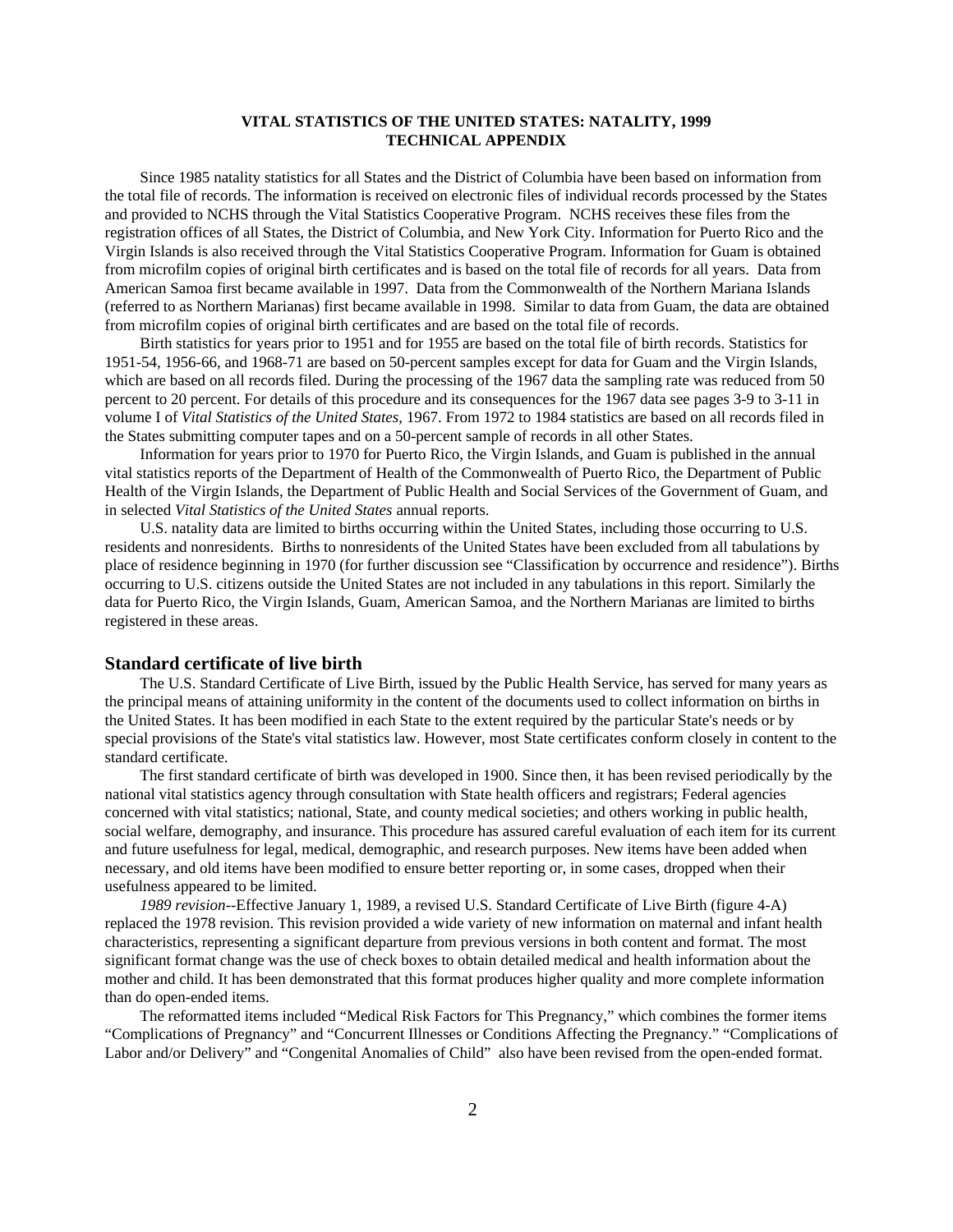For each of these items at least 15 specific conditions have been identified.

Several new items were added to the revised certificate. Included are items to obtain information on tobacco and alcohol use during pregnancy, weight gain during pregnancy, obstetric procedures, method of delivery, and abnormal conditions of the newborn. These items can be used to monitor the health practices of the mother that can affect pregnancy and the use of technology in childbirth, and to identify babies with specific abnormal conditions. When combined with other socioeconomic and health data, these items provide a wealth of information relevant to the etiology of low birth weight and other adverse pregnancy outcomes.

Another modification was the addition of a Hispanic identifier for the mother and father. Although NCHS had recommended that States add items to identify the Hispanic or ethnic origin of the newborn's parents, concurrent with the 1978 revision of the U.S. Standard Certificate of Live Birth and reported data from the cooperating States since that year, the items were new to the U.S. Standard Certificate for 1989.

The 1989 revised certificate also provided more detail than previously requested on the birth attendant and place of birth. This permits a more in-depth analysis of the number and characteristics of births by attendant and type of facility and a comparison of differences in outcome. For further discussion see individual sections for each item.

# **Classification of data**

One of the principal values of vital statistics data is realized through the presentation of rates that are computed by relating the vital events of a class to the population of a similarly defined class. Vital statistics and population statistics, therefore, must be classified according to similarly defined systems and tabulated in comparable groups. Even when the variables common to both, such as geographic area, age, race, and sex, have been similarly classified and tabulated, differences between the enumeration method of obtaining population data and the registration method of obtaining vital statistics data may result in significant discrepancies.

The general rules used to classify geographic and personal items for live births are set forth in "Vital Statistics Classification and Coding Instructions for Live Birth Records, 1999," *NCHS Instruction Manual*, Part 3a (9). This material is incorporated in the basic file layout on the CD-ROM. The instruction materials are for States to use in coding the data items; they do not include any NCHS recodes. So, the file layout is a better source of information, since it provides the exact codes and recodes that are available. The classification of certain important items is discussed in the following pages. See table A for a listing of items and the percent of records that were not stated for each State, Puerto Rico, Virgin Islands, Guam, American Samoa, and the Northern Marianas.

#### **Classification by occurrence and residence**

Births to U.S. residents occurring outside this country are not reallocated to the United States. In tabulations by place of residence, births occurring within the United States to U.S. citizens and to resident aliens are allocated to the usual place of residence of the mother in the United States, as reported on the birth certificate. Beginning in 1970 births to nonresidents of the United States occurring in the United States are excluded from these tabulations. From 1966 to 1969 births occurring in the United States to mothers who were nonresidents of the United States were considered as births to residents of the exact place of occurrence; in 1964 and 1965 all such births were allocated to "balance of county" of occurrence even if the birth occurred in a city. The change in coding beginning in 1970 to exclude births to nonresidents of the United States from residence data significantly affects the comparability of data with years before 1970 only for Texas.

For the total United States the tabulations by place of residence and by place of occurrence are not identical. Births to nonresidents of the United States are included in data by place of occurrence but excluded from data by place of residence, as previously indicated. See table B for the number of births by residence and occurrence for the 50 States and the District of Columbia for 1999.

*Residence error*--A nationwide test of birth-registration completeness in 1950 provided measures of residence error for natality statistics. According to this test, errors in residence reporting for the country as a whole tend to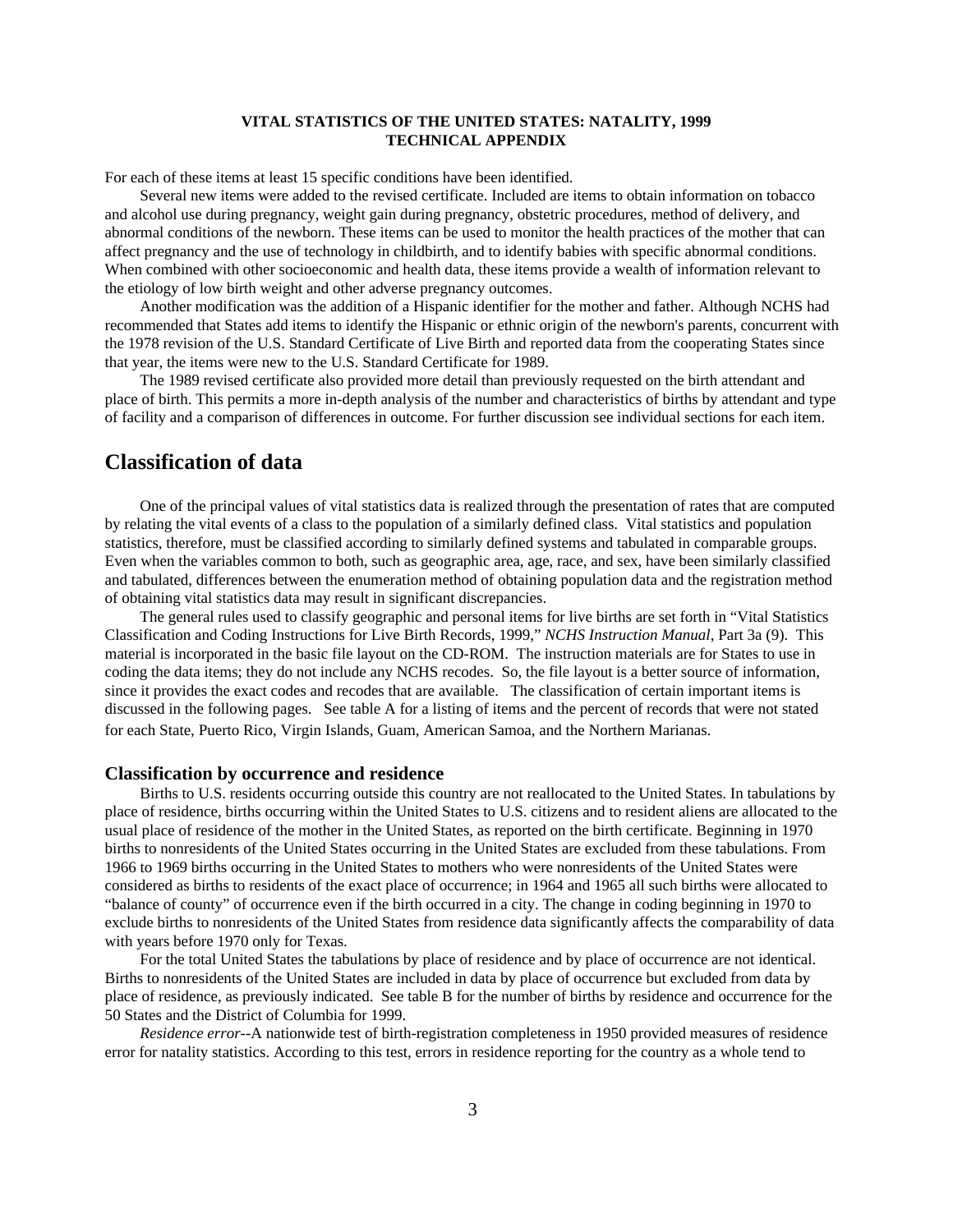overstate the number of births to residents of urban areas and to understate the number of births to residents of other areas. This tendency has assumed special importance because of a concomitant development--the increased utilization of hospitals in cities by residents of nearby places--with the result that a number of births are erroneously reported as having occurred to residents of urban areas. Another factor that contributes to this overstatement of urban births is the customary practice of using "city" addresses for persons living outside the city limits. Residence error should be taken into consideration in interpreting data for small areas and for cities. Both birth and infant mortality patterns can be affected.

*Incomplete residence*--Beginning in 1973 where only the State of residence is reported with no city or county specified and the State named is different from the State of occurrence, the birth is allocated to the largest city of the State of residence. Before 1973 such births were allocated to the exact place of occurrence.

#### **Geographic classification**

The rules followed in the classification of geographic areas for live births are contained in the instruction manual mentioned previously. The geographic code structure for 1999 is given in another manual, "Vital Records Geographic Classification, 1995," *NCHS Instruction Manual*, Part 8 is included with the documentation file on CD-ROM (1). The geographic code structure in use is based on results of the 1990 Census of Population.

*United States*--In the statistical tabulations, "United States" refers only to the aggregate of the 50 States and the District of Columbia. Alaska has been included in the U.S. tabulations since 1959 and Hawaii since 1960.

*Metropolitan statistical areas*--The metropolitan statistical areas and primary metropolitan statistical areas (MSA's and PMSA's) used in this report are those established by the U.S. Office of Management and Budget as of April 1, 1990, and used by the U.S. Bureau of the Census (10) except in the New England States.

Except in the New England States, an MSA has either a city with a population of at least 50,000, or a Bureau of the Census urbanized area of at least 50,000 and a total MSA population of at least 100,000. A PMSA consists of a large urbanized county, or cluster of counties, that demonstrates very strong internal economic and social links and has a population over 1 million. When PMSA's are defined, the large area of which they are component parts is designated a Consolidated Metropolitan Statistical Area (CMSA) (11).

In the New England States the U.S. Office of Management and Budget uses towns and cities rather than counties as geographic components of MSA's and PMSA's. NCHS cannot, however, use this classification for these States because its data are not coded to identify all towns. Instead, the New England County Metropolitan Areas (NECMA's) are used. These areas are established by the U.S. Office of Management and Budget (12) and are made up of county units.

*Metropolitan and nonmetropolitan counties*— Independent cities and counties included in MSA's and PMSA's or NECMA's are included in data for metropolitan counties; all other counties are classified as nonmetropolitan.

*Population-size groups*--Beginning in 1994 vital statistics data for cities and certain other urban places have been classified according to the population enumerated in the 1990 Census of Population. Data are available for individual cities and other urban places of 100,000 or more population. Data for the remaining areas not separately identified are shown in the tables under the heading "Balance of area" or "Balance of county." Classification of areas for 1982-93 was determined by the population enumerated in the 1980 Census of Population. As a result of changes in the enumerated population between 1980 and 1990, some urban places identified in previous reports are no longer included, and a number of other urban places have been added.

Urban places other than incorporated cities for which vital statistics data are shown in the tabulated data in "Vital Statistics of the United States, Natality" include the following:

- C Each town in New England, New York, and Wisconsin and each township in Michigan, New Jersey, and Pennsylvania that had no incorporated municipality as a subdivision and had either 25,000 inhabitants or more, or a population of 10,000 to 25,000 and a density of 1,000 persons or more per square mile.
- C Each county in States other than those indicated above that had no incorporated municipality within its boundary and had a density of 1,000 persons or more per square mile. (Arlington County, Virginia, is the only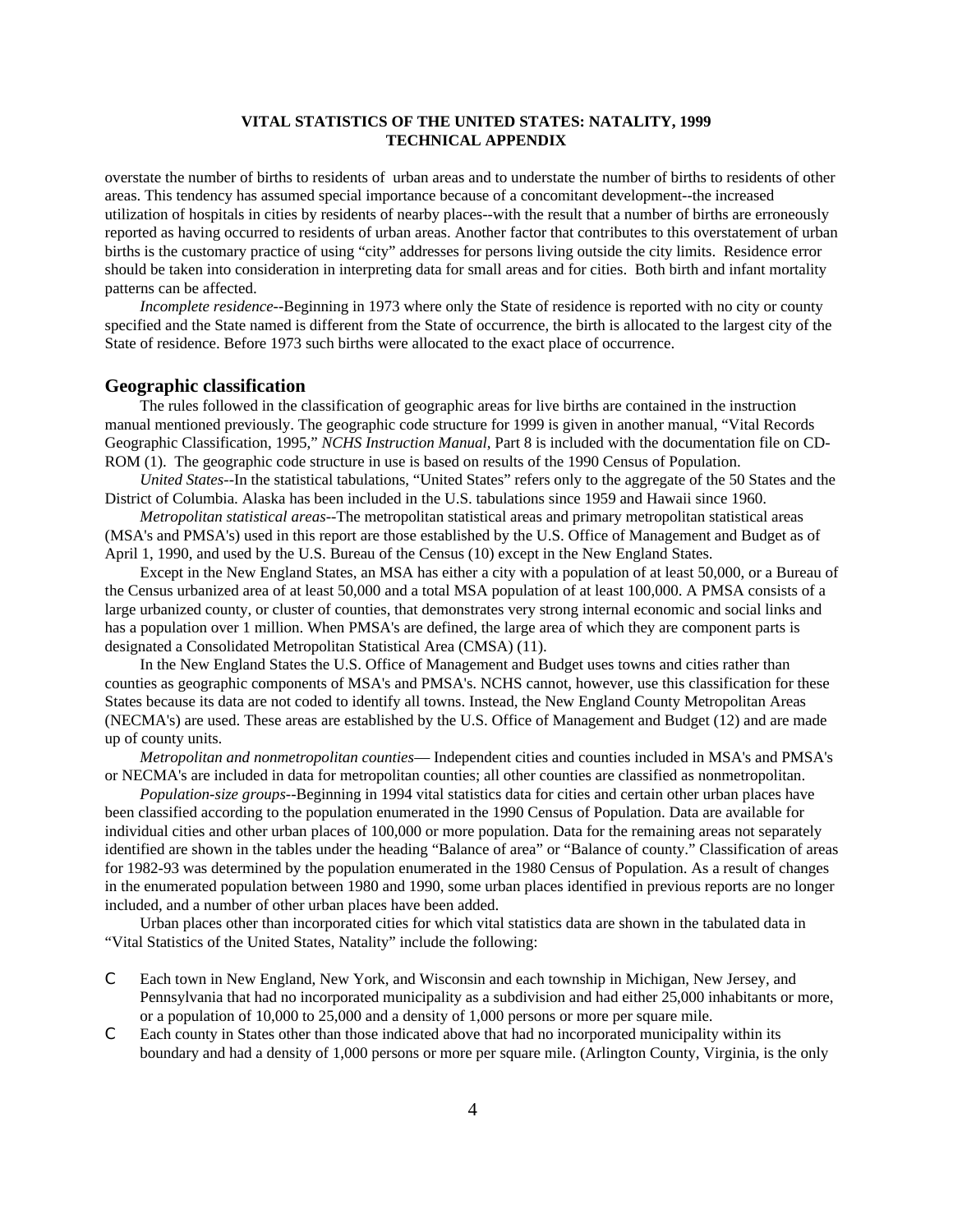county classified as urban under this rule.)

C Each place in Hawaii with 10,000 or more population. (There are no incorporated cities in Hawaii.)

Places of less than 100,000 population are not separately identified on the public-use file because of confidentiality limitations.

#### **Race or national origin**

Beginning with the 1989 data year, birth data are tabulated primarily by race of mother. In 1988 and prior years the race or national origin shown in tabulations was that of the newborn child. The race of the child was determined for statistical purposes by an algorithm based on the race of the mother and father as reported on the birth certificate. When the parents were of the same race, the race of the child was the same as the race of the parents. When the parents were of different races and one parent was white, the child was assigned to the race of the other parent. When the parents were of different races and neither parent was white, the child was assigned to the race of the father, with one exception--if either parent was Hawaiian, the child was assigned to Hawaiian. If race was missing for one parent, the child was assigned the race of the parent for whom it was reported. When information on race was missing for both parents, the race of the child was considered not stated and the birth was allocated according to rules discussed on page 4 of the Technical Appendix, volume I, *Vital Statistics of the United States*, 1988. In 1989 the criteria for reporting the race of the parents did not change and continues to reflect the response of the informant (usually the mother). Beginning with the 1992 issue of *Vital Statistics of the United States, Volume I, Natality*, trend data for years beginning with 1980 have been retabulated by race of mother.

The most important factor influencing the decision to tabulate births by race of the mother was the decennial revision of the U.S. Standard Certificate of Live Birth in 1989. This revision included many more health questions that are directly associated with the mother, including alcohol and tobacco use, weight gain during pregnancy, medical risk factors, obstetric procedures, complications of labor and/or delivery, and method of delivery. Additionally, many of the other items that have been on the birth certificate for more than two decades also relate directly to the mother, for example, marital status, education level, and receipt of prenatal care. It is more appropriate to use the race of the mother than the race of the child in tabulating these items.

A second factor has been the increasing incidence of interracial parentage. When race is aggregated into the four categories mandated in 1977 by the Office of Management and Budget, the proportion of children born to parents of different races is 5.1 percent, more than double the percent in 1977 (2.0 percent). More than half of these births were to white mothers and fathers of another race (55 percent in 1999). There have been two major consequences of the increasing interracial parentage. One is the effect on birth rates by race. The number of white births under the former procedures has been arbitrarily limited to infants whose parents were both white (or one parent if the race of only one parent was reported). At the same time, the number of births of other races has been arbitrarily increased to include all births to white mothers and fathers of other races. Thus, prior to 1989, if race of mother had been used, birth rates per 1,000 white women in a given age group would have been higher, while comparable rates for black women and women of other races would have been lower. The other consequence of increasing interracial parentage is the impact on the racial differential in various characteristics of births, particularly in cases where there is generally a large racial disparity, such as the incidence of low birthweight. In this instance, the racial differential is larger when the data are tabulated by race of mother rather than by race of child. The same effect has been noted for characteristics such as nonmarital childbearing, preterm births, late or no prenatal care, and low educational attainment of mother.

The third factor influencing the change is the growing proportion of births with race of father not stated, 14 percent in 1999. Although this proportion has stabilized and declined slightly in the 1990's, it is still higher than in 1979, 11 percent. The high proportion of records with the father's race not reported reflects the increase in the proportion of births to unmarried women; in many cases no information is reported on the father. These births were already assigned the race of the mother because there is no alternative. Tabulating births by race of mother provides a more uniform approach, rather than a necessarily arbitrary combination of parental races.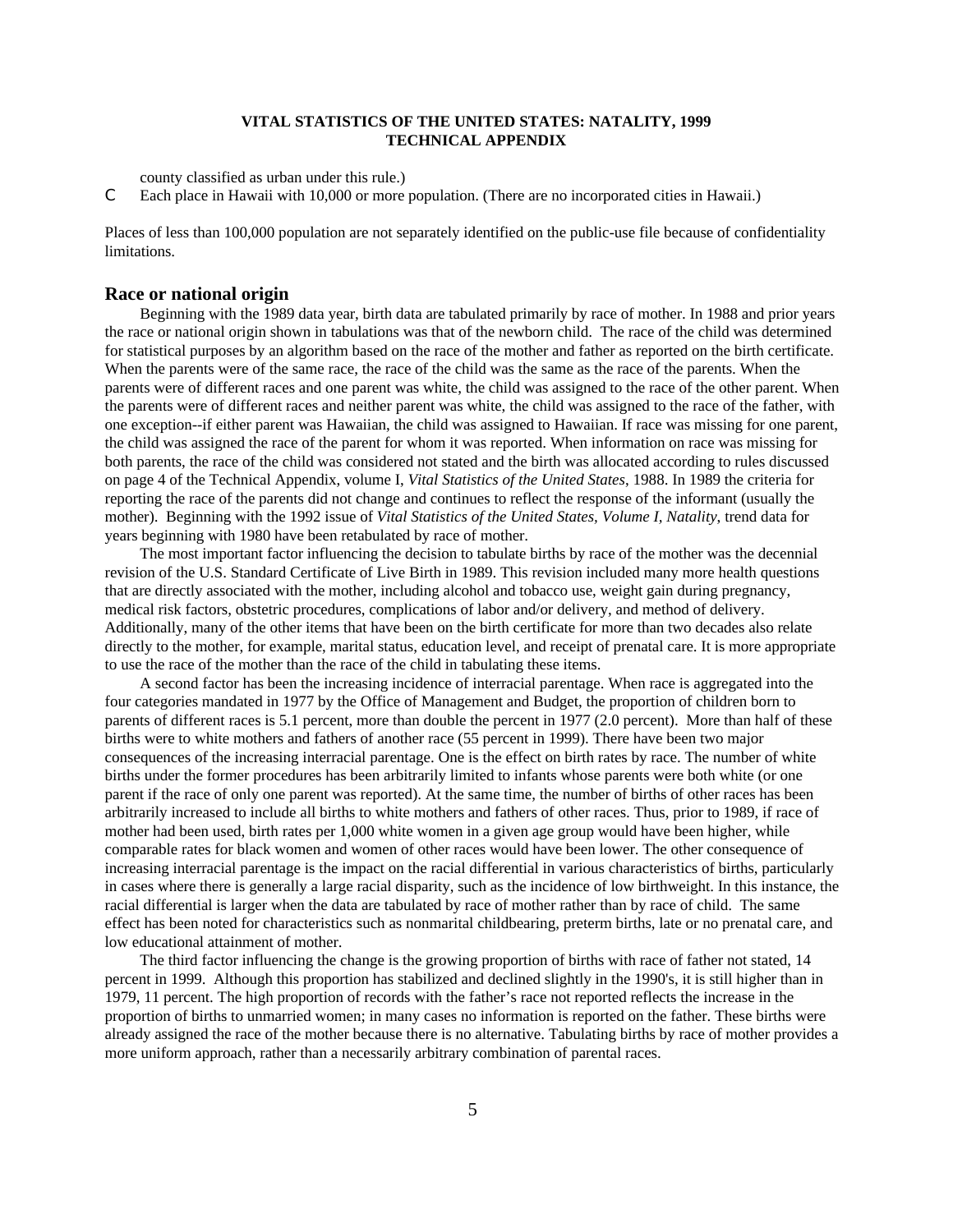The change in the tabulation of births by race presents some problems when analyzing birth data by race, particularly trend data. The problem is likely to be acute for races other than white and black.

The categories for race or national origin are "White," "Black," "American Indian" (including Aleuts and Eskimos), "Chinese," "Japanese," "Hawaiian," "Filipino," and "Other Asian or Pacific Islander" (including Asian Indian). Before 1992 there was also an "other" category, which is now combined with the "Not stated" category. Before 1978 the category "Other Asian or Pacific Islander" was not identified separately but included with "Other" races. The separation of this category from "other" allows identification of the category "Asian or Pacific Islander" by combining the new category "Other Asian or Pacific Islander" with Chinese, Japanese, Hawaiian, and Filipino.

Beginning in 1992, NCHS contracted with seven States with the highest API populations to code births to additional API subgroups. The API subgroups include births to Vietnamese, Asian Indian, Korean, Samoan, Guamanian, and other API women. The seven States included in this reporting area are: California, Hawaii, Illinois, New Jersey, New York, Texas, and Washington. At least two-thirds of the U.S. population of each of these additional API groups lived in the seven-State reporting area (13). The data are available on the detailed natality tapes and CD-ROMs beginning with the 1992 data year. An analytic report based on the 1992 data year is also available upon request (14). Minnesota began reporting additional API subgroups in 1996 and Virginia began reporting in 1998. Missouri and West Virginia started reporting in 1999 for a total of 11 reporting states.

The category "White" comprises births reported as white and births where race, as distinguished from Hispanic origin, is reported as Hispanic. Before 1964 all births for which race or national origin was not stated were classified as white. Beginning in 1964 changes in the procedures for allocating race when race or national origin is not stated have changed the composition of this category. (See discussion on "Race or national origin not stated.")

If the race or national origin of an Asian parent is ill-defined or not clearly identifiable with one of the categories used in the classification (for example, if "Oriental" is entered), an attempt is made to determine the specific race or national origin from the entry for place of birth. If the birthplace is China, Japan, or the Philippines, the race of the parent is assigned to that category. When race cannot be determined from birthplace, it is assigned to the category "Other Asian or Pacific Islander."

*Race or national origin not stated*--If the race of the mother is not defined or not identifiable with one of the categories used in the classification (0.6 percent of births in 1999) and the race of the father is known, the race of the father is assigned to the mother. Where information for both parents is missing, the race of the mother is allocated electronically according to the specific race of the mother on the preceding record with a known race of mother. Data for both parents were missing for only 0.4 percent of birth certificates for 1999. Nearly all statistics by race or national origin for the United States as a whole in 1962 and 1963 are affected by a lack of information for New Jersey, which did not report the race of the parents in those years. Birth rates by race for those years are computed on a population base that excluded New Jersey. For the method of estimating the U.S. population by age, sex, and race excluding New Jersey in 1962 and 1963, see page 4-8 in the Technical Appendix of volume I, *Vital Statistics of the United States*, 1963.

#### **Age of mother**

Beginning in 1989 an item on the birth certificate asks for "Date of Birth." In previous years, "Age (at time of this birth)" was requested. Not all States revised this item and therefore the age of mother either is derived from the reported month and year of birth or coded as stated on the certificate. In 1999, the mother's age was reported directly by five States ( Kentucky, Nevada, North Dakota, Virginia, and Wyoming) and American Samoa. From 1964 to 1996, the age of mother was edited for 10-49 years. When the age of mother was computed to be under 10 years or 50 years or over, it was considered not stated and was assigned as described below. Beginning in 1997, age of mother is edited for ages 10-54 years. When the age of mother is computed to be under 10 years or 55 years or over, it is considered not stated and was assigned as described below. A review and verification of unedited birth data for 1996 showed that the vast majority of births reported as occurring to women aged 50 years and older were to women aged 50-54 years. The number of births to women 50-54 years is too small for computing age-specific birth rates. These births have been included with births to women 45-49 for computing birth rates.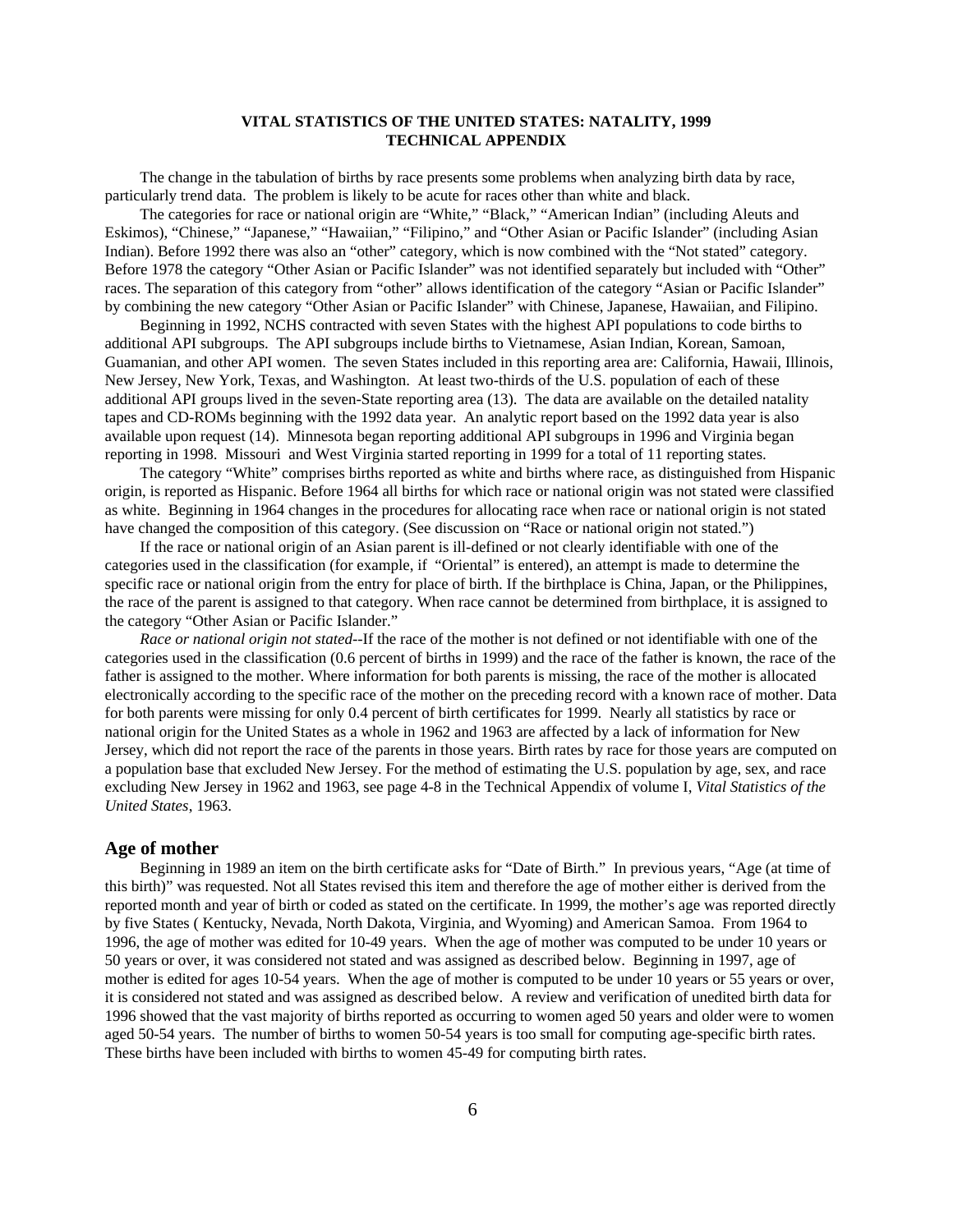Age-specific birth rates are based on populations of women by age, prepared by the U.S. Bureau of the Census. In census years the decennial census counts are used. In intercensal years, estimates of the population of women by age are published by the U.S. Bureau of the Census in *Current Population Reports*.

The 1990 Census of Population derived age in completed years as of April 1, 1990, from the responses to questions on age at last birthday and month and year of birth, with the latter given preference. In the 1960, 1970, and the 1980 Census of Population, age was also derived from month and year of birth. "Age in completed years" was asked in censuses before 1960. This was nearly the equivalent of the former birth certificate question, which the 1950 test of matched birth and census records confirms by showing a high degree of consistency in reporting age in these two sources (15). More recently, reporting of maternal age on the birth certificate was compared with reporting of age in a survey of women who had recently given birth. Reporting of age was very consistent between the two sources (16).

*Median age of mother*--Median age is the value that divides an age distribution into two equal parts, one-half of the values being less and one-half being greater. Median ages of mothers for 1960 to the present have been computed from birth rates for 5-year age groups rather than from birth frequencies. This method eliminates the effects of changes in the age composition of the childbearing population over time. Changes in the median ages from year to year can thus be attributed solely to changes in the age-specific birth rates. Trend data on the median age is shown in table 1-5 of "Vital Statistics of the United States, volume 1, natality (at http://www.cdc.gov/nchs/datawh/statab/unpubd/natality/natab97.htm).

*Not stated date of birth of mother*– In 1999, age of mother was not reported on 0.02% of the records. Beginning in 1964 birth records with date of birth of mother and/or age of mother not stated have had age imputed according to the age of mother from the previous birth record of the same race and total-birth order (total of fetal deaths and live births). (See "Computer Edits for Natality Data, Effective 1993" NCHS Instruction Manual , Part 12, page 9; available on request from the Division of Vital Statistics.) In 1963 birth records with age not stated were allocated according to the age appearing on the record previously processed for a mother of identical race and parity (number of live births). For 1960-62 not stated ages were distributed in proportion to the known ages for each racial group. Before 1960 this was done for age-specific birth rates but not for the birth frequency tables, which showed a separate category for age not stated.

#### **Age of father**

Age of father is derived from the reported date of birth or coded as stated on the birth certificate. If the age is under 10 years, it is considered not stated and grouped with those cases for which age is not stated on the certificate. Information on age of father is often missing on birth certificates of children born to unmarried mothers, greatly inflating the number of "not stated" in all tabulations by age of father. In computing birth rates by age of father, births tabulated as age of father not stated are distributed in the same proportions as births with known age within each 5-year-age classification of the mother. This procedure is followed because, while father's age is missing in 14 percent of the birth certificates in 1999, one third of these were on records where the mother is a teenager. This distribution procedure is done separately by race. The resulting distributions are summed to form a composite frequency distribution that is the basis for computing birth rates by age of father. This procedure avoids the distortion in rates that would result if the relationship between age of mother and age of father were disregarded. Births with age of father not stated are distributed only for rates and means, not for frequency tabulations (2).

#### **Live-birth order and parity**

Live-birth order and parity classifications refer to the total number of live births the mother has had including the 1999 birth. Fetal deaths are excluded.

Live-birth order indicates what number the present birth represents; for example, a baby born to a mother who has had two previous live births (even if one or both are not now living) has a live-birth order of three. Parity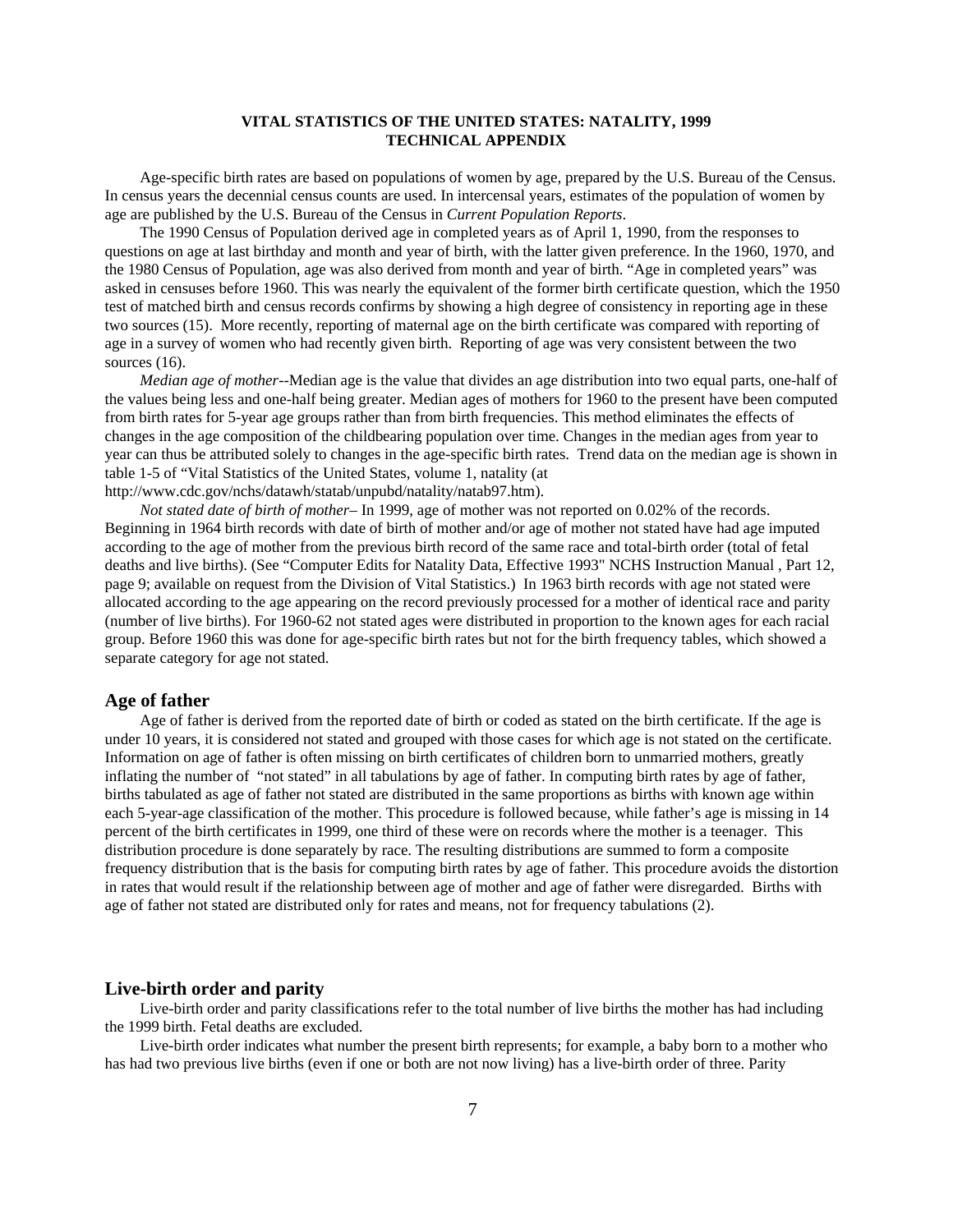indicates how many live births a mother has had. Before delivery a mother having her first baby has a parity of zero and a mother having her third baby has a parity of two. After delivery the mother of a baby who is a first live birth has a parity of one and the mother of a baby who is a third live birth has a parity of three.

Live-birth order and parity are determined from two items on the birth certificate, "Live births now living" and "Live births now dead."

*Not stated birth order*--Before 1969 if both of these items were blank, the birth was considered a first birth. Beginning in 1969, births for which the pregnancy history items were not completed have been tabulated as live-birth order not stated. As a result of this revised procedure, 22,686 births in 1969 that would have been assigned to the "First birth order" category under the old rules were assigned to the "Not stated" category.

All births tabulated in the "Not stated birth order" category are excluded from the computation of percents. In computing birth rates by live-birth order, births tabulated as birth order not stated are distributed in the same proportion as births of known live-birth order.

#### **Date of last live birth**

The date of last live birth was added to the U.S. Standard Certificate of Live Birth in 1968 for the purpose of providing information on child spacing. The interval since the last live birth is the difference between the date of last live birth and the date of present birth.

Beginning in 1995, NCHS ceased to collect information on the date of last live birth and thus the information on interval is only available from birth certificate data from 1968-94.

#### **Educational attainment**

Data on the educational attainment of both parents were collected beginning in 1968 and tabulated for publication in 1969 for the first time. Data on educational attainment is currently available only for the mother. Beginning in 1995, NCHS ceased to collect information on the educational attainment of the father and thus the information is available from birth certificate data only for 1969-94.

The educational attainment of the mother is defined as "the number of years of school completed." Only those years completed in "regular" schools are counted, that is, a formal educational system of public schools or the equivalent in accredited private or parochial schools. Business or trade schools, such as beauty and barber schools, are not considered "regular" schools for the purposes of this item. No attempt has been made to convert years of school completed in foreign school systems, ungraded school systems, and so forth, to equivalent grades in the American school system. Such entries are included in the category "not stated."

Women who have completed only a partial year in high school or college are tabulated as having completed the highest preceding grade. For those certificates on which a specific degree is stated, years of school completed is coded to the level at which the degree is most commonly attained; for example, women reporting B.A., A.B., or B.S. degrees are considered to have completed 16 years of school.

*Education not stated*--The category "Not stated" includes all records in reporting areas for which there is no information on years of school completed as well as all records for which the information provided is not compatible with coding specifications.

Births tabulated as education not stated are excluded from the computations of percents.

#### **Marital status**

National estimates of births to unmarried women are based on two methods of determining marital status. For 1994 through 1996, birth certificates in 45 states and the District of Columbia included a question about the mother's marital status. Beginning in 1997, the marital status of women giving birth in California and Nevada is determined by a direct question in the birth registration process. Beginning June 15, 1998, Connecticut discontinued inferring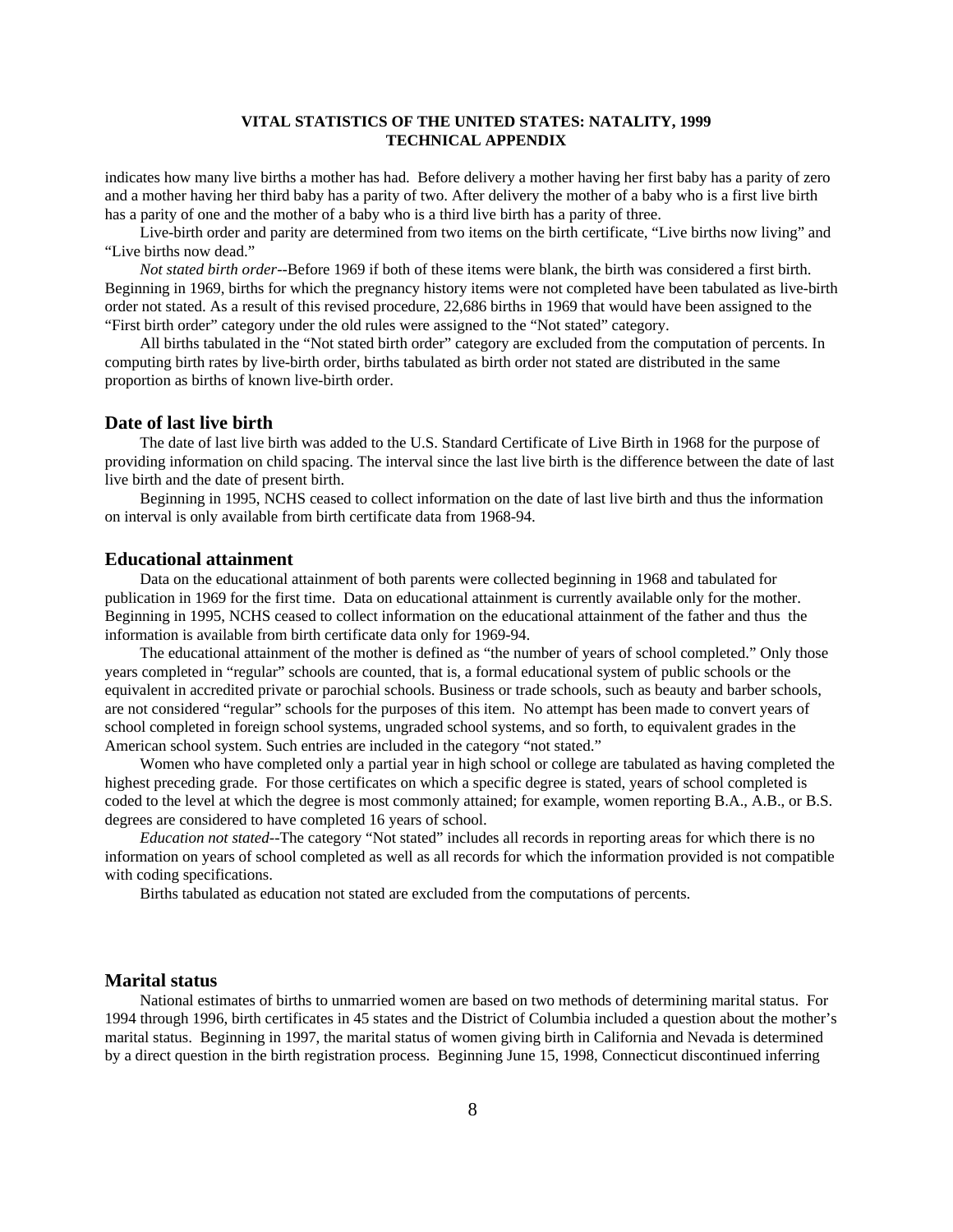the mother's marital status and added a direct question on mother's marital status to the State's birth certificate. In the two States (Michigan and New York) which used inferential procedures to compile birth statistics by

marital status in 1999, a birth is inferred as nonmarital if either of these factors is present: a paternity acknowledgment was received or the father's name is missing. In recent years, a number of States have extended their efforts to identify the fathers when the parents are not married in order to enforce child support obligations. The presence of a paternity acknowledgment therefore is the most reliable indicator that the birth is nonmarital in the States not reporting this information directly; this is now the key indicator in the nonreporting States. The inferential procedures in current use represent a substantial departure from the method used before 1980 as well as those used during the 1980's to prepare national estimates of births to unmarried women, before 1980 the incidence of births to unmarried women in States with no direct question on marital status was assumed to be the same as the incidence in reporting States in the same geographic division (17). Inferential procedures in use during the 1980's relied heavily on a comparison of the surnames of the parents and the child to infer the mother's marital status. The procedures now in use depend, as noted above, on very reliable indicators, namely a paternity affidavit or missing information on the father.

The procedures for reporting marital status in California, Nevada, New York City changed beginning January 1, 1997. The methods used to determine marital status and the impact of the procedures on the data were discussed in detail in a previous report (17).

The use of inferential marital status data together with information from a direct question represents an attempt to use related information on the birth certificate to improve the quality of national data as well as to provide data for the individual nonreporting States. An evaluation of this method and its validity for California (the largest nonreporting State until 1997) has been published (18). Because of the continued substantial increases in nonmarital childbearing throughout the 1980's, the data have been intensively evaluated by the Division of Vital Statistics, NCHS (17).

The mother's marital status was not reported in 1999 on 0.03 percent of the birth records in States reporting this information from a direct question. Marital status was imputed as "married" for these records.

When births to unmarried women are reported as second or higher order births, it is not known whether the mother was married or unmarried when the previous deliveries occurred, because her marital status at the time of these earlier births is not available from the birth record.

Rates for 1940 and 1950 are based on decennial census counts. Rates for 1955-97 are based on a smoothed series of population estimates (17,19). Because of sampling error, the original U.S. Bureau of the Census population estimates by marital status fluctuate erratically from year to year; therefore, they have been smoothed so that the rates do not show similar variations. These rates differ from those published in volumes of *Vital Statistics of the United States* before 1969, which were based on the original estimates provided annually by the U.S. Bureau of the Census. Birth rates by marital status for 1971-79 have been revised and differ from rates published before 1980 in volumes of *Vital Statistics of the United States* (see "Computation of rates and other measures").

#### **Place of delivery and attendant at birth**

The 1989 revision of the U.S. Standard Certificate of Live Birth included separate categories for freestanding birthing centers, the mother's residence, and clinic or doctor's office as the place of birth. Prior to 1989, place of birth was classified simply as either "In hospital" or "Not in hospital." Births occurring in hospitals, institutions, clinics, centers, or homes were included in the category "In hospital." In this context the word "homes" does not refer to the mother's residence but to an institution, such as a home for unmarried women. Birthing centers were included in either category, depending on each State's assessment of the facility. Beginning in 1989 births occurring in clinics and in birthing centers not attached to a hospital are classified as "Not in hospital." This change in classification may account in part for the lower proportion of "In hospital" births compared with previous years. (The change in classification of clinics should have minor impact because comparatively few births occur in these facilities, but the effect of any change in classification of freestanding birthing centers is unknown.)

Beginning in 1975 the attendant at birth and place of delivery items were coded independently, primarily to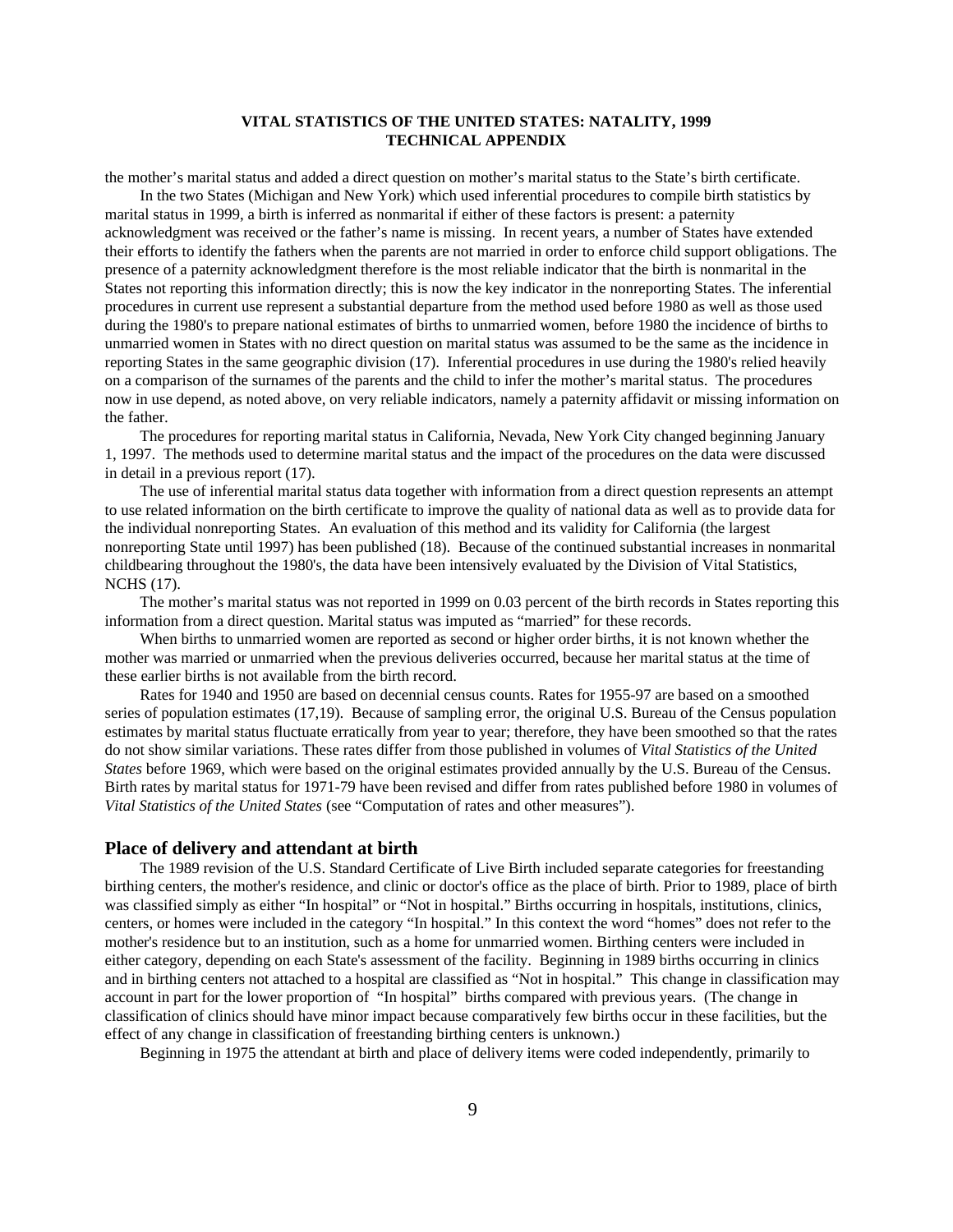permit the identification of the person in attendance at hospital deliveries. The 1989 certificate includes separate classifications for doctor of medicine (MD), doctor of osteopathy (DO), certified nurse midwife (CNM), other midwife, and other attendants. In earlier certificates births attended by certified nurse midwives were grouped with those attended by lay midwives. The 1989 certificate also facilitated the identification of home births, births in freestanding birthing centers, and births in clinics or physician offices.

Data for the "In hospital" category for 1975-88 include all births in clinics or maternity centers, regardless of the attendant. Data for 1975-77 published before 1980 included clinic and center births in the category "In hospital" only when the attendant was a physician. Therefore, data shown for 1975-77 published after 1980 differ from data published before 1980. As a result of this change, for 1975 an additional 12,352 births were classified as occurring in hospitals, raising the percent of births occurring in hospitals from 98.7 to 99.1. Similarly, for 1976 the number of births occurring in hospitals increased by 14,133 and the percent in hospitals raised from 98.6 to 99.1; for 1977 the increase is 15,937 and the percent in hospitals raised from 98.5 to 99.0. For 1974 and earlier the "In hospital" category includes all births in hospitals or institutions and births in clinics, centers, or maternity homes only when attended by physicians.

The "Not in hospital" category includes births for which no information is reported on place of birth. Before 1975 births for which the stated place of birth was a "doctor's office" and delivery was by a physician were included in the category ``In hospital.'' Beginning in 1975 these births were tabulated as "Not in hospital" and included with births delivered by physicians in this category. Although the actual number of such births is unknown, the effect of the change is minimal. In 1974, 0.3 percent of all births were delivered by physicians outside of hospitals; in 1975 this proportion was 0.4 percent.

Babies born on the way to or on arrival at the hospital are classified as having been born in the hospital. This may account for some of the hospital births not delivered by physicians or midwives.

Beginning in 1993, all in-hospital births occurring in Illinois where the attendant was classified as an "other" midwife were changed to certified nurse-midwife. This was necessary because almost all of these births were delivered by midwives certified by the American College of Nurse Midwives but because Illinois does not certify midwives, many of these births were classified as "other" midwives.

Procedures in some hospitals may require that a physician be listed as the attendant for every birth and that a physician sign each birth certificate, even if the birth is attended by a midwife and no physician is physically present. Therefore, the number of live births attended by midwives may be understated in some areas.

#### **Birthweight**

Birthweight is reported in some areas in pounds and ounces rather than in grams. However, the metric system has been used in tabulating and presenting the statistics to facilitate comparison with data published by other groups. The categories for birthweight were changed in 1979 to be consistent with the recommendations in the *Ninth Revision of the International Classification of Diseases* (ICD-9) and remain the same for the Tenth Revision of the International Classification of Diseases (ICD-10) (4). The categories in gram intervals and their equivalents in pounds and ounces are as follows:

Less than 500 grams  $= 1$  lb 1 oz or less 500-999 grams  $= 1$  lb 2 oz-2 lb 3 oz 1,000-1,499 grams = 2 lb 4 oz-3 lb 4 oz 1,500-1,999 grams = 3 lb 5 oz-4 lb 6 oz 2,000-2,499 grams = 4 lb 7 oz-5 lb 8 oz 2,500-2,999 grams = 5 lb 9 oz-6 lb 9 oz 3,000-3,499 grams = 6 lb 10 oz-7 lb 11 oz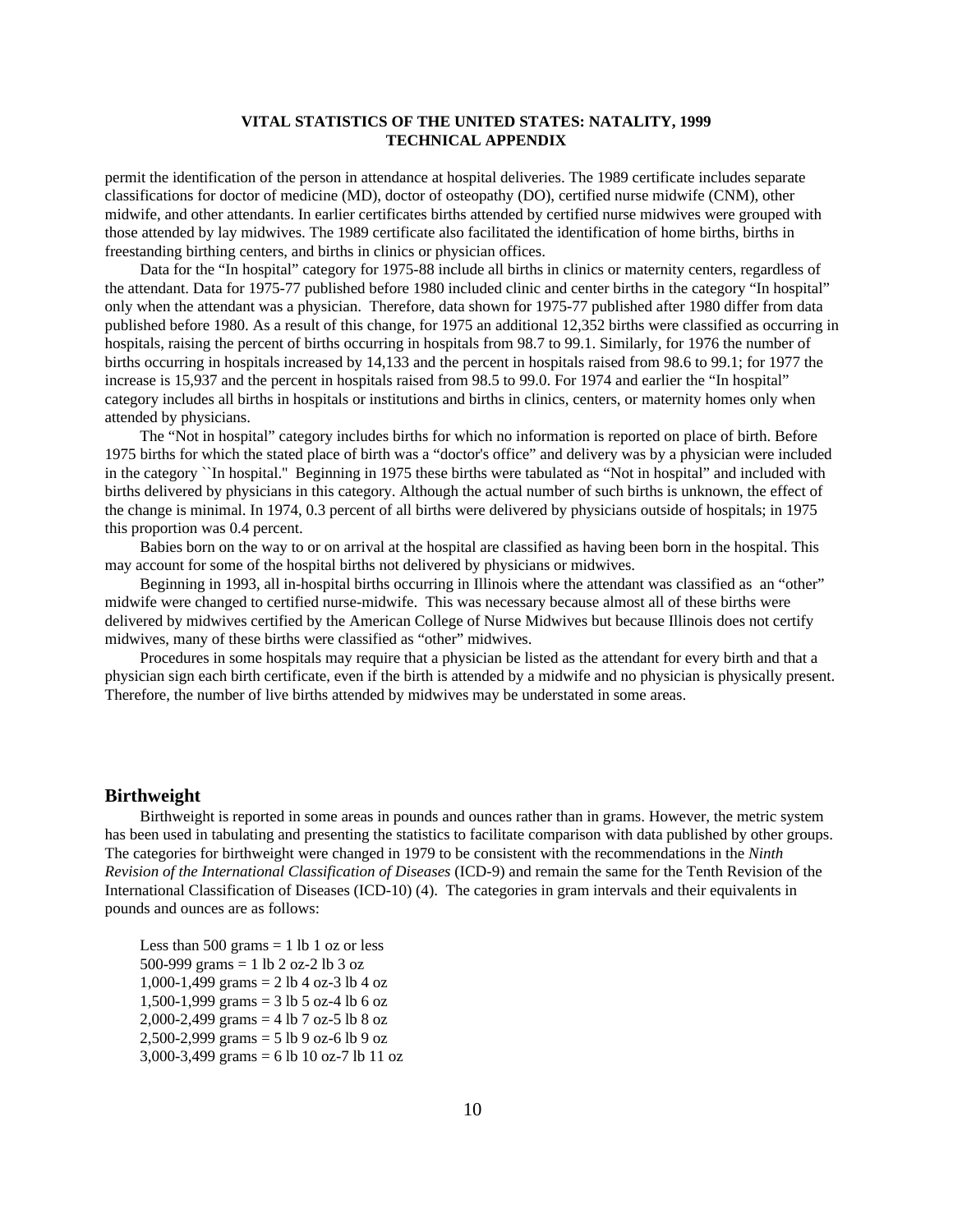3,500-3,999 grams = 7 lb 12 oz-8 lb 13 oz 4,000-4,499 grams = 8 lb l4 oz-9 lb l4 oz 4,500-4,999 grams = 9 lb 15 oz-11 lb 0 oz 5,000 grams or more  $= 11$  lb l oz or more

The ICD-9 defines low birthweight as less than 2,500 grams. This is a shift of 1 gram from the previous criterion of 2,500 grams or less, which was recommended by the American Academy of Pediatrics in 1935 and adopted in 1948 by the World Health Organization in the *Sixth Revision of the International Lists of Diseases and Causes of Death*.

After data classified by pounds and ounces are converted to grams, median weights are computed and rounded before publication. To establish the continuity of class intervals needed to convert pounds and ounces to grams, the end points of these intervals are assumed to be half an ounce less at the lower end and half an ounce more at the upper end. For example, 2 lb 4 oz-3 lb 4 oz is interpreted as 2 lb 3  $\frac{1}{2}$  oz-3 lb 4  $\frac{1}{2}$  oz.

Births for which birthweight is not reported are excluded from the computation of percents and medians.

#### **Period of gestation**

The period of gestation is defined as beginning with the first day of the last normal menstrual period (LMP) and ending with the day of the birth. The LMP is used as the initial date because it can be more accurately determined than the date of conception, which usually occurs 2 weeks after the LMP.

Births occurring before 37 completed weeks of gestation are considered to be "preterm" or "premature" for purposes of classification. At 37-41 weeks gestation, births are considered to be "term," and at 42 completed weeks and over, "postterm." These distinctions are according to the ICD-9 and ICD-10 (4) definitions.

The 1989 revision of the U.S. Standard Certificate of Live Birth included a new item, "clinical estimate of gestation," that is being compared with length of gestation computed from the LMP date when the latter appears to be inconsistent with birthweight. This is done for normal weight births of apparently short gestations and very low birthweight births reported to be full term. The clinical estimate also was used if the date of the LMP was not reported. The period of gestation for 5.1 percent of the births in 1999 was based on the clinical estimate of gestation. For 97 percent of these records the clinical estimate was used because the LMP date was not reported. For the remaining 3 percent the clinical estimate was used because it was compatible with the reported birth weight, whereas the LMP-computed gestation was not. In cases where the reported birthweight was inconsistent with both the LMP-computed gestation and the clinical estimate of gestation, the LMP-computed gestation was used if it was within 5 weeks of the clinical estimate and birth weight was reclassified as "not stated." This was necessary for 336 births, less than 0.01 percent of all birth records in 1999. If the reported birthweight was inconsistent with both the LMP-computed gestation and the clinical estimate of gestation, gestation and birthweight were classified as "not stated" if the LMP-computed gestation was not within 5 weeks of the clinical estimate. These changes result in only a very small discontinuity in the data.

Before 1981 the period of gestation was computed only when there was a valid month, day, and year of LMP. However, length of gestation could not be determined from a substantial number of live-birth certificates each year because the day of LMP was missing. Beginning in 1981 weeks of gestation have been imputed for records with missing day of LMP when there is a valid month and year. Each such record is assigned the gestational period in weeks of the preceding record that has a complete LMP date with the same computed months of gestation and the same 500-gram birthweight interval. The effect of the imputation procedure is to increase slightly the proportion of preterm births and to lower the proportion of births at 39, 40, 41, and 42 weeks of gestation. A more complete discussion of this procedure and its implications is presented in a previous report (20).

Because of postconception bleeding or menstrual irregularities, the presumed date of LMP may be in error. In these instances the computed gestational period may be longer or shorter than the true gestational period, but the extent of such errors is unknown.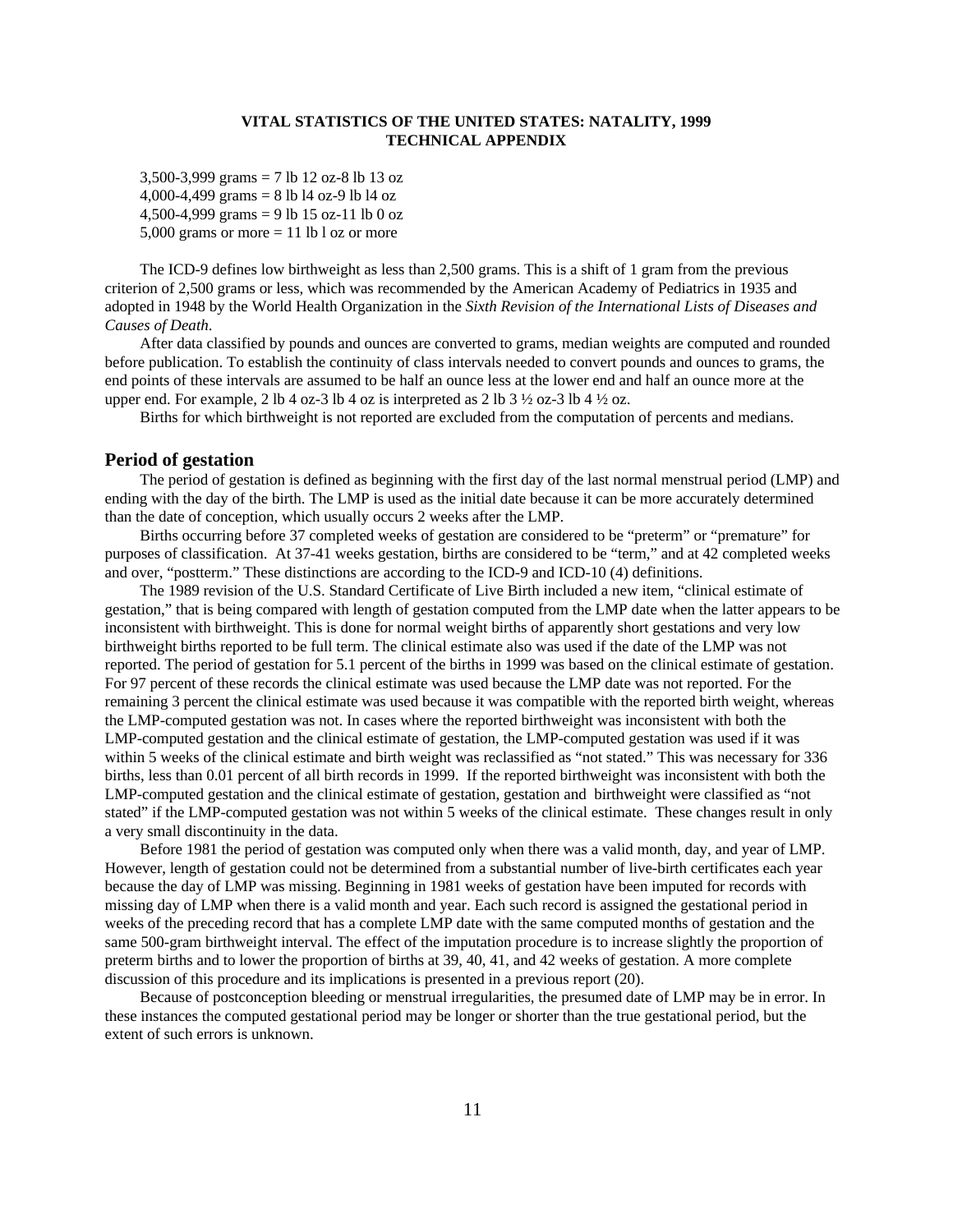#### **Month of pregnancy prenatal care began**

For those records in which the name of the month is entered for this item, instead of first, second, third, and so forth, the month of pregnancy in which prenatal care began is determined from the month named and the month last normal menses began. For these births, if the item "Date last normal menses began" is not stated, the month of pregnancy in which prenatal care began is tabulated as not stated.

#### **Number of prenatal visits**

Tabulations of the number of prenatal visits were presented for the first time in 1972. Beginning in 1989 these data were collected from the birth certificates of all States. Percent distributions and the median number of prenatal visits exclude births to mothers who had no prenatal care.

#### **Apgar score**

The 1- and 5-minute Apgar scores were added to the U.S. Standard Certificate of Live Birth in 1978 to evaluate the condition of the newborn infant at 1 and 5 minutes after birth. The Apgar score is a useful measure of the need for resuscitation and a predictor of the infant's chances of surviving the first year of life. It is a summary measure of the infant's condition based on heart rate, respiratory effort, muscle tone, reflex irritability, and color. Each of these factors is given a score of 0, 1, or 2; the sum of these 5 values is the Apgar score, which ranges from 0 to 10. A score of 10 is optimum, and a low score raises some doubts about the survival and subsequent health of the infant. Beginning in 1995, NCHS only collected information on the 5-minute Apgar score. Since 1991, the reporting area for the 5-minute Apgar score has been comprised of 48 States and the District of Columbia, accounting for 78 percent of all births in the United States in 1999. California and Texas did not have information on Apgar scores on their birth certificate.

#### **Tobacco and alcohol use during pregnancy**

The checkbox format allows for classification of a mother as a smoker or drinker during pregnancy and for reporting the average number of cigarettes smoked per day or drinks consumed per week. When smoking and/or drinking status is not reported or is inconsistent with the quantity of cigarettes or drinks reported, the status is changed to be consistent with the amount reported. For example, if the drinking status is reported as "no" but one or more average drinks a week are reported, the mother is classified as a drinker. If the number of cigarettes smoked per day is reported as one or more, the mother is considered a smoker. When one (or a fraction of one) drink a week is recorded, the mother is classified as a drinker. For records on which the number of drinks or number of cigarettes is reported as a span, for example, 10-15, the lower number is used. The number of drinkers and number of drinks reported on birth certificates are believed to underestimate actual alcohol use.

For 1999, information on number of cigarettes smoked per day was reported in a consistent manner for 46 States, the District of Columbia, and New York City (figure 4-A). Indiana and New York State (except for New York City) reported this information but in a format that was inconsistent with the NCHS standards. This reporting area accounted for 87 percent of all births in the U.S. in 1999. Information was not available for California and South Dakota.

#### **Weight gained during pregnancy**

Weight gain is reported in pounds. A loss of weight is reported as zero gain. Computations of median weight gain were based on ungrouped data. This item was included on the certificates of 49 States and the District of Columbia; California did not report this information. This reporting area excluding California accounted for 87 percent of all births in the United States in 1999.

#### **Medical risk factors for this pregnancy**

An item on medical risk factors was included on the 1989 birth certificate, but 2 States did not report all of the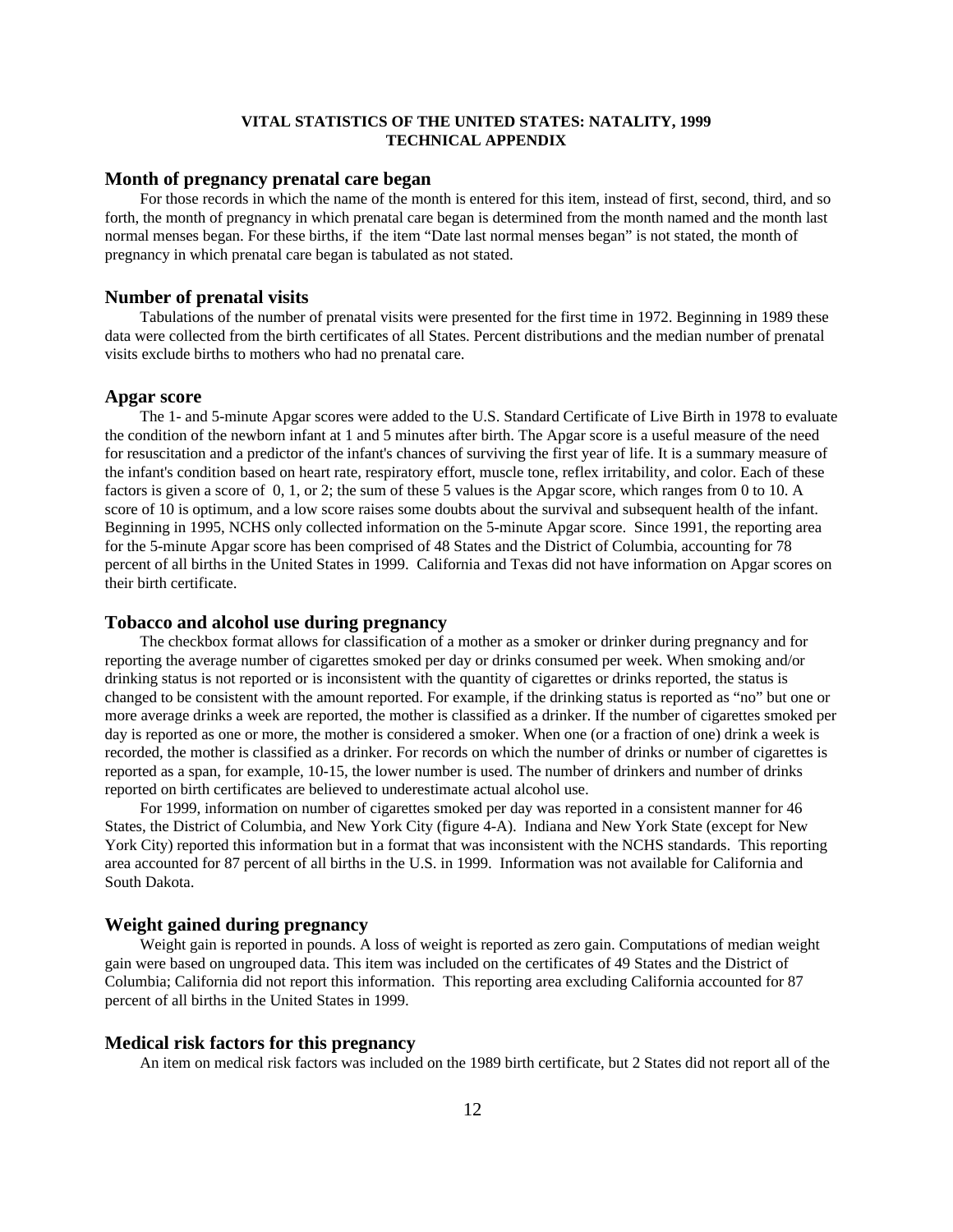16 risk factors in 1999. Texas did not report genital herpes or uterine bleeding, and Kansas did not report Rh sensitization.

The format allows for the designation of more than one risk factor and includes a choice of "None." Accordingly, if the item is not completed, it is classified as "Not stated."

The following definitions are adapted and abbreviated from a set of definitions compiled by a committee of Federal and State health statistics officials for the Association for Vital Records and Health Statistics (21).

#### **Definitions of medical terms:**

*Anemia*--Hemoglobin level of less than 10.0 g/dL during pregnancy or a hematocrit of less than 30 percent during pregnancy.

*Cardiac disease*--Disease of the heart.

*Acute or chronic lung disease*--Disease of the lungs during pregnancy.

*Diabetes*--Metabolic disorder characterized by excessive discharge of urine and persistent thirst; includes juvenile onset, adult onset, and gestational diabetes during pregnancy.

*Genital herpes*--Infection of the skin of the genital area by herpes simplex virus.

*Hydramnios/oligohydramnios*--Any noticeable excess (hydramnios) or lack (oligohydramnios) of amniotic fluid.

*Hemoglobinopathy*--A blood disorder caused by alteration in the genetically determined molecular structure of hemoglobin (for example, sickle cell anemia).

*Hypertension, chronic*--Blood pressure persistently greater than 140/90, diagnosed prior to onset of pregnancy or before the 20th week of gestation.

*Hypertension, pregnancy-associated*--An increase in blood pressure of at least 30 mm Hg systolic or 15 mm Hg diastolic on two measurements taken 6 hours apart after the 20th week of gestation.

*Eclampsia*--The occurrence of convulsions and/or coma unrelated to other cerebral conditions in women with signs and symptoms of pre-eclampsia.

*Incompetent cervix*--Characterized by painless dilation of the cervix in the second trimester or early in the third trimester of pregnancy, with prolapse of membranes through the cervix and ballooning of the membranes into the vagina, followed by rupture of membranes and subsequent expulsion of the fetus.

*Previous infant 4,000+ grams*--The birthweight of a previous live-born child was over 4,000 grams (8 lbs 13 oz).

*Previous preterm or small-for-gestational-age infant--*Previous birth of an infant prior to term (before 37 completed weeks of gestation) or of an infant weighing less than the 10th percentile for gestational age using a standard weight-for-age chart.

*Renal disease*--Kidney disease.

*Rh sensitization*--The process or state of becoming sensitized to the Rh factor as when an Rh-negative woman is pregnant with an Rh-positive fetus.

*Uterine bleeding*--Any clinically significant bleeding during the pregnancy, taking into consideration the stage of pregnancy; any second or third trimester bleeding of the uterus prior to the onset of labor.

#### **Obstetric procedures**

This item includes six specific obstetric procedures. Birth records with "Obstetric procedures" left blank are considered "not stated." Data on obstetric procedures were reported by all States and the District of Columbia in 1999.

The following definitions are adapted and abbreviated from a set of definitions compiled by a committee of Federal and State health statistics officials for the National Association for Public Health Statistics and Information Systems (NAPHSIS), formerly the Association for Vital Records and Health Statistics (21).

## **Definitions of medical terms:**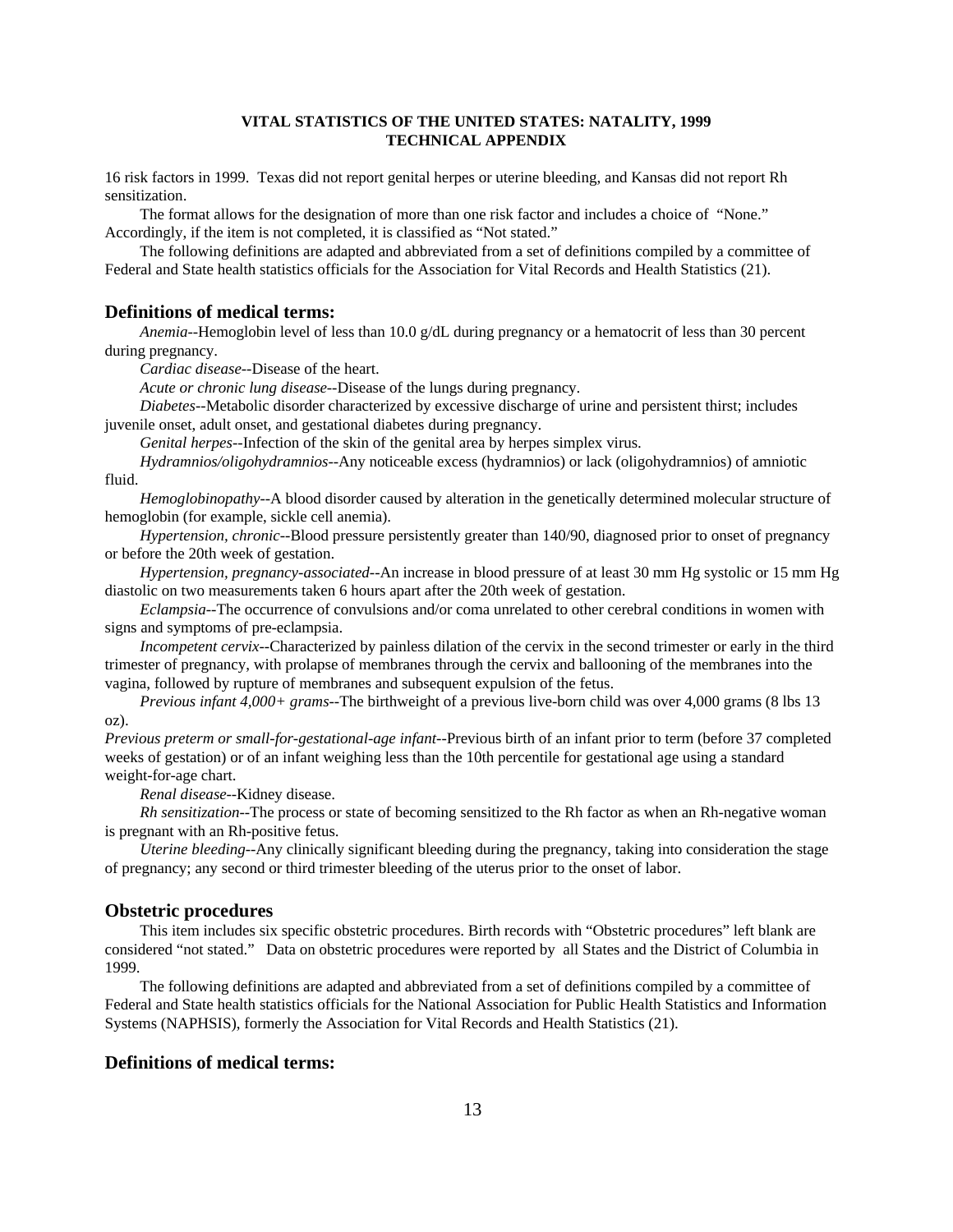*Amniocentesis*--Surgical transabdominal perforation of the uterus to obtain amniotic fluid to be used in the detection of genetic disorders, fetal abnormalities, and fetal lung maturity.

*Electronic fetal monitoring*--Monitoring with external devices applied to the maternal abdomen or with internal devices with an electrode attached to the fetal scalp and a catheter through the cervix into the uterus, to detect and record fetal heart tones and uterine contractions.

*Induction of labor*--The initiation of uterine contractions before the spontaneous onset of labor by medical and/or surgical means for the purpose of delivery.

*Stimulation of labor*--Augmentation of previously established labor by use of oxytocin.

*Tocolysis*--Use of medications to inhibit preterm uterine contractions to extend the length of pregnancy and therefore avoid a preterm birth.

*Ultrasound*--Visualization of the fetus and placenta by means of sound waves.

#### **Complications of labor and/or delivery**

The checkbox format allows for the selection of 15 specific complications and for the designation of more than 1 complication where appropriate. A choice of "None" is also included. Accordingly, if the item is not completed, it is classified as "not stated."

All States and the District of Columbia included this item on their birth certificates in 1999. However, Texas did not report all of the complications. Texas did not report anesthetic complications or fetal distress.

The following definitions are adapted and abbreviated from a set of definitions compiled by a committee of Federal and State health statistics officials (21).

#### **Definitions of medical terms:**

*Febrile*--A fever greater than 100 degrees F. or 38 C. occurring during labor and/or delivery.

*Meconium, moderate/heavy*--Meconium consists of undigested debris from swallowed amniotic fluid, various products of secretion, excretion, and shedding by the gastrointestinal tract; moderate to heavy amounts of meconium in the amniotic fluid noted during labor and/or delivery.

*Premature rupture of membranes (more than 12 hours*)--Rupture of the membranes at any time during pregnancy and more than 12 hours before the onset of labor.

*Abruptio placenta*--Premature separation of a normally implanted placenta from the uterus.

*Placenta previa*--Implantation of the placenta over or near the internal opening of the cervix.

*Other excessive bleeding*--The loss of a significant amount of blood from conditions other than abruptio placenta or placenta previa.

*Seizures during labor*--Maternal seizures occurring during labor from any cause.

*Precipitous labor (less than 3 hours*)--Extremely rapid labor and delivery lasting less than 3 hours.

*Prolonged labor (more than 20 hours)*--Abnormally slow progress of labor lasting more than 20 hours. *Dysfunctional labor*--Failure to progress in a normal pattern of labor.

*Breech/malpresentation*--At birth, the presentation of the fetal buttocks rather than the head, or other malpresentation.

*Cephalopelvic disproportion*--The relationship of the size, presentation, and position of the fetal head to the maternal pelvis prevents dilation of the cervix and/or descent of the fetal head.

*Cord prolapse*--Premature expulsion of the umbilical cord in labor before the fetus is delivered.

*Anesthetic complications*--Any complication during labor and/or delivery brought on by an anesthetic agent or agents.

*Fetal distress*--Signs indicating fetal hypoxia (deficiency in amount of oxygen reaching fetal tissues).

#### **Abnormal conditions of the newborn**

This item provides information on eight specific abnormal conditions. More than one abnormal condition may be reported for a given birth or "None" may be selected. If the item is not completed it is tabulated as "not stated."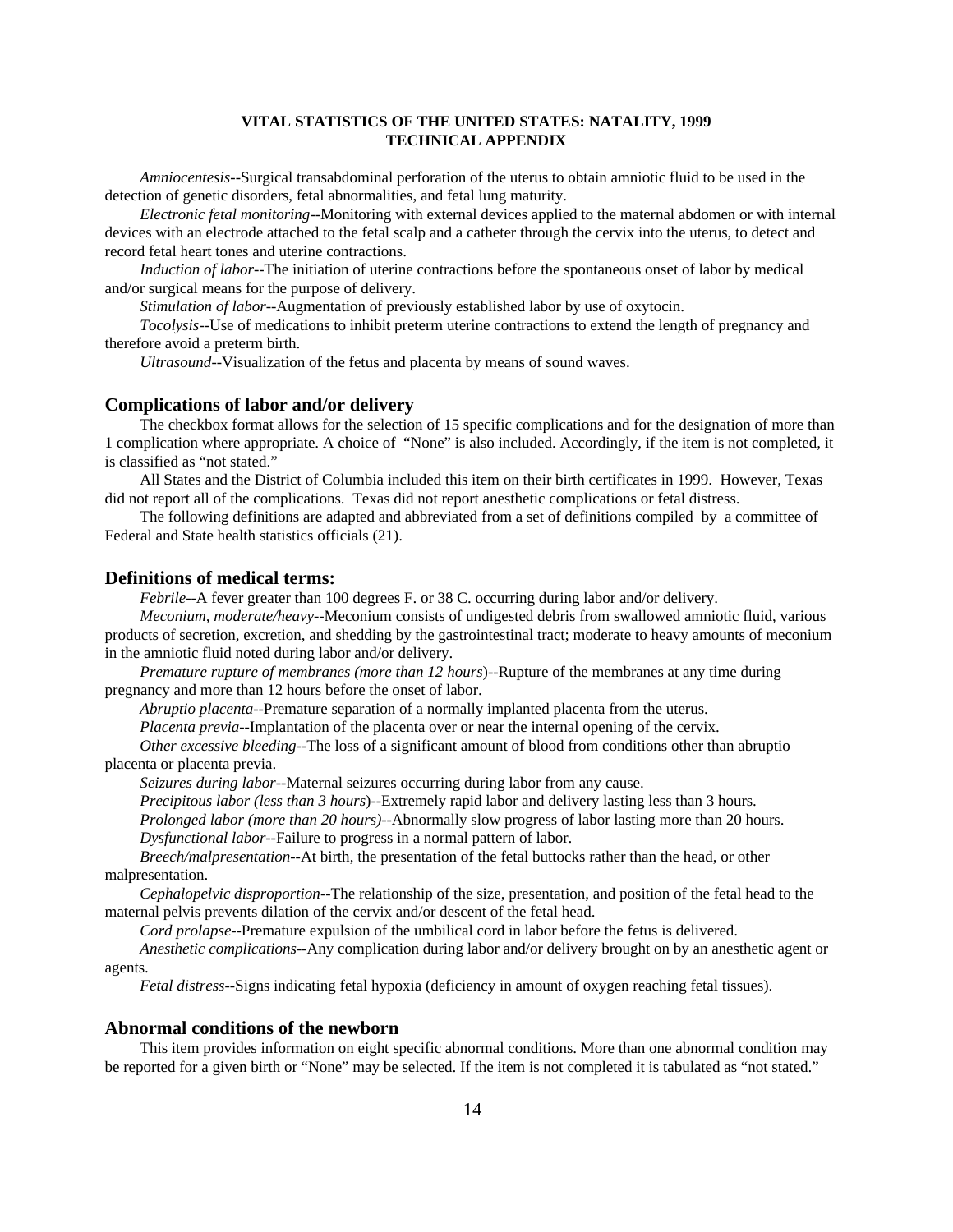This item was included on the birth certificates of all States and the District of Columbia in 1999. However, four areas did not include all conditions. Nebraska and Texas did not report birth injury, New York City did not report assisted ventilation less than 30 minutes or assisted ventilation of 30 minutes or more, and Wisconsin did not report fetal alcohol syndrome.

The following definitions are adapted and abbreviated from a set of definitions compiled by a committee of Federal and State health statistics (21).

#### **Definitions of medical terms:**

*Anemia*--Hemoglobin level of less than 13.0 g/dL or a hematocrit of less than 39 percent.

*Birth injury*--Impairment of the infant's body function or structure due to adverse influences that occurred at birth.

*Fetal alcohol syndrome*--A syndrome of altered prenatal growth and development occurring in infants born of women who consumed excessive amounts of alcohol during pregnancy.

*Hyaline membrane disease/RDS*--A disorder primarily of prematurity, manifested clinically by respiratory distress and pathologically by pulmonary hyaline membranes and incomplete expansion of the lungs at birth.

*Meconium aspiration syndrome*--Aspiration of meconium by the fetus or newborn, affecting the lower respiratory system.

*Assisted ventilation (less than 30 minutes*)--A mechanical method of assisting respiration for newborns with respiratory failure.

*Assisted ventilation (30 minutes or more*)--Newborn placed on assisted ventilation for 30 minutes or longer. *Seizures-*-A seizure of any etiology.

#### **Congenital anomalies of child**

The data provided in this item relate to 21 specific anomalies or anomaly groups. It is well documented that congenital anomalies, except for the most visible and most severe, are incompletely reported on birth certificates (22). The completeness of reporting specific anomalies depends on how easily they are recognized in the short time between birth and birth-registration. Forty-nine States and the District of Columbia included this item on their birth certificates (New Mexico did not). This reporting area included 99 percent of all births in the United States in 1999. The format allows for the identification of more than one anomaly including a choice of "None" should no anomalies be evident. The category "not stated" includes birth records for which the item is not completed.

The following definitions are adapted and abbreviated from a set of definitions compiled by a committee of Federal and State health statistics officials (21).

#### **Definitions of medical terms:**

*Anencephalus*--Absence of the cerebral hemispheres.

*Spina bifida/meningocele*--Developmental anomaly characterized by defective closure of the bony encasement of the spinal cord, through which the cord and meninges may or may not protrude.

*Hydrocephalus*--Excessive accumulation of cerebrospinal fluid within the ventricles of the brain with consequent enlargement of the cranium.

*Microcephalus*--A significantly small head.

*Other central nervous system anomalies*--Other specified anomalies of the brain, spinal cord, and nervous system.

*Heart malformations*--Congenital anomalies of the heart.

*Other circulatory/respiratory anomalies*--Other specified anomalies of the circulatory and respiratory systems. *Rectal atresia/stenosis*--Congenital absence, closure, or narrowing of the rectum.

*Tracheo-esophageal fistula/Esophageal atresia*--An abnormal passage between the trachea and the esophagus; esophageal atresia is the congenital absence or closure of the esophagus.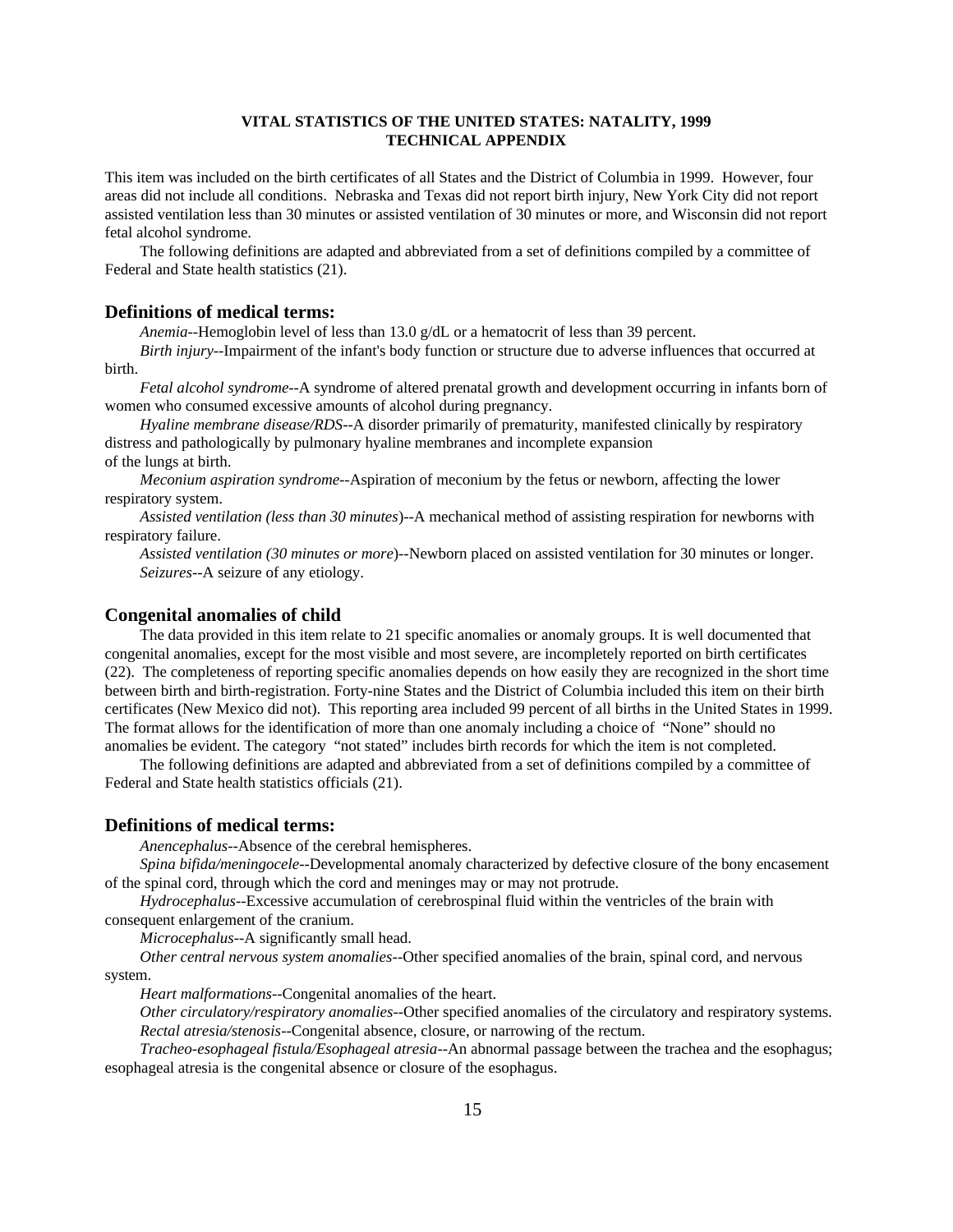*Omphalocele/gastroschisis*--An omphalocele is a protrusion of variable amounts of abdominal viscera from a midline defect at the base of the umbilicus. In gastroschisis, the abdominal viscera protrude through an abdominal wall defect, usually on the right side of the umbilical cord insertion.

*Other gastrointestinal anomalies*--Other specified congenital anomalies of the gastrointestinal system.

*Malformed genitalia*--Congenital anomalies of the reproductive organs.

*Renal agenesis*--One or both kidneys are completely absent.

*Other urogenital anomalies*--Other specified congenital anomalies of the organs concerned in the production and excretion of urine, together with organs of reproduction.

*Cleft lip/palate*--Cleft lip is a fissure of elongated opening of the lip; cleft palate is a fissure in the roof of the mouth. These are failures of embryonic development.

*Polydactyly/syndactyly/adactyly*--Polydactyly is the presence of more than five digits on either hands and/or feet; syndactyly is having fused or webbed fingers and/or toes; adactyly is the absence of fingers and/or toes.

*Club foot*--Deformities of the foot, which is twisted out of shape or position.

*Diaphragmatic hernia*-- Herniation of the abdominal contents through the diaphragm into the thoracic cavity usually resulting in respiratory distress.

*Other musculoskeletal/integumental anomalies*--Other specified congenital anomalies of the muscles, skeleton, or skin.

*Down's syndrome*--The most common chromosomal defect with most cases resulting from an extra chromosome (trisomy 21).

*Other chromosomal anomalies*--All other chromosomal aberrations.

#### **Method of delivery**

The birth certificate contains a checkbox item on method of delivery. The choices include vaginal delivery, with the additional options of forceps, vacuum, and vaginal birth after previous cesarean section (VBAC), as well as a choice of primary or repeat cesarean. When only forceps, vacuum, or VBAC is checked, a vaginal birth is assumed. In 1999 this information was collected from the birth certificates of all States and the District of Columbia.

Several rates are computed for method of delivery. The overall cesarean section rate or total cesarean rate is computed as the proportion of all births that were delivered by cesarean section. The primary cesarean rate is a measure that relates the number of women having a primary cesarean birth to all women giving birth who have never had a cesarean delivery. The denominator for this rate is the sum of women with a vaginal birth excluding VBACs and women with a primary cesarean birth. The rate for vaginal birth after previous cesarean (VBAC) delivery is computed by relating all VBAC deliveries to the sum of VBAC and repeat cesarean deliveries, that is, to women with a previous cesarean section. VBAC rates for first births exist because the rates are computed on the basis of previous pregnancies, not just live births.

#### **Hispanic parentage**

Concurrent with the 1978 revision of the U.S. Certificate of Live Birth, NCHS recommended that items to identify the Hispanic or ethnic origin of the newborn's parents be included on birth certificates and has tabulated and evaluated these data from the reporting States. The 1989 revision of the U.S. Standard Certificate of Live Births includes items to identify the Hispanic origin of the parents. All 50 States and the District of Columbia reported Hispanic origin of the parents for 1999. In 1989 Louisiana, New Hampshire, and Oklahoma did not report this information; in 1990 New Hampshire and Oklahoma did not report, and in 1991-92 New Hampshire did not report Hispanic origin.

In computing birth and fertility rates for the Hispanic population, births with origin of mother not stated are included with non-Hispanic births rather than being distributed. Thus, rates for the Hispanic population are underestimates of the true rates to the extent that the births with origin of mother not stated (1.2 percent in 1999) were actually to Hispanic mothers. The population with origin not stated was imputed. The effect on the rates is believed to be small.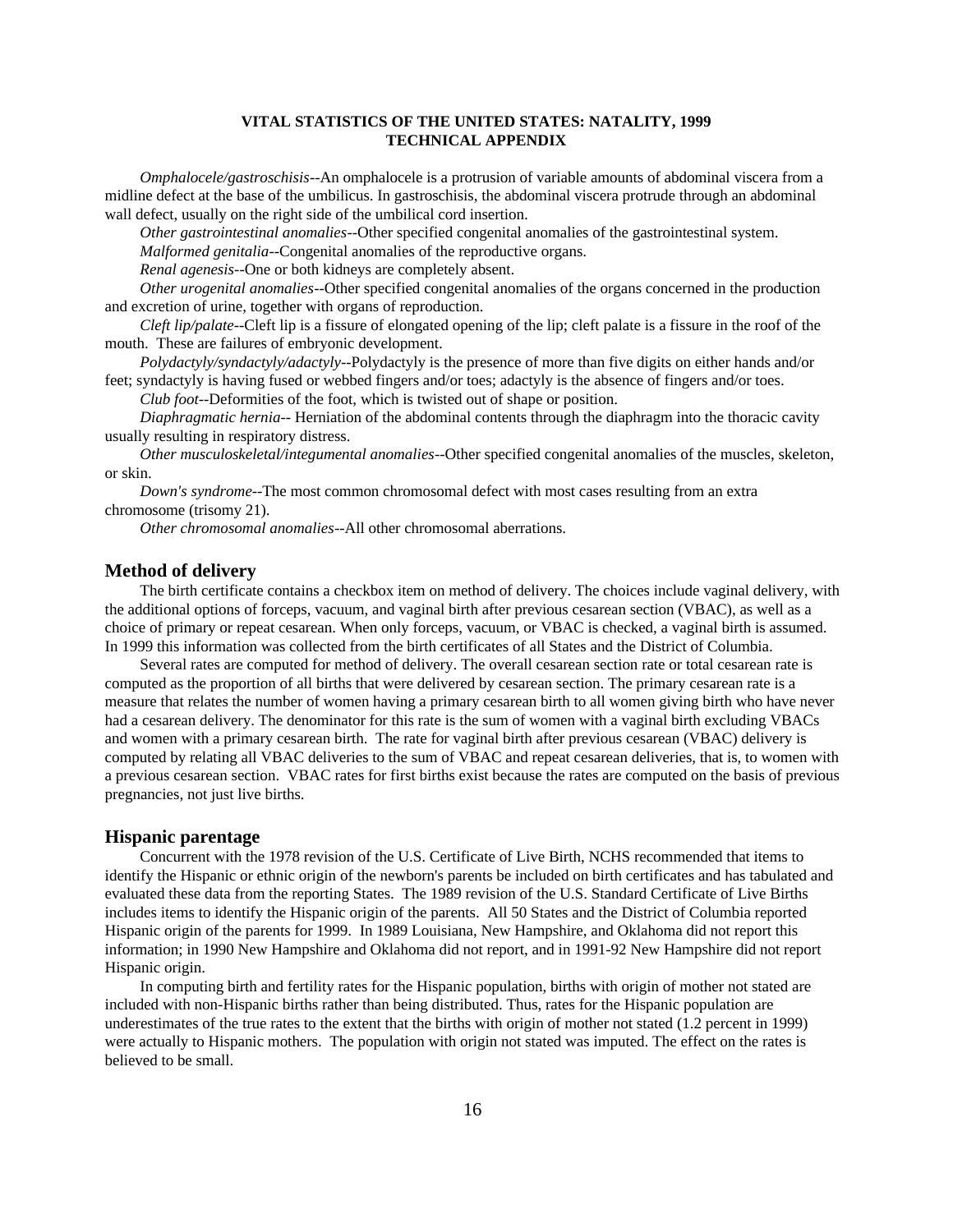# **Quality of data**

Although vital statistics data are useful for a variety of administrative and scientific purposes, they cannot be correctly interpreted unless various qualifying factors and methods of classification are taken into account. The factors to be considered depend on the specific purposes for which the data are to be used. It is not feasible to discuss all the pertinent factors in the use of vital statistics tabulations, but some of the more important ones should be mentioned.

Most of the factors limiting the use of data arise from imperfections in the original records or from the impracticability of tabulating these data in very detailed categories. These limitations should not be ignored, but their existence does not lessen the value of the data for most general purposes.

#### **Completeness of registration**

An estimated 99 percent of all births occurring in the United States in 1999 were registered; for white births registration was 99.4 percent complete and for all other births, 98.6 percent complete. These estimates are based on the results of the 1964-68 test of birth-registration completeness according to place of delivery (in or out of hospital) and race and on the 1999 proportions of births in these categories. The primary purpose of the test was to obtain current measures of registration completeness for births in and out of hospital by race on a national basis. Data for States were not available as they had been from the previous birth-registration tests in 1940 and 1950. A detailed discussion of the method and results of the 1964-68 birth-registration test is available (23). A more recent test has not been conducted.

The 1964-68 test has provided an opportunity to revise the estimates of birth-registration completeness for the years since the previous test in 1950 to reflect the improvement in registration. This has been done using registration completeness figures from the two tests by place of delivery and race. Estimates of registration completeness for four groups (based on place of delivery and race) for 1951-65 were computed by interpolation between the test results. (It was assumed that the data from the more recent test are for 1966, the midpoint of the test period.) The results of the 1964-68 test are assumed to prevail for 1966 and later years. These estimates were used with the proportions of births registered in these categories to obtain revised numbers of births adjusted for underregistration for each year. The overall percent of birth-registration completeness by race was then computed. Data adjusted for underregistration for 1951-59 have been revised to be consistent with the 1964-68 test results and differ slightly from data shown in annual reports for years before 1969. For these years the published number of births and birth rates for both racial groups have been revised slightly downward because the 1964-68 test indicated that previous adjustments to registered births were slightly inflated. Because registration completeness figures by age of mother and by live-birth order are not available from the 1964-68 test, it must be assumed that the relationships among these variables have not changed since 1950.

*Discontinuation of adjustment for underregistration*, 1960--Adjustment for underregistration of births was discontinued in 1960 when birth registration for the United States was estimated to be 99.1 percent complete. This removed a bias introduced into age-specific rates when adjusted births classified by age were used. Age-specific rates are calculated by dividing the number of births to an age group of mothers by the population of women in that age group. Tests have shown that population figures are likely to be understated through census undercounts; these errors compensate for underregistration of births. Adjustment for underregistration of births, therefore, removes the compensating effect of under enumeration, biasing the age-specific rates more than when uncorrected birth and population data are used. (For further details see page 4-11 in the Technical Appendix of volume I, Vital Statistics of the United States, 1963.)

The age-specific rates used in the cohort fertility tables are an exception to the above statement. These rates are computed from births corrected for underregistration and population estimates adjusted for under enumeration and misstatement of age. Adjusted birth and population estimates are used for the cohort rates because they are an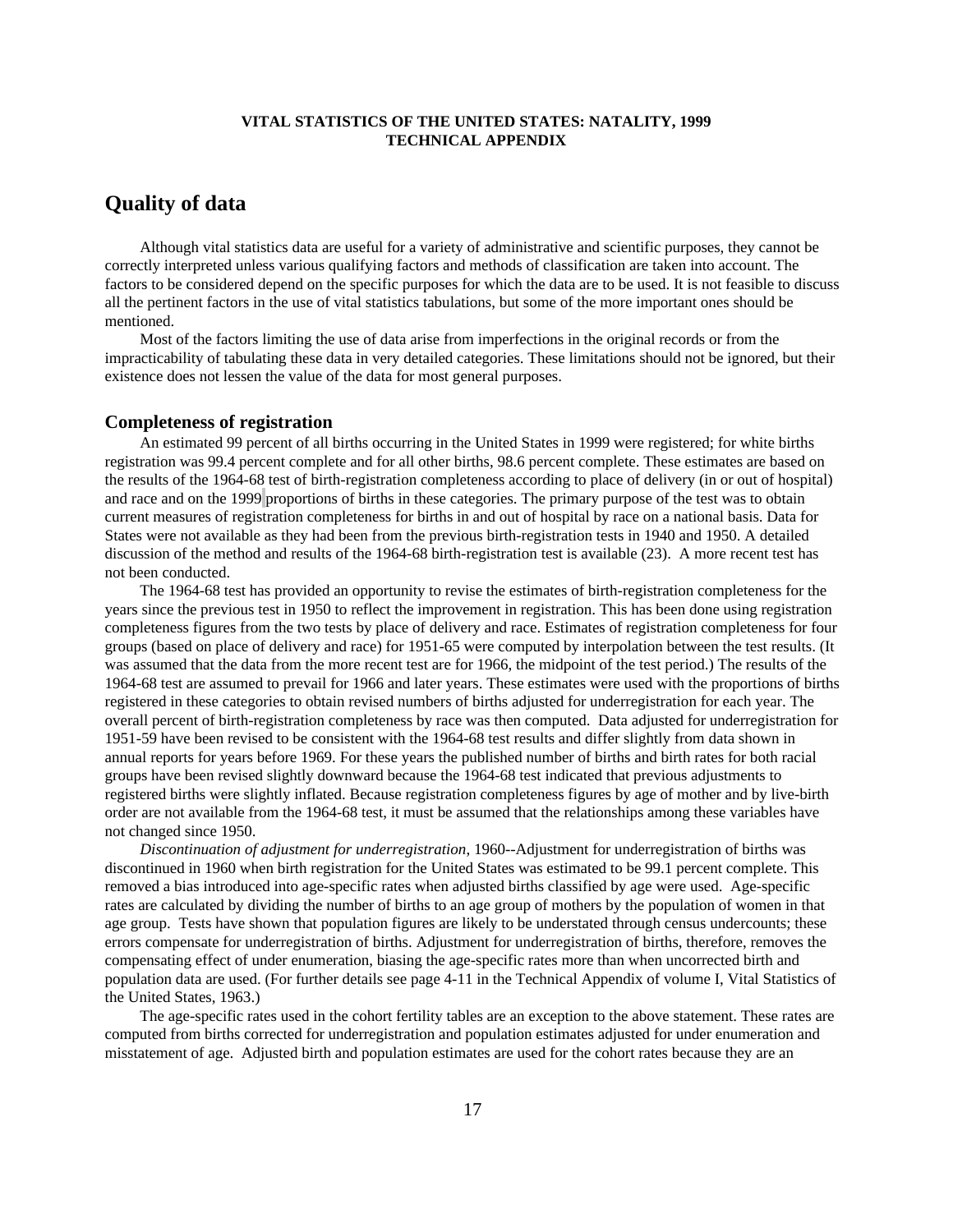integral part of a series of rates, estimated with a consistent methodology. It was considered desirable to maintain consistency with respect to the cohort rates, even though it means that they will not be precisely comparable with other rates shown for 5-year age groups.

#### **Completeness of reporting**

Interpretation of these data must include evaluation of item completeness. The percent "not stated" is one measure of the quality of the data. Completeness of reporting varies among items and States. See table A for the percent of birth records on which specified items were not stated.

#### **Quality control procedures**

As electronic files are received at NCHS, they are automatically checked for completeness, individual item code validity, and unacceptable inconsistencies between data items. The registration area is notified of any problems. In addition, NCHS staff review the files on an ongoing basis to detect problems in overall quality such as inadequate reporting for certain items, failure to follow NCHS coding rules, and systems and software errors. Traditionally, quality assurance procedures were limited to review and analysis of differences between the NCHS and registration area code assignments for a small sample of records. In recent years, as electronic birth registration became prevalent, this procedure was augmented by analyses of year to year and area to area variations in the data. These analyses are based on preliminary tabulations of the data that are cumulated by state on a year to date basis each month. All differences that are judged to have consequences for quality and completeness are investigated by NCHS. In the review process, statistical tests are used to call initial attention to differences for possible follow-up. As necessary, registration areas are informed of differences encountered in the tables and asked to verify the counts or to determine the nature of the differences. Missing records (except those permanently voided) and other problems detected by NCHS are resolved and corrections transmitted to NCHS in the same manner as for those corrections identified by the registration area.

#### **Random variation and significance testing for natality data**

The number of births reported for an area is essentially a complete count, since more than 99 percent of all births are registered. While this number is not subject to sampling error, it may be affected by nonsampling errors such as mistakes in recording the mother's residence or age during the registration process.

When the number of births is used for analytic purposes the number of events that actually occurred can be thought of as one in a large series of possible results that could have occurred under the same circumstances. When considered in this way, the number of births is subject to random variation. The probable range of values may be estimated from the actual figures according to certain statistical assumptions.

The **confidence interval** (CI) is the range of values for the number of births, birth rates, or percent of births that you could expect in 95 out of 100 cases. The **confidence limits** are the end points of this range of values (the highest and lowest values). Confidence limits tell you how much the number of events or rates could vary under similar circumstances.

Confidence limits for numbers, rates, and percents can be estimated from the actual number of events. Procedures differ for rates and percents and also differ depending on the number of births on which these statistics are based. Below are detailed procedures and examples for each type of case.

#### *95 percent Confidence Interval: 100 or more births*

When the number of events is greater than 100, the data are assumed to be approximately normally distributed. Formulas for 95-percent confidence limits are:

*Lower limit = B ! ( 1.96 x /B)*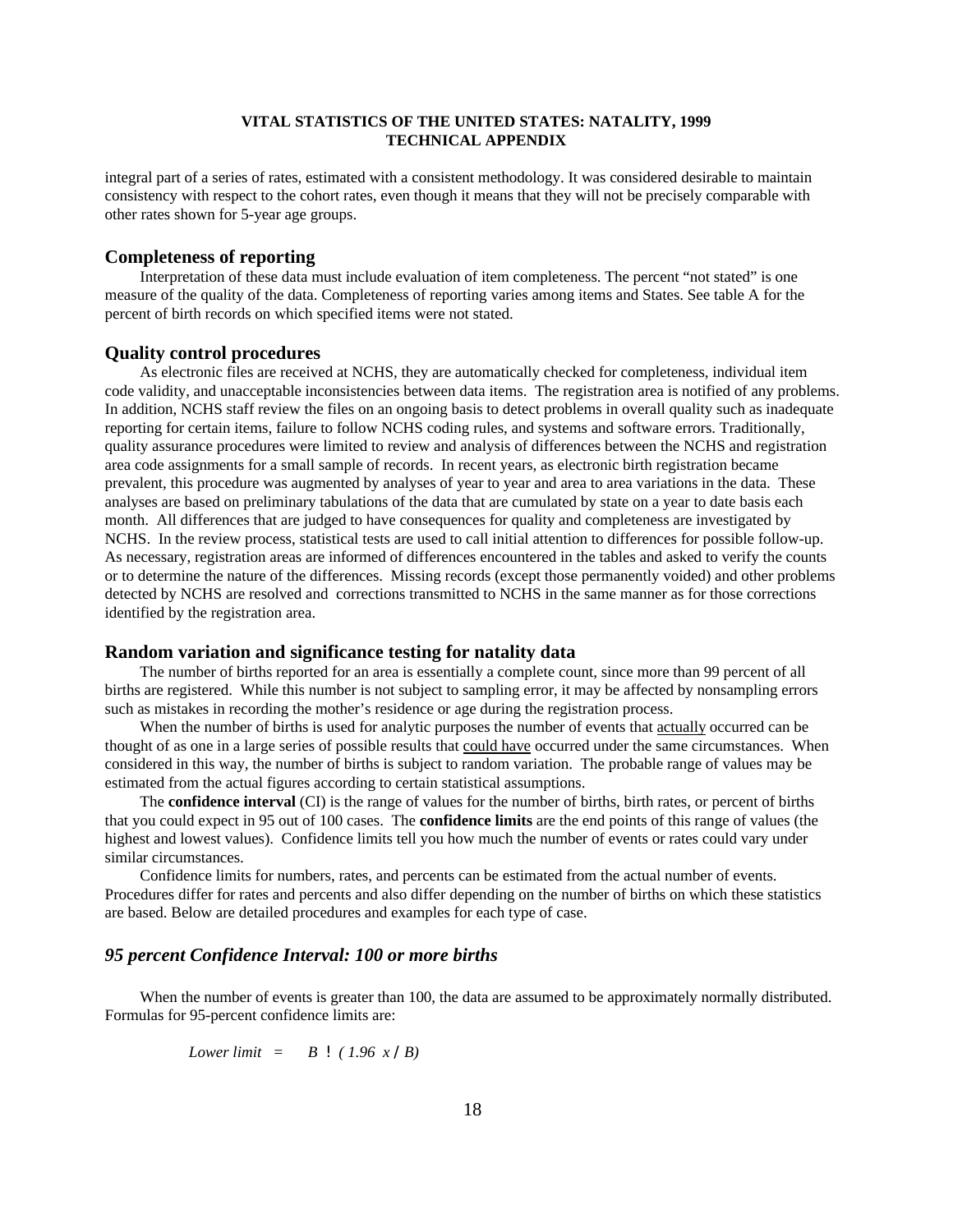*Upper limit* =  $B + (1.96 \times /B)$ where: *B =* the number of births

## **Example**

Suppose the number of first births to white women 40-44 years of age was 14,108. The 95-percent confidence limits for this number would be:

```
Lower limit = 14,108 - [1.96 \times 14,108]= 14,108 - 233= 13,875Upper limit = 14,108 + [1.96 \times 14,108]= 14,108 + 233= 14,341
```
This means that the chances are 95 out of 100 that the actual number of first births to white women 40-44 years of age would lie between 13,875 and 14,341.

#### *95 percent Confidence Interval: 1-99 births*

When the number of births is less than 100 and the rate is small, the data are assumed to follow a Poisson probability distribution. Confidence limits are estimated using the following formulas:

*Lower limit = B x L Upper limit = B x U*

where:

 $B =$  the number of births

 $L =$  the value in Table C that corresponds to the number B, using the 95 percent CI column

 $U =$  the value in Table C that corresponds to the number B, using the 95 percent CI column

#### **Example**

Suppose the number of first births to American Indian women 40-44 years of age was 47. The confidence limits for this number would be:

```
Lower limit = B \times L= 47 \times 0.73476= 35
Upper limit = B \times U= 47 \times 1.32979= 63
```
This means that the chances are 95 out of 100 that the actual number of first births to American Indian women 40-44 years of age would lie between 35 and 63.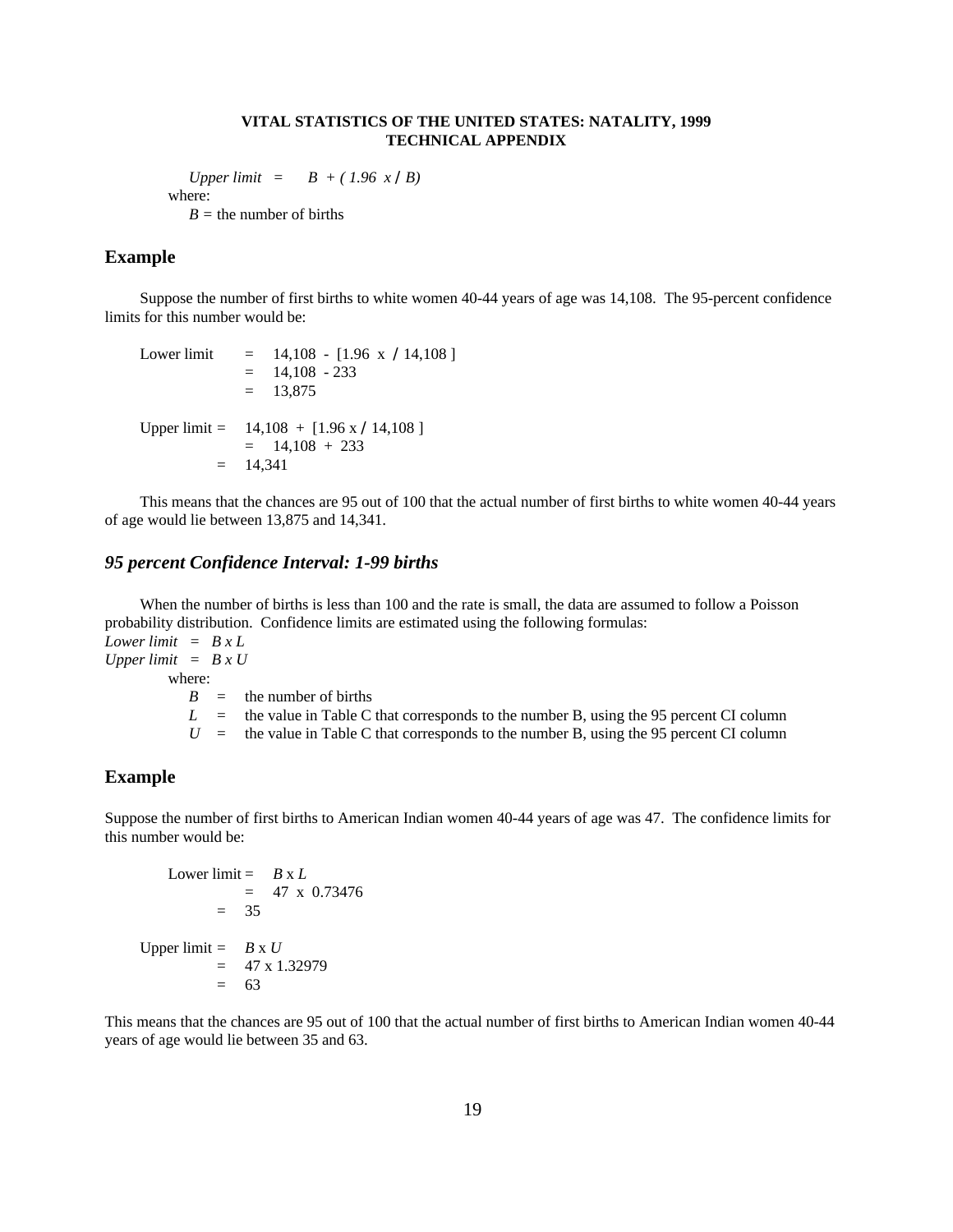#### **Computing confidence intervals for rates**

The same statistical assumptions can be used to estimate the variability in birth rates. Again, one formula is used for rates based on numbers of events less than 100, and another formula for rates based on numbers of 100 or greater. For our purposes, assume that the denominators of these rates (the population estimates) have no error. While this assumption is technically correct only for denominators based on the census which occurs every 10 years, the error in intercensal population estimates is usually small, difficult to measure, and therefore not considered.

#### *95 percent Confidence Interval: 100 or more births*

In this case, use the following formula for the birth rate R based on the number of births B:

*Lower limit* =  $R$  *!*  $\lceil 1.96 \times R \rceil$  / *B*) *l Upper limit = R + [ 1.96 x R / /B) ]*

where:

 $R =$  rate (births per 1,000 population)  $B =$  the number of births

#### **Example**

Suppose the first birth rate for white women 40-44 years of age was 1.55 per thousand, based on 14,108 births in the numerator. Therefore, the 95-percent confidence interval would be:

Lower limit =  $1.55 - [1.96 \times (1.55 / 14,108)]$  $= 1.55 - 0.026$  $=$  1.52 Upper limit =  $1.55 + [1.96 \times (1.55 / 14,108)]$  $=$  1.55 + .026  $= 1.58$ 

This means that the chances are 95 out of 100 that the actual first birth rate for white women 40-44 years of age lies between 1.52 and 1.58.

#### *95 percent Confidence Interval: 1-99 births*

When the number of events in the numerator is less than 20, an asterisk is shown in place of the rate because there were too few births to compute a statistically reliable rate. When the number of events in the numerator is greater than 20 but less than 100, the confidence interval for a rate can be estimated using the two formulas which follow and the values in the 95 percent CI column of Table C.

*Lower limit = R x L Upper limit = R x U*

where:

 $R =$  rate (births per 1,000 population)

 $L =$  the value in Table C that corresponds to the number B in the numerator of the rate

 $U =$  the value in Table C that corresponds to the number B in the numerator of the rate

#### **Example**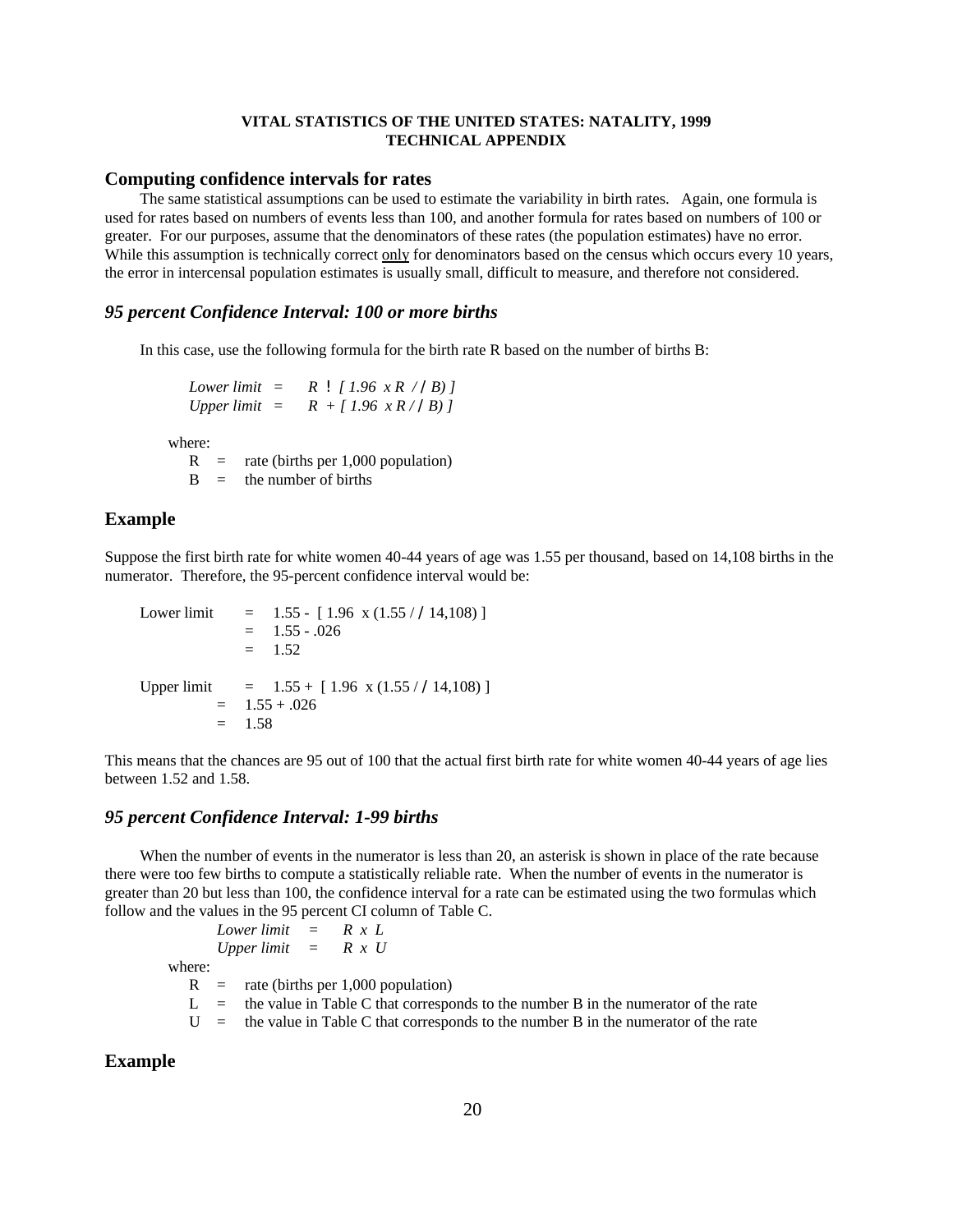Suppose that the first birth rate for American Indian women 40-44 years of age was 0.54 per thousand, based on 47 births in the numerator. Using Table C:

Lower limit =  $0.54 \times 0.73476 = .40$ Upper limit =  $0.54 \times 1.32979 = .72$ 

This means that the chances are 95 out of 100 that the actual first birth rate for American Indian women 40-44 year of age lies between .40 and .72.

#### **Computing confidence intervals for Hispanic subgroups**

Tables 6, 8, 9, and 14 in "Births: Final Data for 1999" and tables 1-4 and 1-12 in Vital Statistics of the United States, part 1 Natality show birth and fertility rates for Mexicans, Puerto Ricans, Cubans, and "Other" Hispanics. Population estimates are derived from the U.S. Bureau of the Census' Current Population Survey and adjusted to resident population control totals. As a result, the rates are subject to the variability of the denominator as well as the numerator. For these Hispanic subgroups only (not for all origin, total Hispanic, total non-Hispanic, non-Hispanic white, or non-Hispanic black populations), the formulas above would be substituted by the following formulas:

#### *Approximate 95 percent Confidence Interval: 100 or more births*

When the number of events in the numerator is greater than 100, the confidence interval for the birth rate can be estimated from the following formulas:

For crude and age-specific birth rates,

Lower limit: 
$$
R \& 1.96 \ (R \ (\sqrt{\frac{1}{B}}) \% f \left(a \% \frac{b}{P}\right))
$$

*Upper limit:* 
$$
R % 1.96 (R (\sqrt{\frac{1}{B}}) % f(a % \frac{b}{P})
$$

where

 $R =$  rate (births per 1,000 population).

 $B =$  total number of births upon which rate is based

*f* = factor that depends on whether the population estimate is based on demographic analysis or CPS and the number of years used, equals 0.670 for single year.

*a* and *b* are single year averages of the 1998 and 1999 CPS standard error parameters; a equals -0.000238 and b equals 7,486 (24,25).

 $P =$  total estimated population upon which rate is based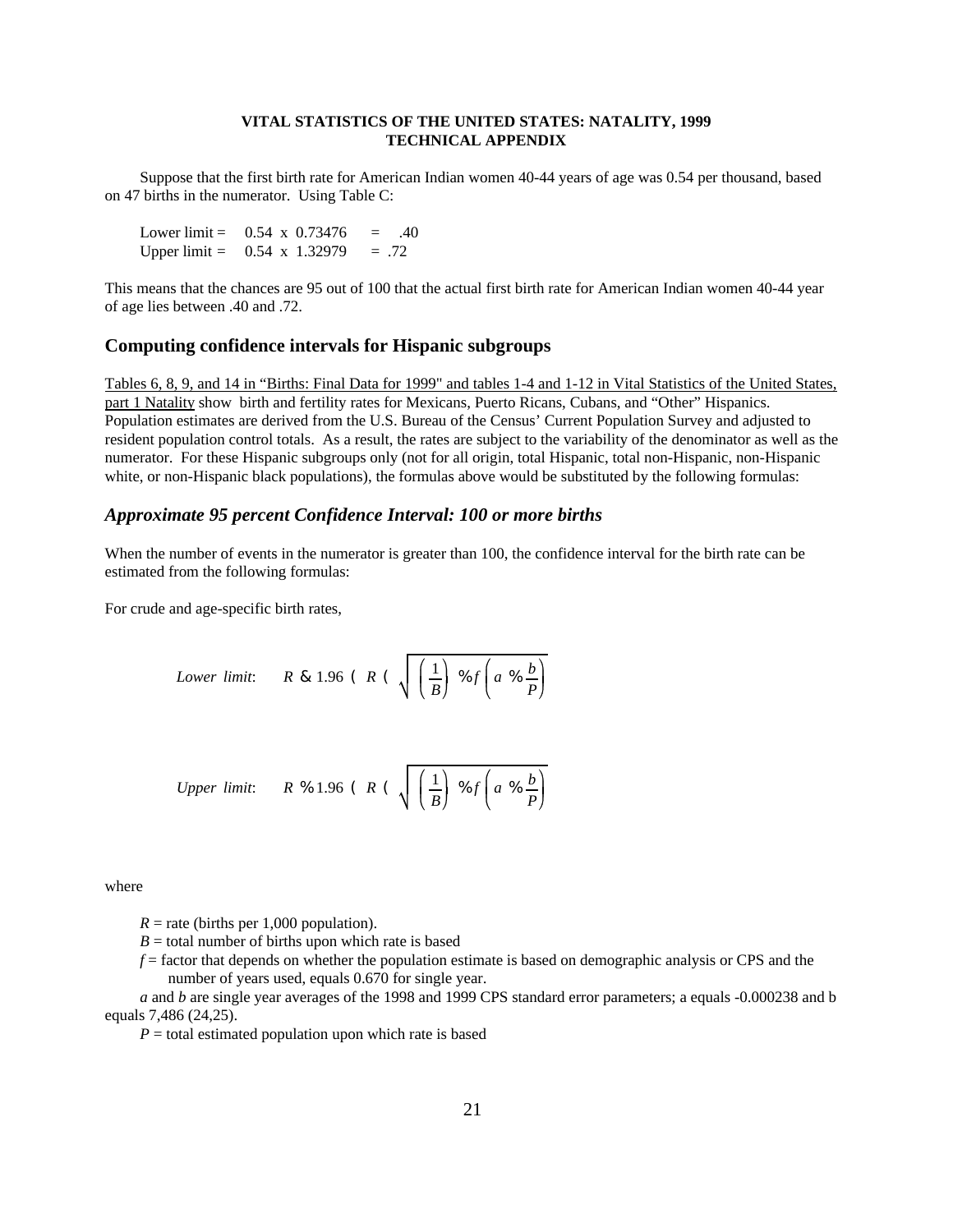## **Example**

Suppose that the fertility rate of Cuban American women 15-44 years of age was 51.2 per thousand based on 13,088 births in the numerator and an estimated resident population of 255,399 in the denominator. The 95 percent confidence interval would be:

Lower limit = 51.2 - 1.96 \* 51.2 \* 
$$
\sqrt{\left(\frac{1}{13,088}\right)} + 0.670 \left[ -0.000238 + \left(\frac{7,486}{255,399}\right) \right]
$$
  
\n= 51.2 - 1.96 \* 51.2 \*  $\sqrt{0.000076405 + (0.670 * 0.029073)}$   
\n= 51.2 - 1.96 \* 51.2 \*  $\sqrt{0.019555}$   
\n= 51.2 - 1.96 \* 51.2 \* 0.13984  
\n= 37.17

Upper limit = 
$$
51.2 + 1.96 * 51.2 * \sqrt{\left(\frac{1}{13,088}\right)} + 0.670 \left[-0.000238 + \left(\frac{7,486}{255,399}\right)\right]
$$
  
\n=  $51.2 + 1.96 * 51.2 * \sqrt{0.000076405} + (0.670 * 0.029073)$   
\n=  $51.2 + 1.96 * 51.2 * \sqrt{0.019555}$   
\n=  $51.2 + 1.96 * 51.2 * 0.13984$   
\n= 65.23

This means that the chances are 95 out of 100 that the actual fertility rate of Cuban American women 15-44 years of age lies between 37.17 and 65.23.

#### *Approximate 95 percent Confidence Interval: 1-99 births*

When the number of events in the numerator is less than 20, an asterisk is shown in place of the rate. When the number of events in the numerator is greater than 20 but less than 100, the confidence interval for the birth rate can be estimated using the formulas which follow and the values in Table C.

For crude and age-specific birth rates,

Lower: 
$$
R
$$
 ( $L$  (18a'.96,  $B$ ) ( $\left(182.576\sqrt{f\left(a\sqrt[8]{\frac{b}{p}}\right)}\right)$   
\nUpper:  $R$  ( $U$  (18a'.96,  $B$ ) ( $\left(1\%2.576\sqrt{f\left(a\sqrt[8]{\frac{b}{p}}\right)}\right)$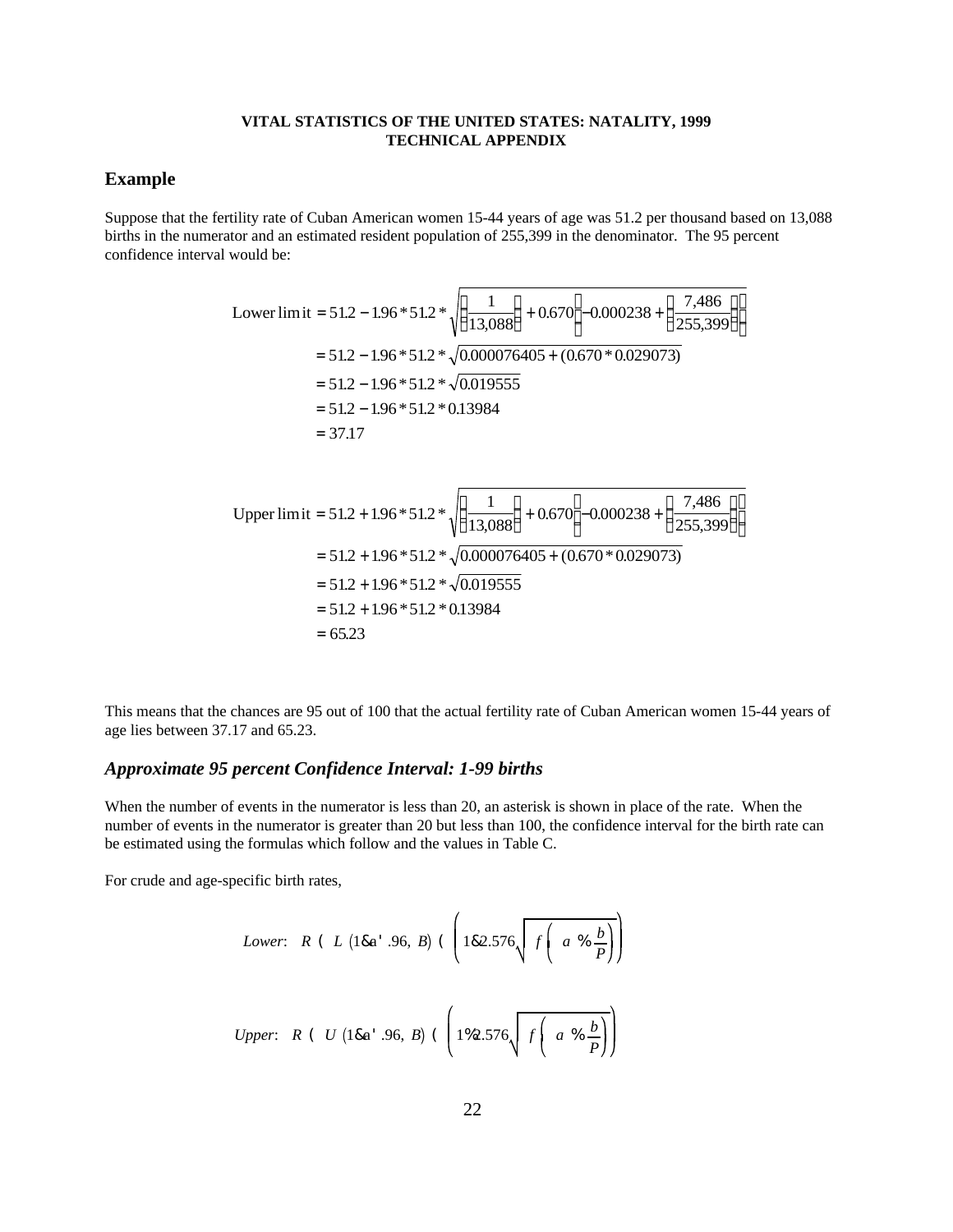#### where

 $R =$  rate (births per 1,000 population).

 $B =$  total number of births upon which rate is based.

 $L =$  the value in Table C that corresponds to the number B, using the 96 percent CI column

 $U =$  the value in Table C that corresponds to the number B, using the 96 percent CI column

*f* = factor that depends on whether the population estimate is based on demographic analysis or CPS and the number of years used, equals 0.670 for single year.

 *a* and *b* factors are CPS standard error parameters. (see previous section on 95 percent confidence interval for 100 or more births for description and specific values)

 $P =$  total estimated population upon which rate is based.

#### **Example**

Suppose that the birth rate of Puerto Rican American women 45-49 years of age was 0.4 per thousand, based on 35 births in the numerator and an estimated resident population of 87,892 in the denominator. Using Table C, the 95 percent confidence interval would be:

Lower limit = 0.4 \* 0.68419 \* 
$$
\left( 1 - 2.576 \sqrt{0.670 \left( -0.000238 + \left( \frac{7,486}{87,892} \right) \right)} \right)
$$
  
\n= 0.4 \* 0.68419 \* (1-2.576/.056906)  
\n= 0.4 \* 0.68419 \* (1-2.576\*0.23855)  
\n= 0.4 \* 0.68419 \* 0.38549  
\n= 0.1  
\nUpper limit = 0.4 \* 1.41047 \*  $\left( 1 + 2.576 \sqrt{0.670 \left( -0.000238 + \left( \frac{7,486}{87,892} \right) \right)} \right)$   
\n= 0.4 \* 1.41047 \* (1+2.576/.056906)  
\n= 0.4 \* 1.41047 \* (1+2.576\*0.23855)  
\n= 0.4 \* 1.41047 \* 1.61451  
\n= 0.9

This means that the chances are 95 out of 100 that the actual birth rate of Puerto Rican American women 45-49 years of age lies between 0.1 and 0.9.

Note: In the formulas above, the confidence limits are estimated from the nonsampling error in the number of births, the numerator, and the sampling error in the population estimate, the denominator. A 96 percent standard error is computed for the numerator and a 99 percent standard error is computed for the denominator in order to compute a 95 percent confidence interval for the rate.

#### **Computing 95 percent Confidence Intervals for percents**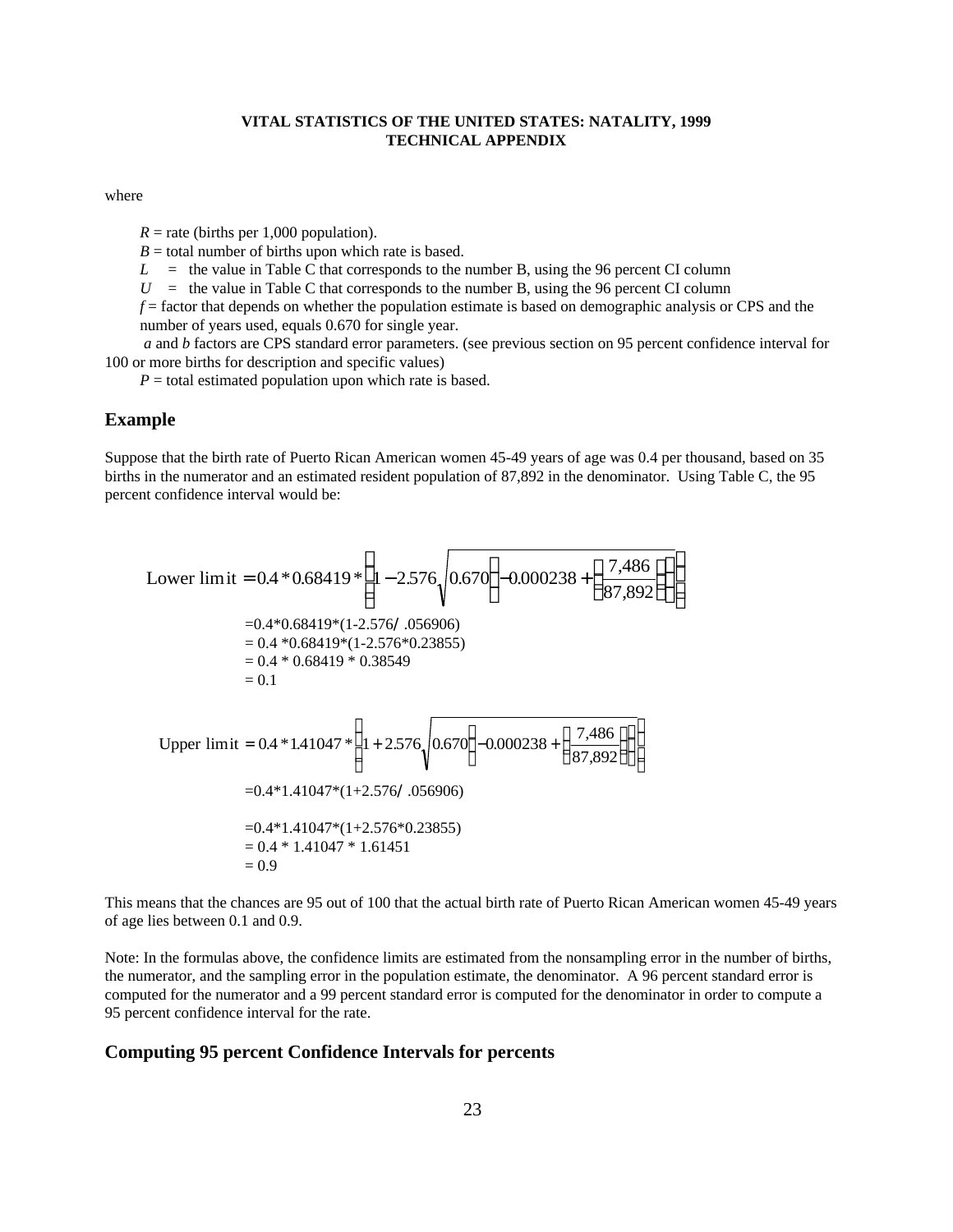In many instances we need to compute the confidence intervals for percents. Percents derive from a binomial distribution. As with birth rates, an asterisk will be shown for any percent which is based on fewer than 20 births in the numerator. We easily compute a 95-percent confidence interval for a percent when the following conditions are met:

$$
B \, x \, p \, \$5 \quad \text{and} \quad B \, x \, q \, \$5
$$

where:

 $B =$  number of births in the denominator  $p =$  percent divided by 100  $q = 1 - p$ 

For natality data, these conditions will be met except for very rare events in small subgroups. If the conditions are *not* met, the variation in the percent will be so large as to render the confidence intervals meaningless. When these conditions are met the 95-percent confidence interval can be computed using the normal approximation of the binomial. The 95-percent confidence intervals are computed by the following formulas:

Lower limit = p - 
$$
\left(1.96 * \sqrt{p * \frac{q}{B}}\right)
$$
  
Upper limit = p +  $\left(1.96 * \sqrt{p * \frac{q}{B}}\right)$ 

where:

$$
B =
$$
 number of births in the denominator  

$$
p =
$$
percent divided by 100  

$$
q = 1-p
$$

#### **Example**

Suppose the percent of births to Hispanic women in Alabama that were to unmarried women was 23.0 percent. This was based on 310 births in the numerator and 1,345 births in the denominator. First we test to make sure we can use the normal approximation of the binomial:

$$
1,345 \times .230 = 309
$$
  

$$
1,345 \times (1 - .230)
$$
  

$$
1,345 \times .770 = 1,036
$$

Both 309 and 1,036 are greater than 5 so we can proceed. The 95-percent confidence interval would be:

Lower limit = 
$$
0.23 - \left(1.96 * \sqrt{0.23 * \frac{0.77}{1,345}}\right)
$$
  
= 0.23 - 0.022  
= 0.208 or 20.8 percent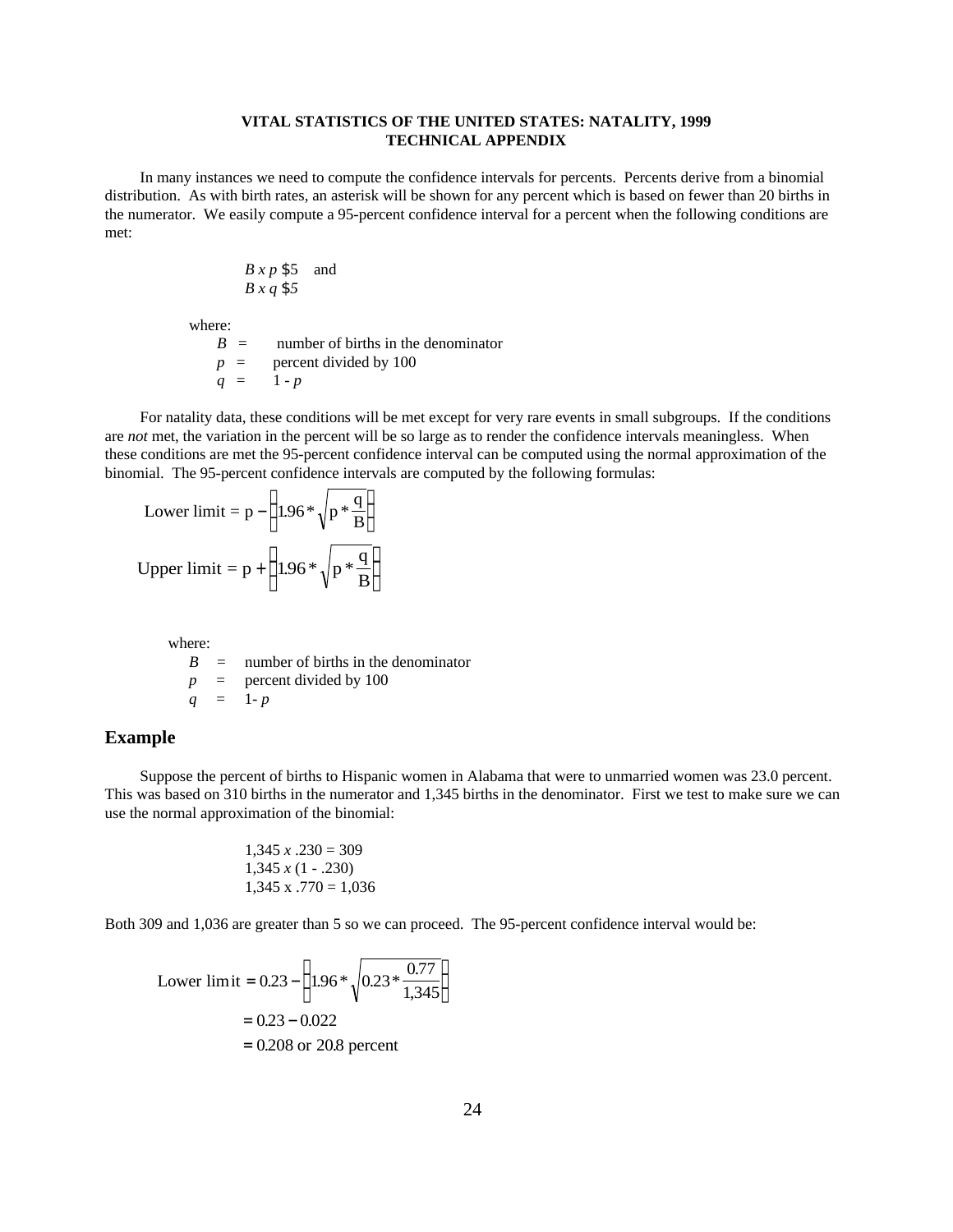Upper limit = 
$$
0.23 + \left(1.96 * \sqrt{0.23 * \frac{0.77}{1,345}}\right)
$$
  
= 0.23 + 0.022  
= 0.252 or 25.2 percent

This means that the chances are 95 out of 100 that the actual percent of births in Alabama to Hispanic women that are to unmarried women lies between 20.8 and 25.2 percent.

## **Significance testing**

#### *Both rates are based on 100 or more events*

When both rates are based on 100 or more events, the difference between the two rates is considered statistically significant if it exceeds the statistic in the formula below. This statistic equals 1.96 times the standard error for the difference between two rates.

$$
1.96\sqrt{\frac{R_1^2}{N_1}}\% \frac{R_2^2}{N_2}
$$

where:

 $R_1$  = the first rate  $R2 =$  the second rate  $N_1$  = the first number of births  $N_2$  = the second number of births

If the difference is **greater** than this statistic, then the difference would occur by chance less than 5 times out of 100. If the difference is **less** than this statistic, the difference might occur by chance more than 5 times out of 100. We say that the difference is not statistically significant at the 95-percent confidence level.

#### **Example**

Is the first birth rate for black women 40-44 years of age (1.08 per 1,000) significantly lower than the comparable rate for white women (1.55)? Both rates are based on more than 100 births (1,535 for black women and 14,108 for white women). The difference between the rates is  $1.55 - 1.08 = .47$ . The statistic is then calculated as follows:

$$
1.96\ \sqrt{\frac{1.08^2}{1,535}\ \%\ \frac{1.55^2}{14,108}}
$$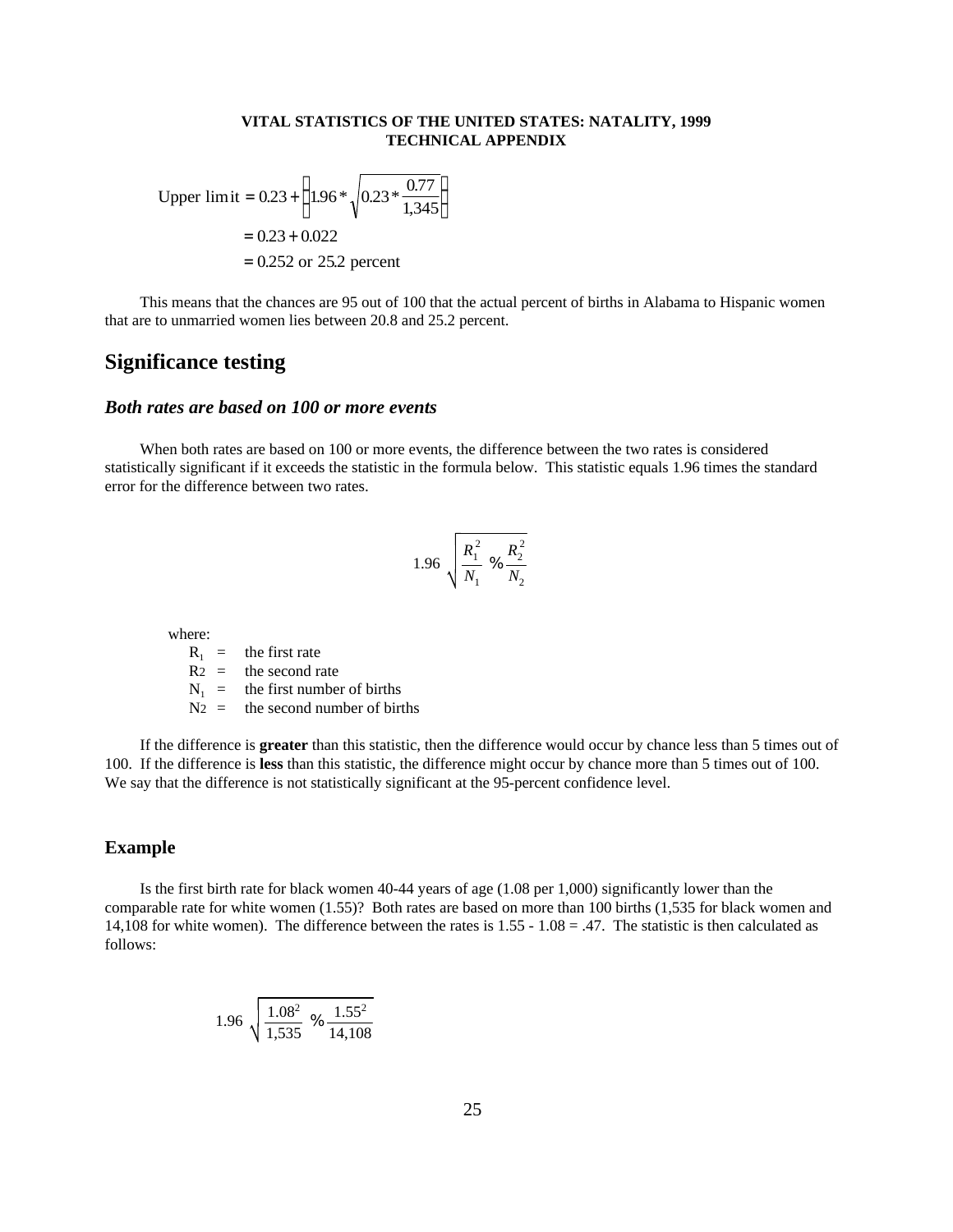- $= 1.96$  x  $\angle$ [(1.166/1,535 + 2.403/14,108)]
- $= 1.96$  x  $\angle (0.00076 + 0.00017)$
- $= 1.96 \text{ x} / 0.00093$
- $= 1.96 x .03$
- $=.06$

The difference between the rates (.47) is greater than this statistic (.06). Therefore, the difference is statistically significant at the 95-percent confidence level.

#### **Significance Testing for Hispanic Subgroups**

Tables 6, 8, 9, and 14 in "Births: Final Data for 1999" and tables 1-4 and 1-12 in "Vital Statistics United States, volume 1 natality" showing birth and fertility rates based on population estimates derived from the U.S. Bureau of the Census' Current Population Survey and adjusted to resident population control totals, the formula above would be substituted by the formula which follows.

When both rates are based on 100 or more events, the difference between the two rates is considered statistically significant if it exceeds the statistic in the formula below. This statistic equals 1.96 times the standard error for the difference between two rates.

$$
1.96 * \sqrt{R_1^2 * \left[ \left( \frac{1}{B_1} \right) + f \left( a + \frac{b}{P_1} \right) \right]} + R_2^2 * \left[ \left( \frac{1}{B_2} \right) + f \left( a + \frac{b}{P_2} \right) \right]
$$

If the difference is greater than this statistic, then the difference would occur by chance less than 5 times out of 100. If the difference is less than this statistic, the difference might occur by chance more than 5 times out of 100. We say that the difference is not statistically significant at the 95-percent confidence level.

#### **Example**

Suppose the birth rate for Puerto Rican mothers 15-19 years of age  $(R<sub>1</sub>)$  is 80.6, based on 11,978 births and an estimated population of 148,673, and the birth rate for Cuban mothers 15-19 years of age  $(R_2)$  is 27.1, based on 997 births and an estimated population of 36,782. Using the above formula, the z score is computed as follows:

$$
1.96 * \sqrt{80.6^{\circ}} * \left[ \left( \frac{1}{11,978} \right) + 0.670 \left( -0.000238 + \frac{7,486}{148,673} \right) \right] + 27.1^{\circ}} * \left[ \left( \frac{1}{997} \right) + 0.670 \left( -0.000238 + \frac{7,486}{36,782} \right) \right]
$$

 $1.96 * \sqrt{6,496.36 * |0.000083486 + 0.670(-0.000238 + 0.050352)}$  + 734.41  $* |0.0010030 + 0.670(-0.000238 + 0.20352)|$  $1.96 * \sqrt{(6,496.36 * 0.033660) + (734.41 * 0.13720)}$  $1.96 * \sqrt{218.67} + 100.76$  $1.96 * 17.87$ 

 $= 35.03$ 

Since the difference between the two rates of 53.5 is greater than the value above, the two rates are statistically significant at the 0.05 level of significance.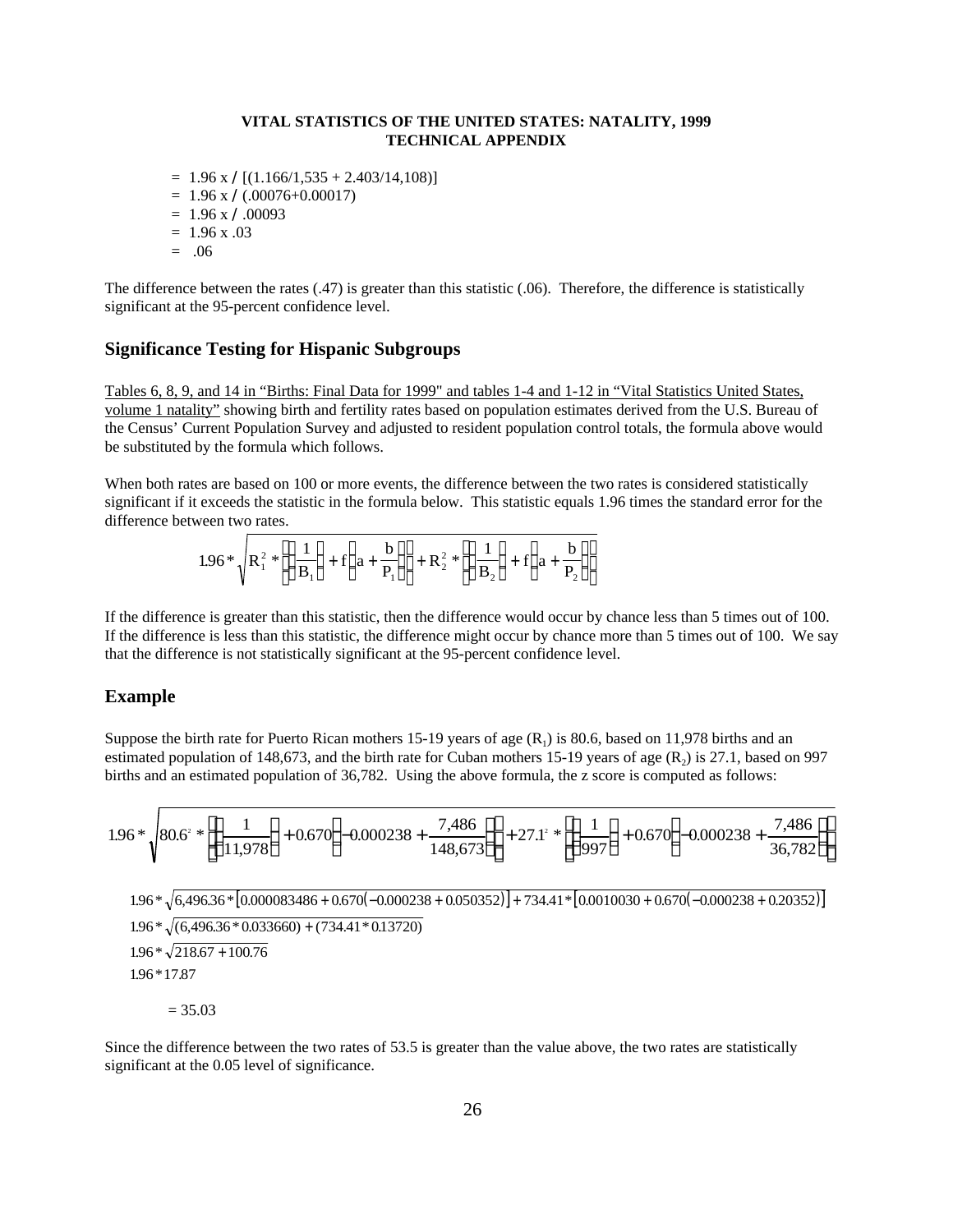#### *One of the rates is based on fewer than 100 cases*

To compare two rates, when one or both of those rates are based on less than 100 cases, you first compute the confidence intervals for both rates. Then you check to see if those intervals overlap. If they **do** overlap, the difference is not statistically significant at the 95-percent level. If they **do not** overlap, the difference is indeed "statistically significant."

#### **Example**

Is the first birth rate for American Indian women 40-44 years of age (.54 per 1,000) significantly lower than the comparable rate for white women (1.55)? The rate for American Indian women is based on 47 events whereas the rate for white women is based on 14,108 events. The rate for American Indian women is based on less than 100 events; therefore, the first step is to compute the confidence intervals for both rates.

|                       | Lower Limit | <b>Upper Limit</b> |
|-----------------------|-------------|--------------------|
| American Indian women | (0.40)      | 0.72               |
| White women           | 1.52        | 1.58               |

These two confidence intervals do not overlap. Therefore, the first birth rate for American women 40-44 is significantly lower (at the 95-percent confidence level) than the comparable rate for white women.

#### *Testing differences between two percents*

When testing the difference between two percents, both percents must meet the following conditions:

$$
B \times p \$ 5
$$
 and  

$$
B \times q \$ 5
$$

where:

 $B =$  number of births in the denominator  $p =$  percent divided by 100  $q = 1 - p$ 

When both percents meet these conditions then the difference between the two percents is considered statistically significant if it exceeds the statistic in the formula below. This statistic equals 1.96 times the standard error for the difference between two percents.

$$
1.96 \sqrt{p (18p) (\frac{1}{B_1} % \frac{1}{B_2})^2 + \frac{1}{2}(18p) (\frac{1}{16p})^2 + \frac{1}{2}(18p) (\frac{1}{16p})^2}
$$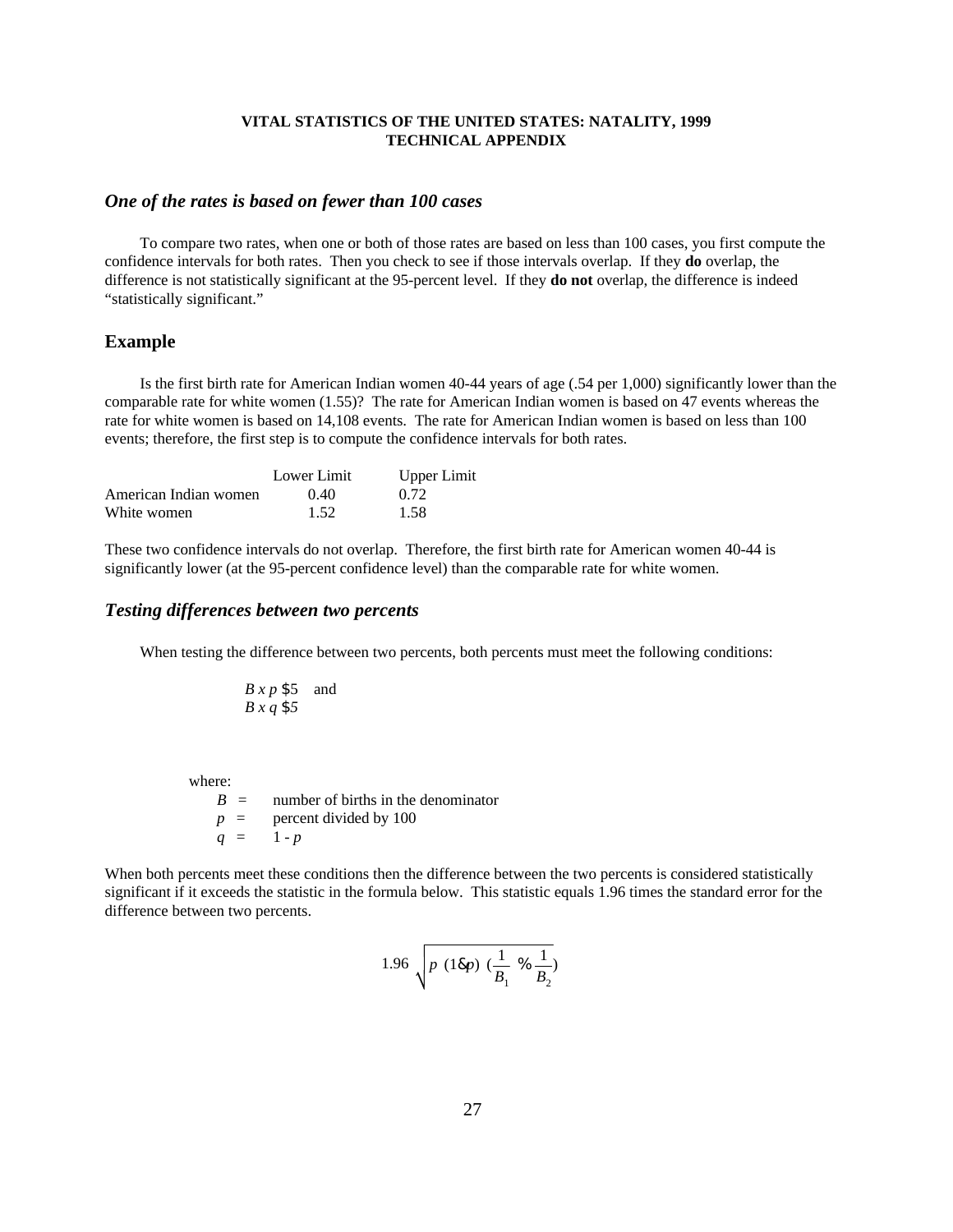$$
p \quad \frac{B_1 \ p_1 \% B_2 \ p_2}{B_1 \% B_2}
$$

where:

 $B_1$  = the number of births in the denominator for the first percent

 $B2 =$  the number of births in the denominator for the second percent

 $p_1$  = the first percent divided by 100<br> $p_2$  = the second percent divided by 1 the second percent divided by 100

#### **Example**

Is the percent of births to Hispanic women that were to unmarried women higher in Alaska (28.8 percent) than in Alabama (23.0). The number in the denominator was 593 in Alaska and 1,345 in Alabama. The necessary conditions are met for both percents (calculations not shown). The difference between the two percents is .288 - .230 = .058. The statistic is then calculated as follows:

1.96 (.2477) (.7523) (.0024)  $= 1.96 \times \lambda .000447$  $= 1.96 \times 0.021$  $= .042$ 

The difference between the percents (.058) is greater than this statistic (.042). Therefore, the difference is statistically significant at the 95-percent confidence level.

# **Computation of rates and other measures**

#### **Population bases**

The rates shown in this report were computed on the basis of population statistics prepared by the U.S. Bureau of the Census. Rates for 1940, 1950, 1960, 1970, 1980, and 1990 are based on the population enumerated as of April 1 in the censuses of those years. Rates for all other years are based on the estimated midyear (July 1) population for the respective years. Birth rates for the United States, individual States, and metropolitan areas are based on the total resident populations of the respective areas. Except as noted these populations exclude the Armed Forces abroad but include the Armed Forces stationed in each area. The resident population of the birth- and death-registration States for 1900-32 and for the United States for 1900-99 is shown in table 4-1. In addition, the population including Armed Forces abroad is shown for the United States. Table D shows the sources for these populations.

In both the 1980 and 1990 censuses, a substantial number of persons did not specify a racial group that could be classified as any of the White, Black, American Indian, Eskimo, Aleut, Asian, or Pacific Islander categories on the census form (26). In 1980 the number of persons of "other" race was 6,758,319; in 1990 it was 9,804,847. In both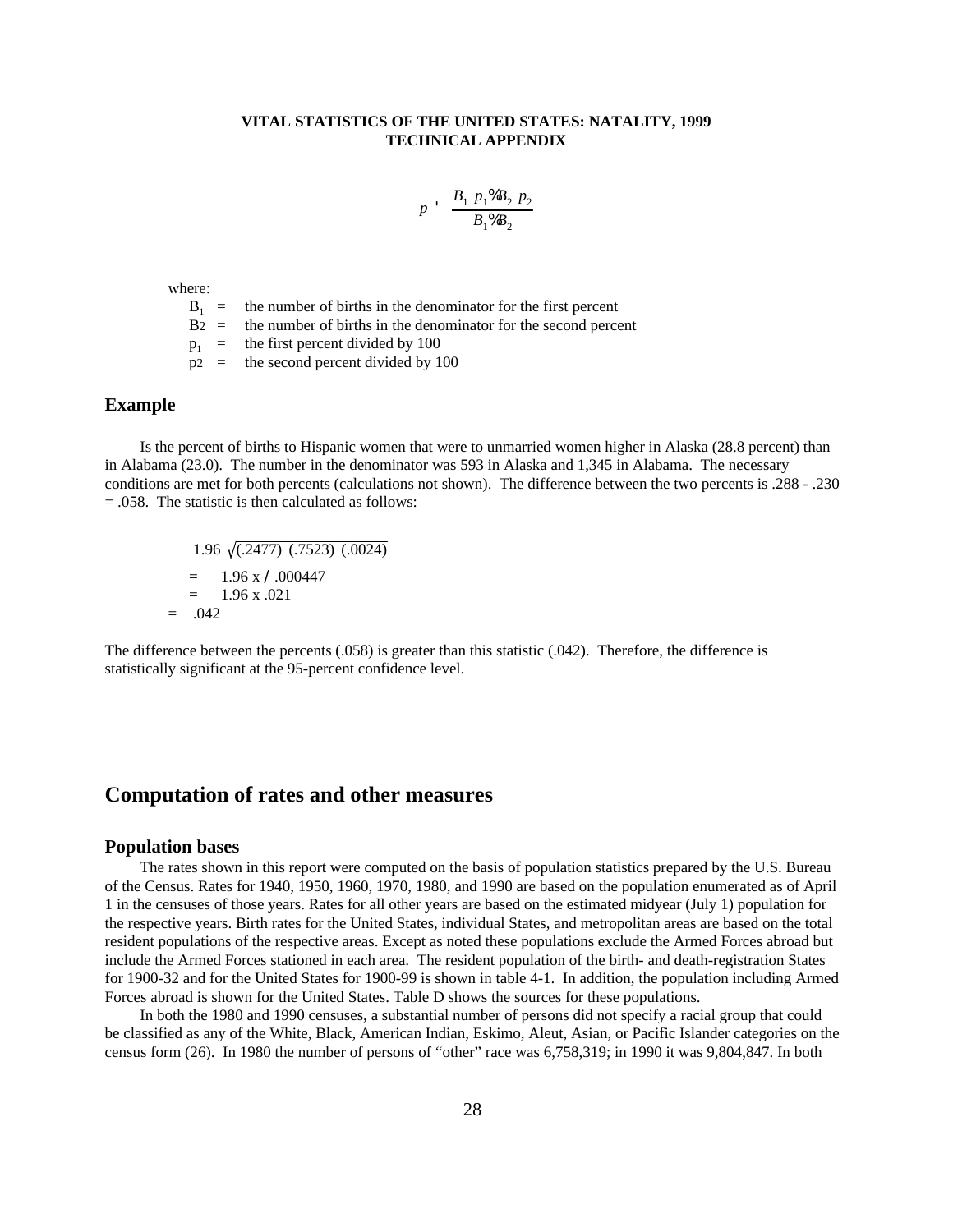censuses, the large majority of these persons were of Hispanic origin (based on response to a separate question on the form), and many wrote in their Hispanic origin, or Hispanic origin type (for example, Mexican, Puerto Rican) as their race. In both 1980 and 1990, persons of unspecified race were allocated to one of the four tabulated racial groups (white, black, American Indian, Asian or Pacific Islander), based on their response to the Hispanic origin question. These four race categories conform with the 1979 edition of OMB Directive 15 which mandates that race data must contain at least these 4 categories. These categories are also more consistent with the race categories in vital statistics.

 In the allocation of unspecified race was carried out using cross-tabulations of age, sex, race, type of Hispanic origin, and county of residence. Persons of Hispanic origin and unspecified race were allocated to either white or black, based on their Hispanic origin type. Persons of "other" race and Mexican origin were categorically assumed to be white, while persons in other Hispanic categories were distributed to white and black *pro rata* within the county-age-sex group. For "other-not-specified" persons who were not Hispanic, race was allocated to white, black, or Asian and Pacific Islander, based on proportions gleaned from sample data. The 20-percent sample (respondents who were enumerated on the longer census form) provided a highly detailed coding of race, which allowed identification of otherwise unidentifiable responses with a specified race category. Allocation proportions were thus established at the State level, which were used to distribute the non-Hispanic persons of "other" race in the 100-percent tabulations.

In 1990 the race modification procedure was carried out using individual census records. Persons whose race could not be specified were assigned to a racial category using a pool of "race donors," which was derived from persons of specified race and the identical response to the Hispanic origin question within the auspices of the same Census District Office. As in 1980, the underlying assumption was that the Hispanic origin response was the major criterion for allocating race. Unlike 1980, persons of Hispanic origin, including Mexican, could be assigned to any racial group, rather than white or black only, and the non-Hispanic component of "other" race was allocated primarily on the basis of geography (District Office), rather than detailed characteristic.

The means by which respondent's age was determined were fundamentally different in the two censuses; therefore, the problems that necessitated the modification were different. In 1980 respondents reported year of birth and quarter of birth (within year) on the census form. When census results were tabulated, persons born in the first quarter of the year (before April 1) had age equal to 1980 minus year of birth, while persons born in the last 3 quarters had age equal to 1979 minus year of birth.

In 1990 the quarter year of birth was not reported on the census form, so that direct determination of age from year of birth was impossible. In 1990 census publications age is based on respondents' direct reports of age at last birthday. This definition proved inadequate for postcensal estimates, because it was apparent that many respondents had reported their age at time of either completion of the census form or interview by an enumerator, which could occur several months after the April 1 reference data. As a result, age was biased upward. Modification was based on a respecification of age, for most individual respondents, by year of birth, with allocation to first quarter (persons aged 1990 minus year of birth) and last three quarters (aged 1989 minus year of birth) based on a historical series of registered births by month. This process partially restored the 1980 logic for assignment of age. It was not considered necessary to correct for age overstatement and heaping in 1990, because the availability of age and year of birth on the census form provided elimination of spurious year-of-birth reports in the census data before modification occurred.

*Populations for 1999*--The population of the United States by age, sex, race, and Hispanic origin is shown in the Census Bureau report United States population estimates, by age, sex, race, and Hispanic origin: 1990 to 1999. Washington, DC: U.S. Census Bureau. Internet release, April 11, 2000.

http://www.census.gov/population/estimates/nat\_90s\_1.html.

*Populations for 1998*--The population of the United States by age, sex, race, and Hispanic origin is shown in the Census Bureau report United States population estimates, by age, sex, race, and Hispanic origin: 1990 to 1998. Washington, DC: U.S. Bureau of the Census. Internet release, June 4, 1999.

Http://www.census.gov/population/www/estimates/uspop.html.

*Populations for 1997*--The population of the United States by age, sex, race, and Hispanic origin is shown in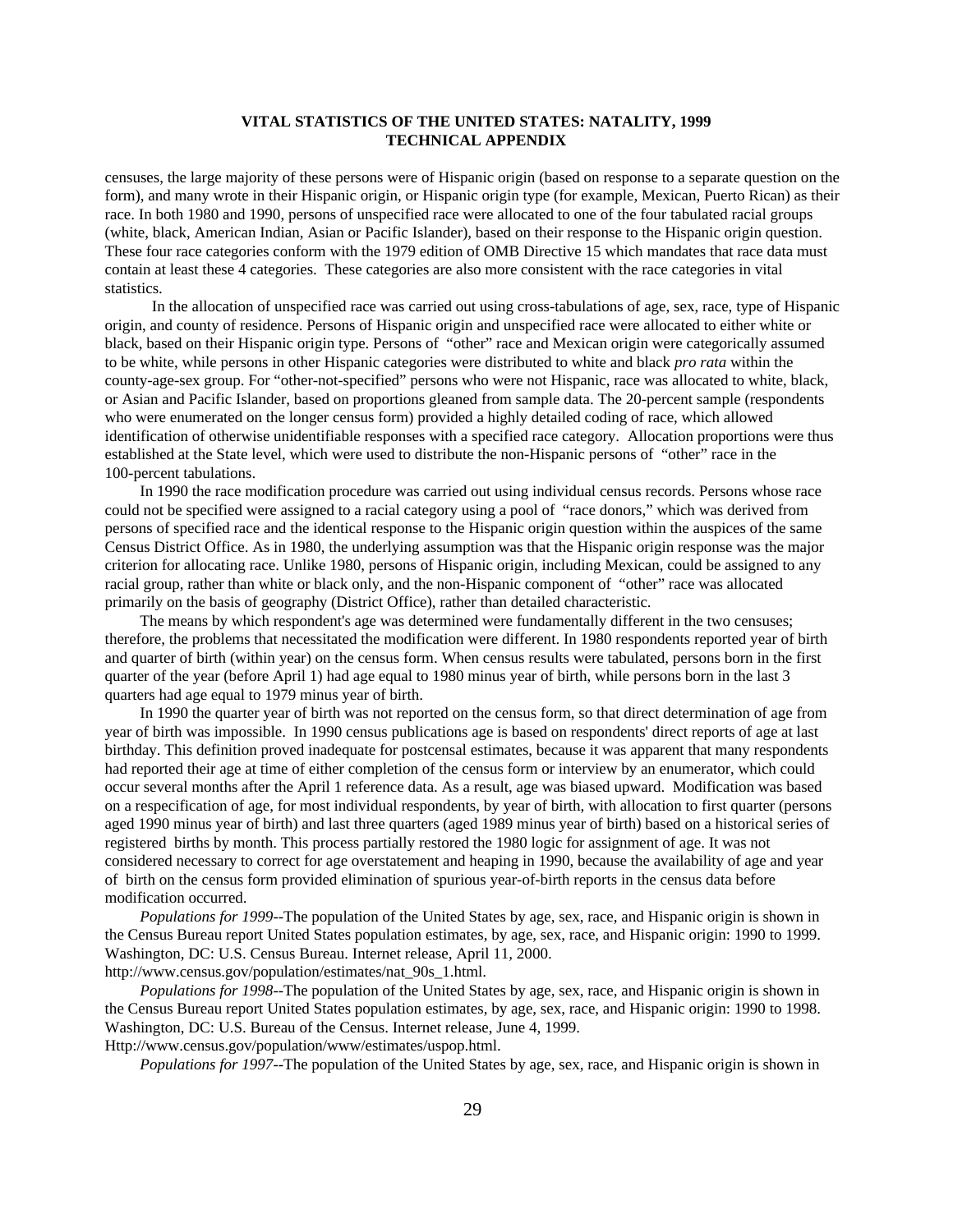the Census Bureau report United States population estimates, by age, sex, race, and Hispanic origin: 1990 to 1997. PPL-91R.U.S. Bureau of the Census. Rounded populations are consistent with U.S. Bureau of the Census file NESTV97. Washington: U.S. Department of Commerce. 1998.

*Populations for 1996*--The population of the United States by age, sex, race, and Hispanic origin is shown in the Census Bureau report, United States population estimates by age, sex, race and Hispanic origin: 1990 to 1996. U.S. Bureau of the Census. PPL-57. Washington: U.S. Department of Commerce. 1997.

*Populations for 1995*--The population of the United States by age, sex, race, and Hispanic origin is shown in the Census Bureau report, United States population estimates by age, sex, race and Hispanic origin: 1990 to 1995.

U.S. Bureau of the Census. Census file RESDO795, PPL-41. Washington: U.S. Department of Commerce. 1996. *Populations for 1994*--The population of the United States by age, sex, race, and Hispanic origin is shown in

the Census Bureau report, United States population estimates by age, sex, race and Hispanic origin: 1990 to 1994. U.S. Bureau of the Census. PPL-21. Washington: U.S. Department of Commerce. 1995.

*Populations for 1993*--The population of the United States by age, sex, race and Hispanic origin is tabulated from Census file RESO793.

*Populations for 1992*--The population of the United States by age, sex, race and Hispanic origin is tabulated from census file RESPO792.

*Populations for 1991*--The population of the United States by age, race, and sex is shown in *Current Population Reports*, Series P-25, Number 1095. Monthly population figures were published in *Current Population Reports*, Series P-25, Number 1097.

*Populations for 1990*--The population of the United States by age, race, and sex, and the population for each State is shown *in Current Population Reports*, Series P-25, Number 1095. The figures have been modified as described above. Monthly population figures were published in *Current Population Reports*, Series P-25, Number 1094.

*Population estimates for 1981-89*--Birth rates for 1981-89 (except those for cohorts of women) have been revised, based on revised population estimates that are consistent with the 1990 census levels, and thus may differ from rates published in volumes of *Vital Statistics of the United States* for these years. The 1990 census counted approximately 1.5 million fewer persons than had earlier been estimated for April 1, 1990. The revised estimates for the United States by age, race, and sex were published by the U.S. Bureau of the Census in *Current Population Reports*, Series P-25, Number 1095. Population estimates by month are based on data published in *Current Population Reports*, Series P-25, Number 1094 and unpublished data. Unpublished revised estimates for States were obtained from the U.S. Bureau of the Census.

*Populations for 1980*--The population of the United States by age, race, and sex, and the population for each State are shown in tables 4-2 and 4-3 of volume I, *Vital Statistics of the United States*, 1980. The figures by race have been modified as described above. Monthly population figures were published in *Current Population Reports*, Series P-25, Number 899.

*Population estimates for 1971-79*--Birth rates for 1971-79 (except those for cohorts of women) have been revised, based on revised population estimates that are consistent with the 1980 census levels, and thus may differ from rates published in volumes of *Vital Statistics of the United States* for these years. The 1980 census counted approximately 5.5 million more persons than had earlier been estimated for April 1, 1980 (27). The revised estimates for the United States by age, race, and sex were published by the U.S. Bureau of the Census in *Current Population Reports*, Series P-25, Number 917. Population estimates by month are based on data published in *Current Population Reports*, Series P-25, Number 899. Unpublished revised estimates for States were obtained from the U.S. Bureau of the Census.

*Population estimates for 1961-69*--Birth rates for 1961-69 are based on revised estimates of the population and thus may differ slightly from rates published before 1976. The revised estimates used in computing these rates were published in *Current Population Reports*, Series P-25, Number 519. The rates for 1961-64 are based on revised estimates of the population published in *Current Population Reports*, Series P-25, Numbers 321 and 324 and may differ slightly from rates published in those years.

*Population estimates for 1951-59*--Final intercensal estimates of the population by age, race, and sex and total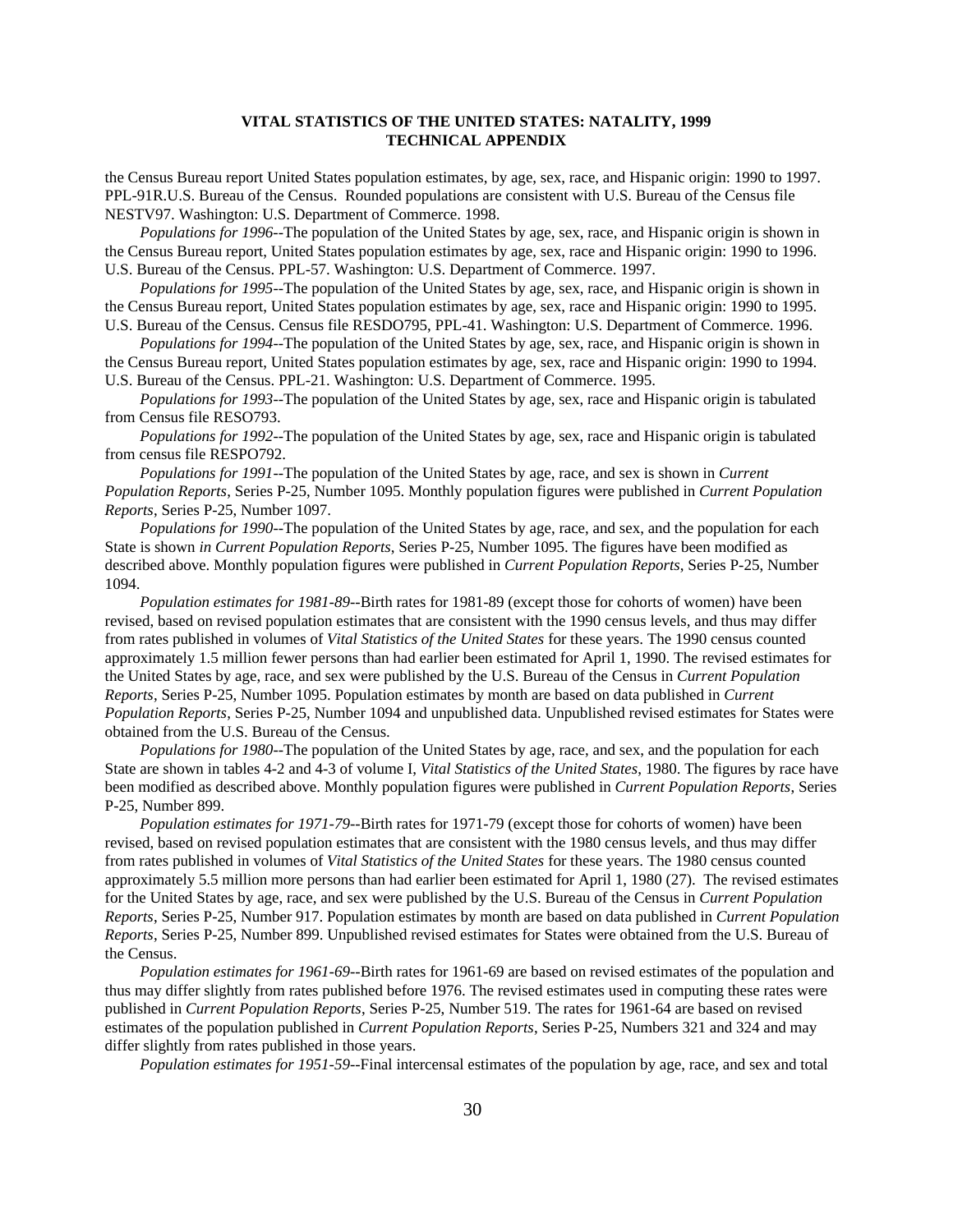population by State for 1951-59 are shown in tables 4-4 and 4-5 of volume I, *Vital Statistics of the United States*, 1966. Beginning with 1963 these final estimates have been used to compute birth rates for 1951-59 in all issues of *Vital Statistics of the United States.* 

#### **Net census undercounts and overcounts**

The U.S. Bureau of the Census has conducted extensive research to evaluate the coverage of the U.S. population (including undercount, overcount, and misstatement of age, race, and sex) in the last five decennial censuses 1950, 1960, 1970, 1980, and 1990. These studies provide estimates of the national population, that were not enumerated or over enumerated in the respective censuses, by age, race, and sex (27-29). The report for 1990 (30) includes estimates of net under enumeration and over enumeration for age, sex, and racial subgroups of the national population, modified for race consistency with previous population counts as described in the section "Population bases."

These studies indicate that there are differential coverages in the censuses among the population subgroups; that is, some age, race, and sex groups are more completely enumerated than others. To the extent that these estimates of overcounts or undercounts are valid, that they are substantial, and that they vary among subgroups and geographic areas, census miscounts can have consequences for vital statistics measures (28). However, the effects of undercounts in the census are reduced to the extent that there is underregistration of births. If these two factors are of equal magnitude, rates based on unadjusted populations are more accurate than those based on adjusted populations because the births have not been adjusted for underregistration.

The impact of net census miscounts on vital statistics measures includes the effects on levels of the rates and effects on differentials among groups.

If adjustments were made for persons who were not counted in the census of population, the size of the denominators would generally increase and the rates would be smaller than without an adjustment. Adjusted rates for 1990 can be computed by multiplying the reported rates by ratios of the 1990 census-level population adjusted for the estimated net census miscounts, which are shown in table E. A ratio of less than 1.0 indicates a net census undercount and would result in a corresponding decrease in the rate. A ratio in excess of 1.0 indicates a net census overcount and would result in a corresponding increase in the rate.

Enumeration of white females in the childbearing ages was at least 97 percent complete for all ages. Among black women, the undercount ranged up to 5 percent. Generally, females in the childbearing ages were more completely enumerated than males for similar race-age groups.

If vital statistics measures were calculated with adjustments for net census miscounts for each of these subgroups, the resulting rates would have been differentially changed from their original levels; that is, rates for those groups with the greatest estimated overcounts or undercounts would show the greatest relative changes due to these adjustments. Thus the racial differential in fertility between the white and the ``All other'' population can be affected by such adjustments.

#### **Cohort fertility tables**

The various fertility measures shown for cohorts of women are computed from births adjusted for underregistration and population estimates corrected for under enumeration and misstatement of age. Data published after 1974 use revised population estimates prepared by the U.S. Bureau of the Census and have been expanded to include data for the two major racial groups. Heuser has prepared a detailed description of the methods used in deriving these measures as well as more detailed data for earlier years (31). These tables for current years are available at http://www.cdc.gov/nchs/datawh/statab/unpubd/natality/natab97.htm.

*Parity distribution*--The percent distribution of women by parity (number of children ever born alive to mother) is derived from cumulative birth rates by order of birth. The percent of zero-parity women is found by subtracting the cumulative first birth rate from 1,000 and dividing by 10. The proportions of women at parities one through six are found from the following formula: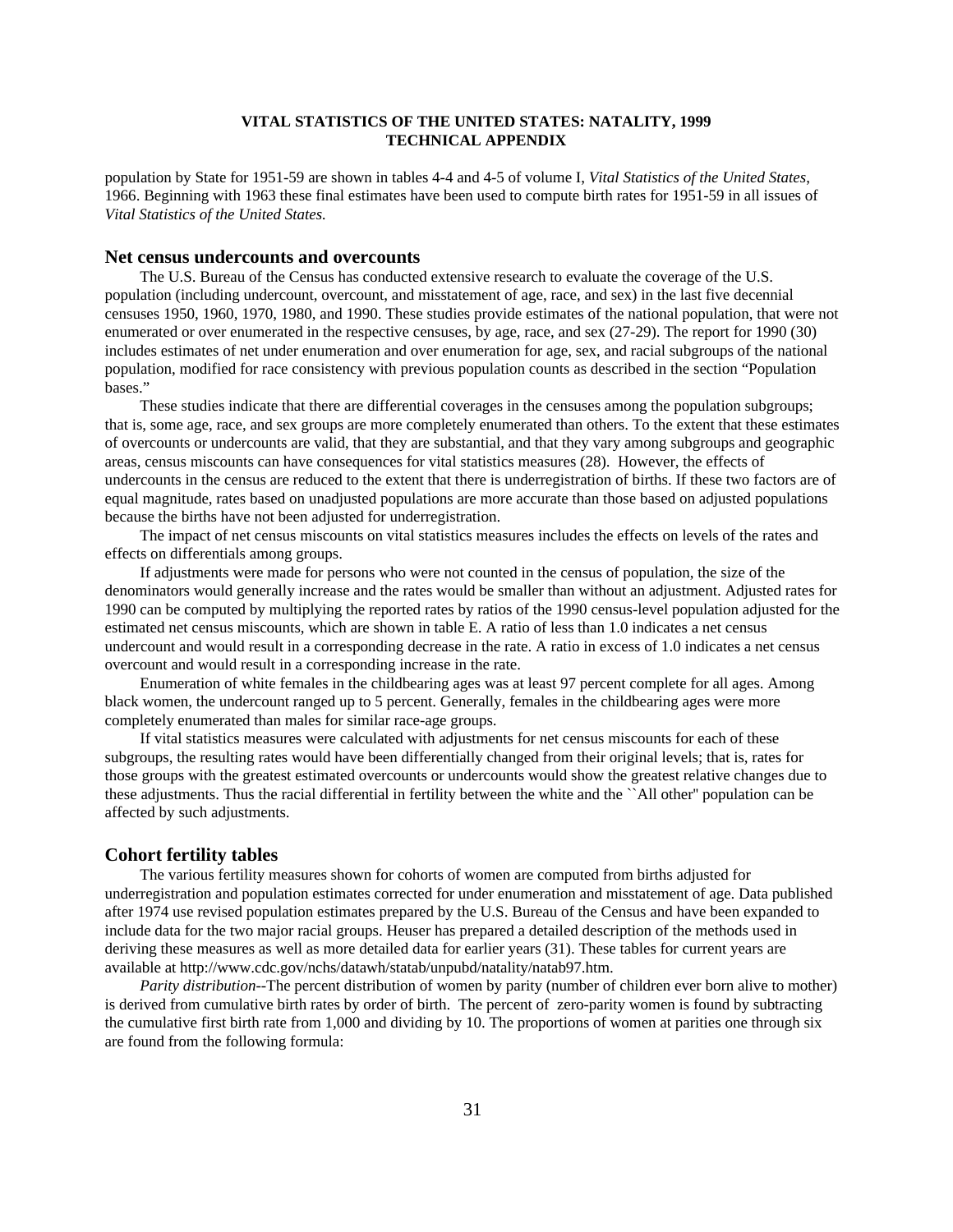Percent at N parity  $=$  (cum. rate, order N) - (cum. rate, order N + 1))/10

The percent of women at seventh and higher parities is found by dividing the cumulative rate for seventh-order births by 10.

*Birth probabilities*--birth probabilities indicate the likelihood that a woman of a certain parity and age at the beginning of the year will have a child during the year. Birth probabilities differ from central birth rates in that the denominator for birth probabilities is specific for parity as well as for age.

#### **Total fertility rate**

The total fertility rate is the sum of the birth rates by age of mother (in 5-year age groups) multiplied by 5. It is an age-adjusted rate because it is based on the assumption that there are the same number of women in each age group. The rate of 2,075.0 in 1999, for example, means that if a hypothetical group of 1,000 women were to have the same birth rates in each age group that were observed in the actual childbearing population in 1999, they would have a total of 2,075.0 children by the time they reached the end of the reproductive period (taken here to be age 55 years), assuming that all of the women survived to that age.

#### **Seasonal adjustment of rates**

The seasonally adjusted birth and fertility rates are computed from the X-11 variant of Census Method II (32). This method of seasonal adjustment used since 1964 differs slightly from the U.S. Bureau of Labor Statistics (BLS) Seasonal Factor Method, which was used for Vital Statistics of the United States, 1964. The fundamental technique is the same in that it is an adaptation of the ratio-to-moving-average method. Before 1964 the method of seasonal adjustment was based on the X-9 variant and other variants of Census Method II. A comparison of the Census Method II with the BLS Seasonal Factor Method shows the differences in the seasonal patterns of births to be negligible.

#### **Computations of percents, percent distributions, and medians**

Births for which a particular characteristic is unknown were subtracted from the figures for total births that were used as denominators before percents, percent distributions, and medians were computed. The percent of records with missing information for each item is shown by State in table A. The median number of prenatal visits also excludes births to mothers who had no prenatal care. Computations of the median years of school completed and the median number of prenatal visits were based on ungrouped data. The median age of mother is computed from birth rates in 5-year age groups which eliminates the effects of changes in the age composition of the childbearing population over time. The procedures for distributing not stated age of father in order to compute mean ages are described in the section "age of father." An asterisk is shown in place of any derived statistic based on fewer than 20 births in the numerator or denominator.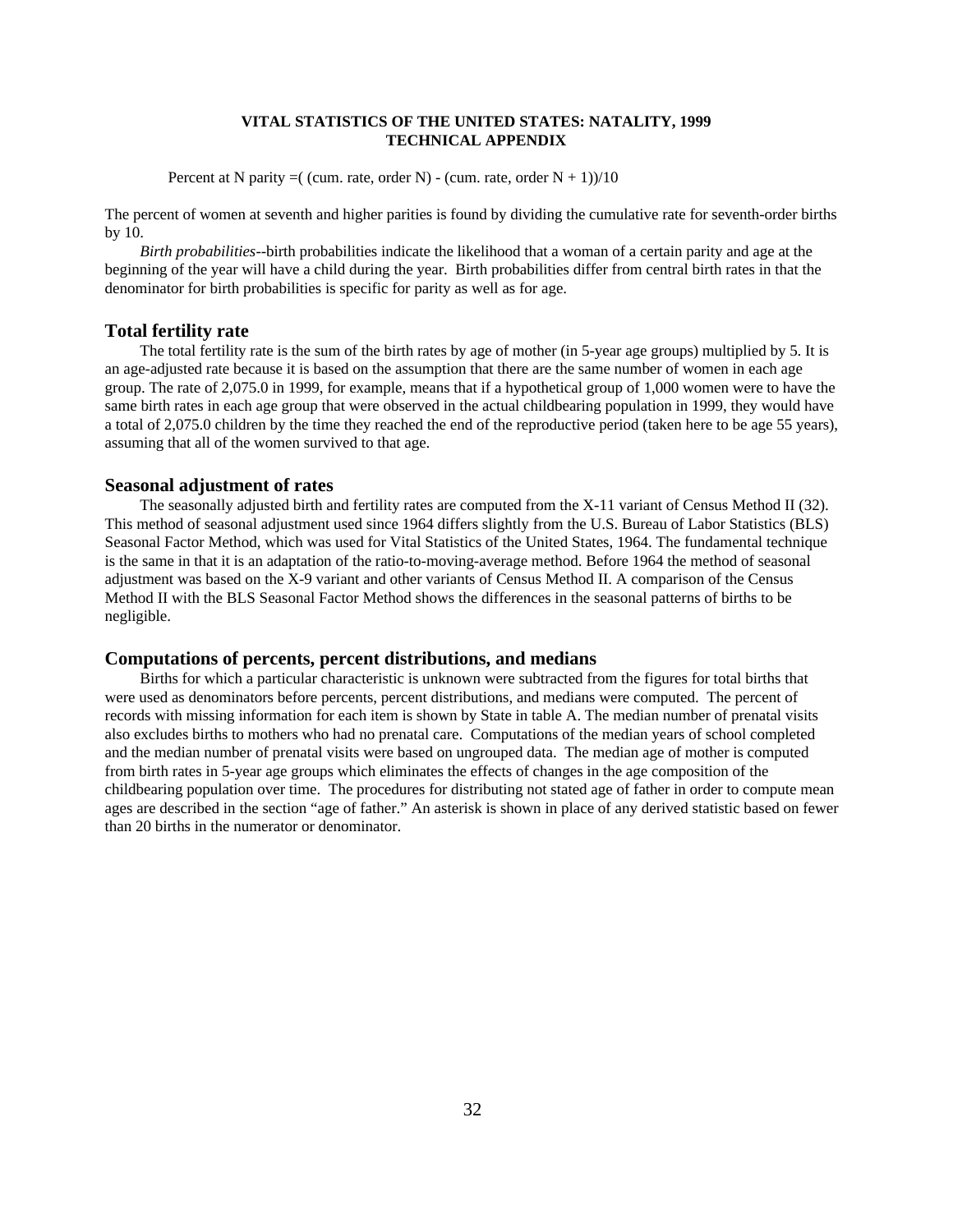#### **References**

- 1. National Center for Health Statistics. natality public use tape and CD-ROM. Hyattsville, Maryland: National Center for Health Statistics. Annual products.
- 2. Ventura SJ, Martin JA, Curtin SA, Menacker F, Hamilton BE. Births: Final data for 1999. National vital statistics reports; vol 49 no 1. Hyattsville, Maryland: National Center for Health Statistics. 2001.
- 3. Department of Health and Human Services. Model State Vital Statistics Act and Regulations, 1992 Revision. Publication no. (PHS). 94-1115.
- 4. World Health Organization. Manual of the International Statistical Classification of Diseases, Injuries, and Causes of Death, based on the recommendations of the Tenth Revision Conference, 1987. Geneva: World Health Organization. 1992.
- 5. American College of Obstetricians and Gynecologists. Guidelines for Perinatal Care, ed. 2, Washington, DC. 308-324. 1988.
- 6. Kowaleski J. State definitions and reporting requirements for live births, fetal deaths, and induced terminations of pregnancy (1997 revision). Hyattsville, Maryland: National Center for Health Statistics. 1997.
- 7. Statistical Office of the United Nations. Handbook of vital statistics systems and methods/Department of International Economic and Social Affairs. Studies in methods. Series F, no. 35, ST/ESA/STAT/SER.F35. New York: United Nations. 1985.
- 8. National Office of Vital Statistics. Births and birth rates in the entire United States, 1909 to 1948. Vital Statistics--Special reports; vol 33 no 8. Washington: Public Health Service. 1950.
- 9. Division of Vital Statistics. Instruction manual part 3a: Classification and coding instructions for birth records, 1999. Hyattsville, Maryland: National Center for Health Statistics. http://www.cdc.gov/nchs/data/3amanual/pdf.
- 10. U.S. Bureau of the Census. Population of metropolitan areas and component geography: 1990 and 1980 (6-30-90 definitions). 1990 CPH-L-10. Washington: U.S. Department of Commerce. 1991.
- 11. U.S. Department of Commerce. Metropolitan statistical area classification. Federal Register; vol 45 no 2. Washington: U.S. Government Printing Office, 956-62. 1980.
- 12. U.S. Office of Management and Budget. Standard metropolitan statistical areas. Rev. ed. Washington: U.S. Government Printing Office, 89-90. 1975.
- 13. U.S. Bureau of the Census. 1990 Census of Population. General population characteristics; (1990 CP-1-1). Washington: U.S. Department of Commerce. 1992.
- 14. Martin JA. Birth characteristics for Asian or Pacific Islander subgroups, 1992. Monthly vital statistics report; vol 43 no 10, suppl. Hyattsville, Maryland: National Center for Health Statistics. 1995.
- 15. Schachter J. Matched record comparison of birth certificate and census information in the United States, 1950. Vital statistics--Special Reports; vol 47 no12. Washington: Public Health Service. 1962.
- 16. Schoendorf KC, Parker JD, Batkhan LZ, Kiely JL. Comparability of the birth certificate and 1988 maternal and infant health survey. Vital and health statistics reports; series 2 no 116. Hyattsville, Maryland: National Center for Health Statistics. 1993.
- 17. Ventura SJ, Bachrach CA. Nonmarital Childbearing in the United States, 1940-99. National vital statistics reports; vol 48 no 16. Hyattsville, Maryland: National Center for Health Statistics. 2000.
- 18. Berkov B. An evaluation of California's inferred birth statistics for unmarried women. National Center for Health Statistics. Vital Health Stat 2(97). 1985.
- 19. Ventura SJ. Births to unmarried mothers, United States, 1980-92. National Center for Health Statistics. Vital Health Stat 21(53). 1995.
- 20. Taffel S, Johnson D, Heuser R. A method for imputing length of gestation on birth certificates. National Center for Health Statistics. Vital Health Stat 2(93). 1982.
- 21. Brockert JE, Stockbauer JW, Senner JW, et al. Recommended standard medical definitions for the U.S. Standard Certificate of Live Birth, 1989 revision. Paper presented at annual meeting of the Association for the Vital Record and Health Statistics. June 1990.